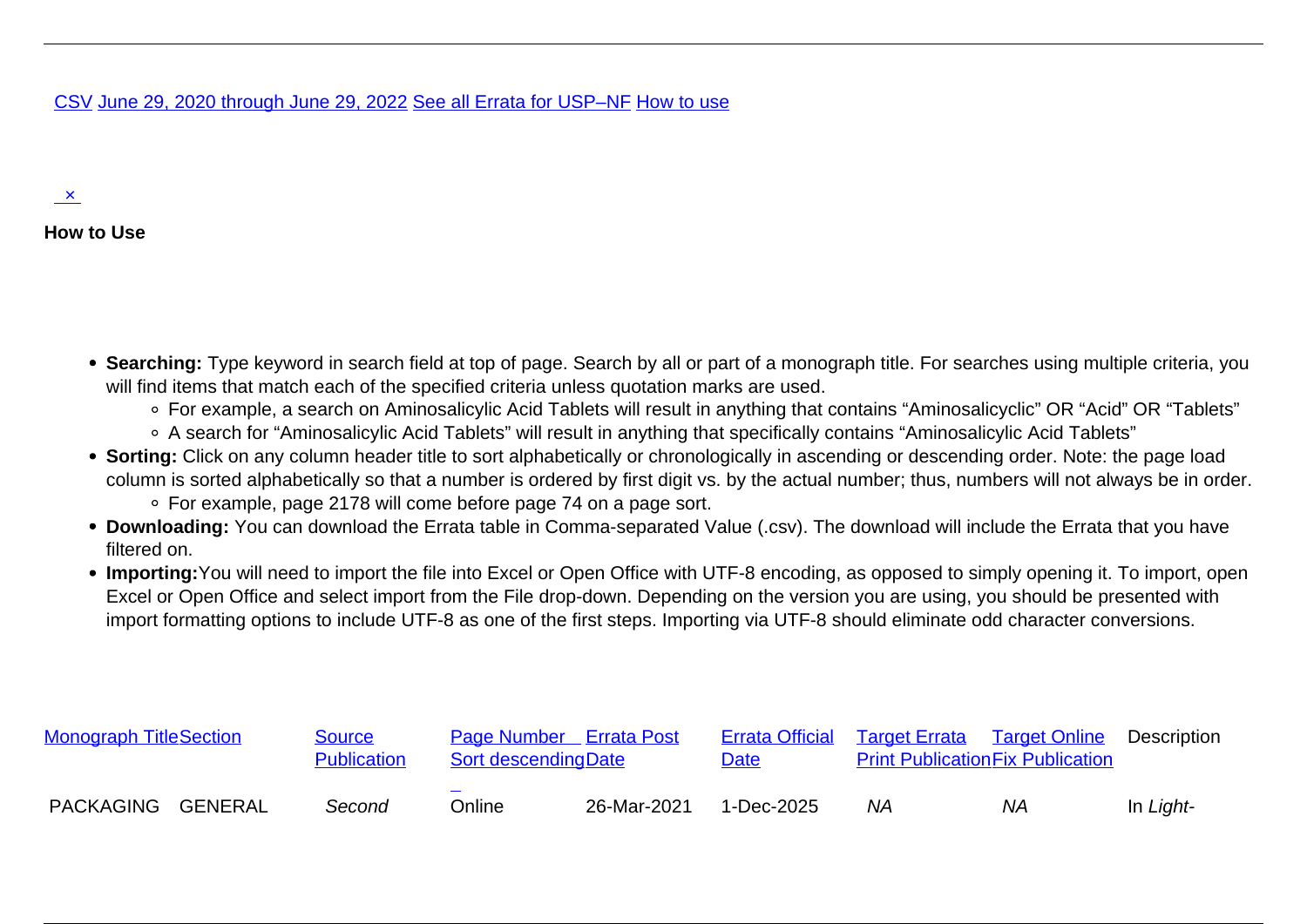| <b>Monograph TitleSection</b>                                                                                     | <b>Source</b><br><b>Publication</b> | Page Number Errata Post<br><b>Sort descendingDate</b> |             | <b>Errata Official</b><br><b>Date</b> | <b>Target Errata</b> | <b>Target Online</b><br><b>Print Publication Fix Publication</b> | Description                                                                                                                                                                                                                                                                                                                                 |
|-------------------------------------------------------------------------------------------------------------------|-------------------------------------|-------------------------------------------------------|-------------|---------------------------------------|----------------------|------------------------------------------------------------------|---------------------------------------------------------------------------------------------------------------------------------------------------------------------------------------------------------------------------------------------------------------------------------------------------------------------------------------------|
| <b>AND</b><br><b>STORAGE RE</b><br><b>QUIREMENTS</b><br>Packaging<br><b>Definitions</b>                           | Supplement to<br><b>USP43-NF38</b>  |                                                       |             |                                       |                      |                                                                  | resistant<br>container.<br>Change<br>?661.2?,<br>Functionality,<br><b>Spectral</b><br>Transmission<br>Requirements<br>for Light-<br>Resistant<br>Components<br>and Systems.<br>to:<br>?661.2?,<br>Functionality<br>Test Method,<br><b>Spectral</b><br>Transmission<br>Requirements<br>for Light-<br>Resistant<br>Components<br>and Systems. |
| <b>GADOTERATE OTHER COMP</b><br><b>ONE</b><br><b>MEGLUMINE</b><br><b>INJECTION</b><br>NTS/Content of<br>Meglumine | <b>USPNF 2021</b><br><b>ISSUE 1</b> | Online                                                | 28-May-2021 | 1-Jun-2021                            | <b>NA</b>            | <b>NA</b>                                                        | In Analysis:<br>Change<br>Result = $(a/?) \times$<br>$(1/l) \times (1/L) \times$<br>100<br>to:<br>Result = $(a/?) \times$<br>$100 \times (1/\ell) \times$                                                                                                                                                                                   |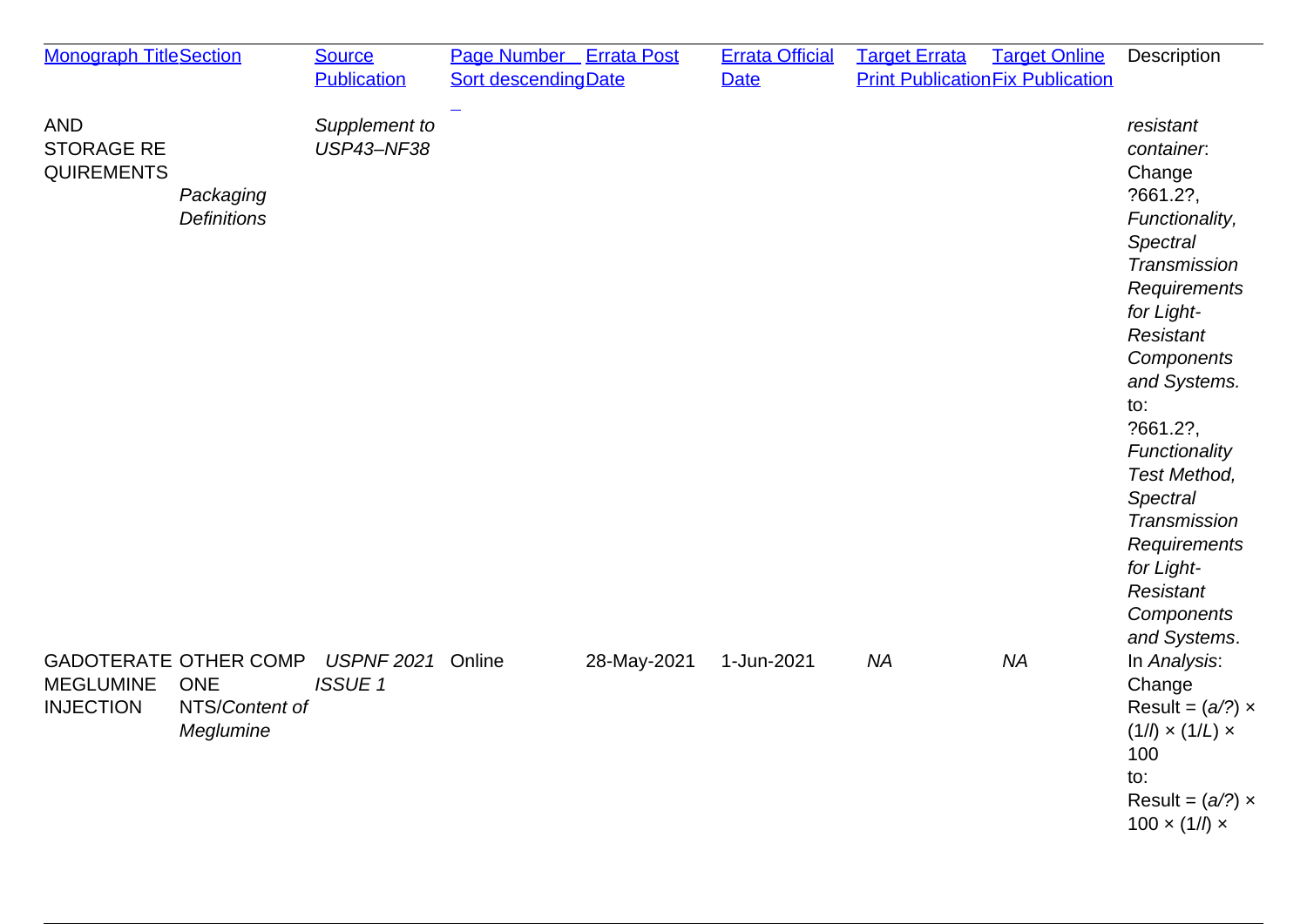| <b>Monograph TitleSection</b>                           |                                                                | <b>Source</b><br><b>Publication</b> | Page Number Errata Post<br><b>Sort descendingDate</b> |             | <b>Errata Official</b><br><b>Date</b> | <b>Target Errata</b> | <b>Target Online</b><br><b>Print Publication Fix Publication</b> | Description                                                                                                                                                                                                                                                    |
|---------------------------------------------------------|----------------------------------------------------------------|-------------------------------------|-------------------------------------------------------|-------------|---------------------------------------|----------------------|------------------------------------------------------------------|----------------------------------------------------------------------------------------------------------------------------------------------------------------------------------------------------------------------------------------------------------------|
| <b>DICLOFENAC</b><br><b>POTASSIUM</b>                   | IDENTIFICATIO USPNF 2021<br>N/C.                               | <b>ISSUE1</b>                       | Online                                                | 27-Aug-2021 | 1-Sep-2021                            | <b>NA</b>            | <b>NA</b>                                                        | $(1/L) \times 100$<br>In Sample<br>solution:<br>Change<br>7 N<br>hydrochloride<br>acid<br>to:<br>7 N hydrochloric                                                                                                                                              |
| <b>DACARBAZINE IM</b><br><b>FOR</b><br><b>INJECTION</b> | <b>PUR</b><br><b>ITIES/Organic</b><br><i><b>Impurities</b></i> | <b>USPNF 2021</b><br><b>ISSUE1</b>  | Online                                                | 19-Nov-2021 | 1-Dec-2021                            | <b>NA</b>            | <b>NA</b>                                                        | acid<br><b>Delete</b><br>Diluent. 4.0<br>mg/mL of citric<br>acid in water                                                                                                                                                                                      |
| <b>SORAFENIB</b><br><b>TABLETS</b>                      | PERFORMANC<br>Е<br>TESTS/<br><b>Dissolution</b><br><711>       | <b>USPNF Online Online</b>          |                                                       | 28-Jan-2022 | 1-Feb-2022                            | <b>NA</b>            | <b>NA</b>                                                        | In Tolerances:<br>Change<br>NLT 75 (Q) of<br>the labeled<br>amount of<br>sorafenib<br>$(C_{21}H_{16}CIF_3N_4)$<br>$O_3$ ) is dissolved.<br>to:<br>NLT 75% (Q) of<br>the labeled<br>amount of<br>sorafenib<br>$(C_{21}H_{16}CIF_3N_4)$<br>$O_3$ ) is dissolved. |
| <b>FLUOCINOLON Organic</b><br>E ACETONIDE Impurities    |                                                                | <b>USPNF Online Online</b>          |                                                       | 27-May-2022 | 1-Jun-2022                            | <b>NA</b>            | <b>NA</b>                                                        | In Acceptance<br>criteria/Total                                                                                                                                                                                                                                |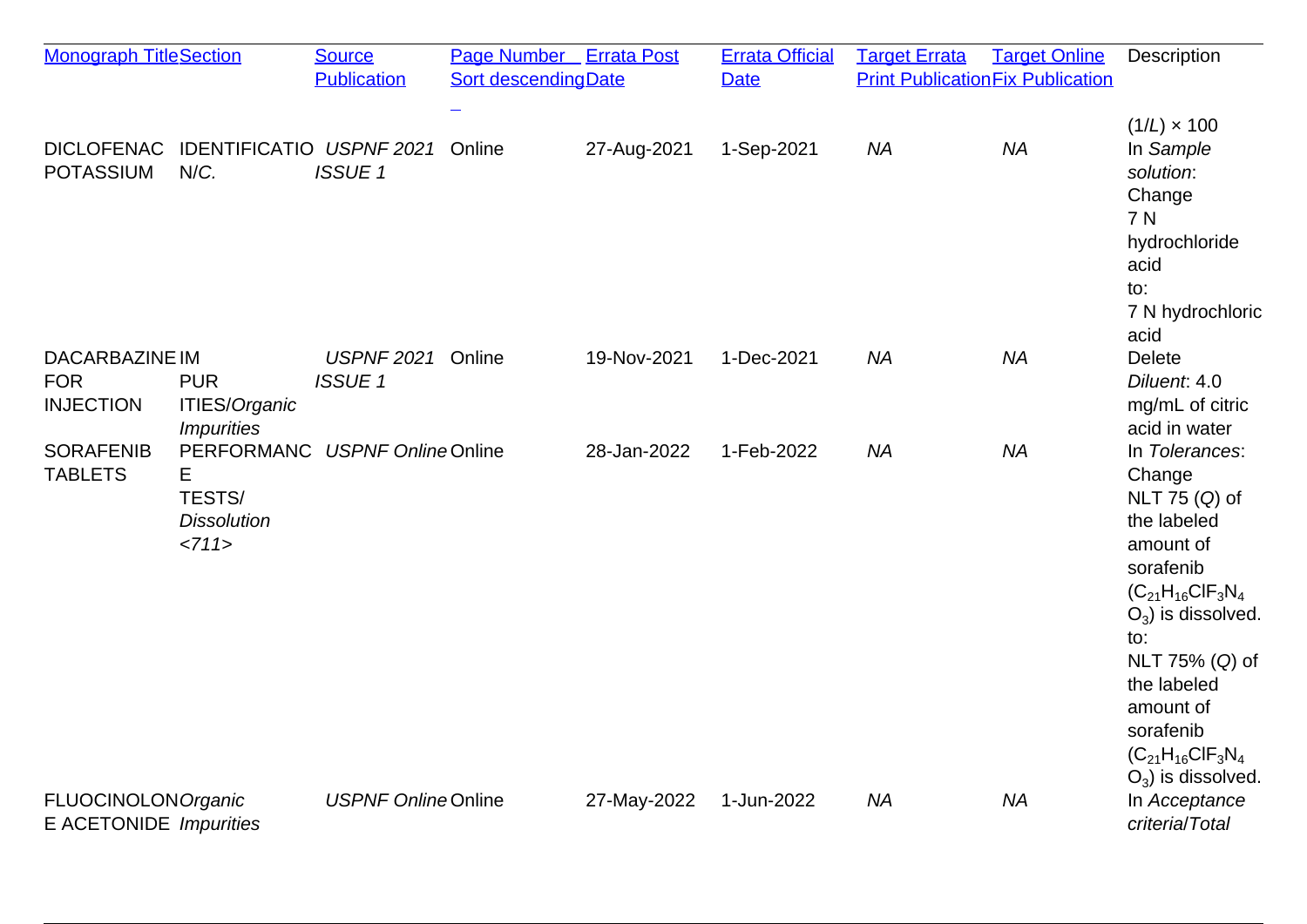| <b>Monograph TitleSection</b>              |                                                           | <b>Source</b><br><b>Publication</b> | Page Number Errata Post<br>Sort descending Date |             | <b>Errata Official</b><br><b>Date</b> | <b>Target Errata</b> | <b>Target Online</b><br><b>Print Publication Fix Publication</b> | Description                                                                                                                                                                                                                                                                                                             |
|--------------------------------------------|-----------------------------------------------------------|-------------------------------------|-------------------------------------------------|-------------|---------------------------------------|----------------------|------------------------------------------------------------------|-------------------------------------------------------------------------------------------------------------------------------------------------------------------------------------------------------------------------------------------------------------------------------------------------------------------------|
|                                            |                                                           |                                     |                                                 |             |                                       |                      |                                                                  | <i>impurities:</i><br>Change<br>NMT 2.5%.<br>Disregard any<br>peak below<br>0.05% of the<br>peak area of<br>fluocinolone<br>acetonide from<br>the Standard<br>solution.<br>to:<br>NMT 2.5%.<br>Disregard any<br>peak below<br>0.05% of the<br>peak area of<br>fluocinolone<br>acetonide from<br>the Sample<br>solution. |
| TRYPTOPHAN ADDITIONAL R USPNF OnlineOnline | <b>EQUIREMENT</b><br>S/USP<br>Reference<br>Standards ?11? |                                     |                                                 | 24-Jun-2022 | 1-Jul-2022                            | <b>NA</b>            | <b>NA</b>                                                        | In USP<br>Tryptophan<br>Related<br>Compound A<br>RS: Change<br>3,3?-[Ethylidene<br>bis(1H)<br>$-indole-1, 3-diyI)$ ]<br>bis[2S]<br>)-2-aminopropa                                                                                                                                                                       |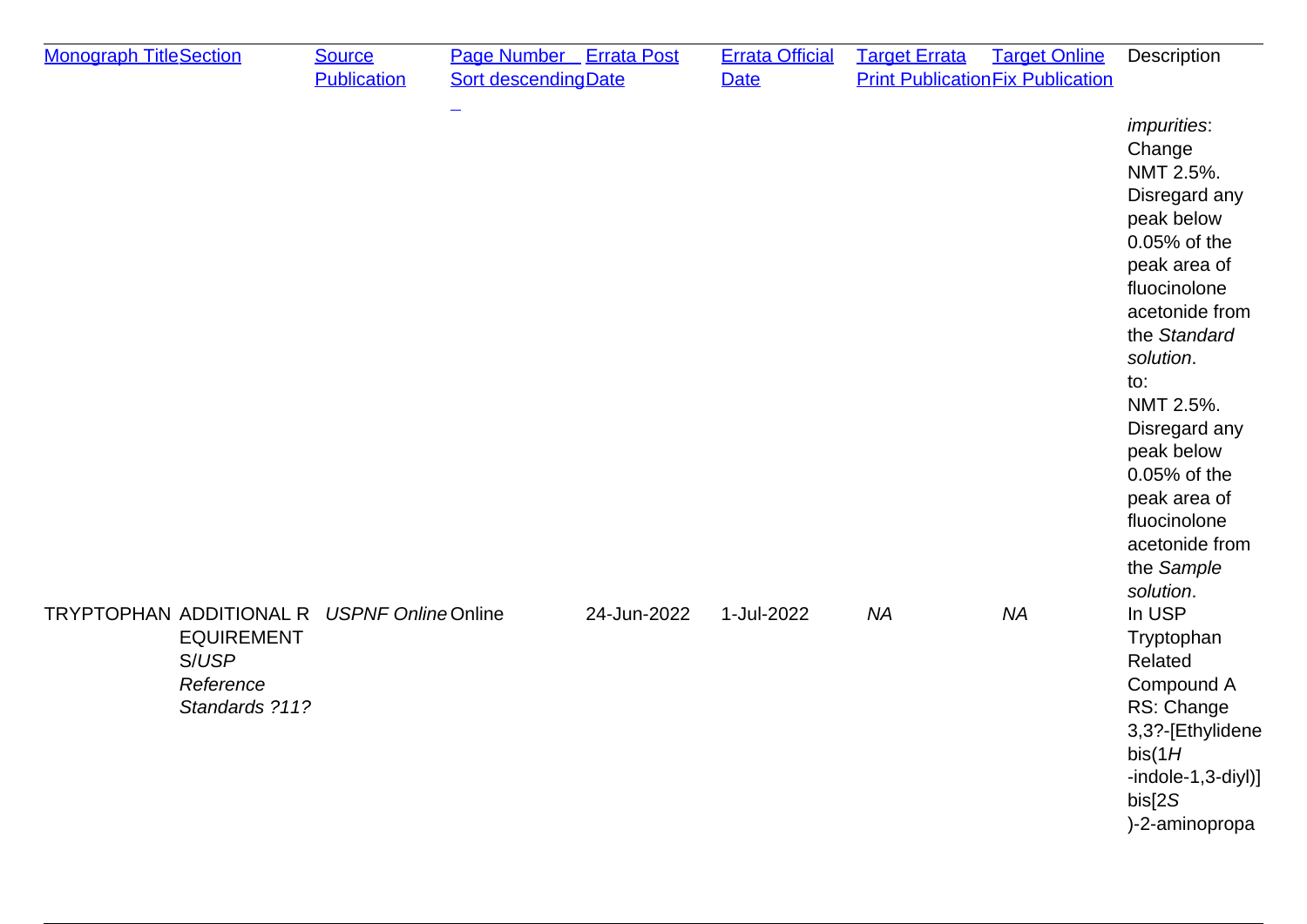| <b>Monograph TitleSection</b> |                                                             | <b>Source</b>                             | <b>Page Number</b> Errata Post |             | <b>Errata Official</b> | <b>Target Errata</b> | <b>Target Online</b>                     | Description                                                                                                                                                                                                   |
|-------------------------------|-------------------------------------------------------------|-------------------------------------------|--------------------------------|-------------|------------------------|----------------------|------------------------------------------|---------------------------------------------------------------------------------------------------------------------------------------------------------------------------------------------------------------|
|                               |                                                             | <b>Publication</b>                        | <b>Sort descending Date</b>    |             | <b>Date</b>            |                      | <b>Print Publication Fix Publication</b> |                                                                                                                                                                                                               |
|                               |                                                             |                                           |                                |             |                        |                      |                                          | noic]acid.<br>$C_{24}H_{26}N_4O_4$<br>432.49<br>to:<br>(2S, 2'S)<br>)-3,3'-[Ethane-1,<br>1-diyl<br>bis(1H)<br>$-indole-1, 3-diyl)$ ]<br>bis(2-aminoprop<br>anoic acid).<br>$C_{24}H_{26}N_{4}O_{4}$<br>434.50 |
|                               | <b>EQUIREMENT</b><br>S/USP<br>Reference<br><b>Standards</b> | CARVEDILOL ADDITIONAL R USP43-NF38 Online |                                | 18-Dec-2020 | 1-Jan-2021             | <b>NA</b>            | <b>NA</b>                                | In USP<br>Carvedilol<br>Related<br>Compound A<br>RS: Change<br>629.74<br>to:<br>629.75<br><b>AND</b><br>In USP<br>Carvedilol<br>Related<br>Compound B<br>RS: Change<br>645.74<br>to:<br>645.76<br><b>AND</b>  |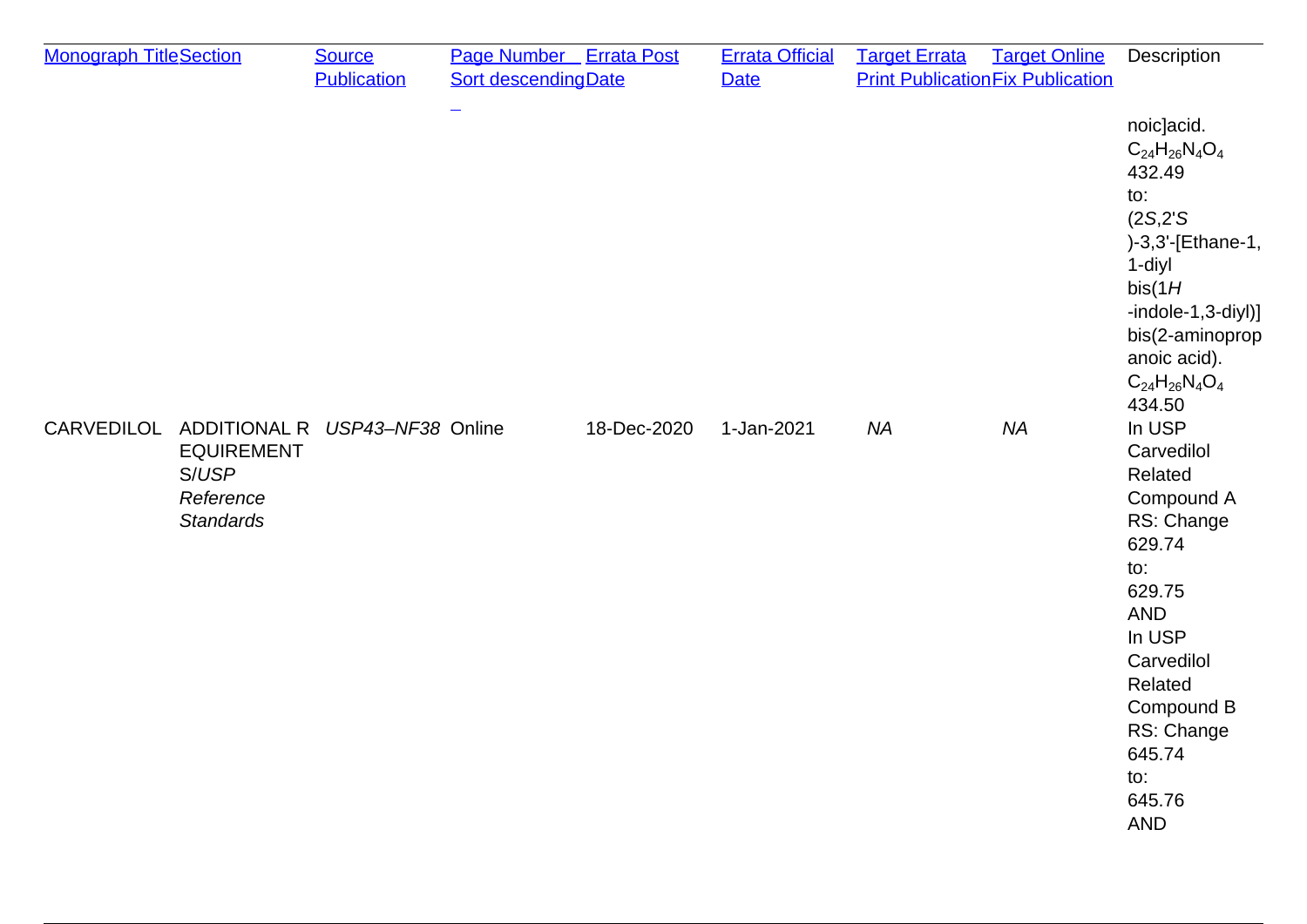| <b>Monograph TitleSection</b> | <b>Source</b><br><b>Publication</b> | Page Number Errata Post<br><b>Sort descending Date</b> | <b>Errata Official</b><br>Date | <b>Target Errata</b><br><b>Target Online</b><br><b>Print Publication Fix Publication</b> | Description                                                                                                                                                                                                                                                                                                                                                                                                                       |
|-------------------------------|-------------------------------------|--------------------------------------------------------|--------------------------------|------------------------------------------------------------------------------------------|-----------------------------------------------------------------------------------------------------------------------------------------------------------------------------------------------------------------------------------------------------------------------------------------------------------------------------------------------------------------------------------------------------------------------------------|
|                               |                                     |                                                        |                                |                                                                                          | In USP<br>Carvedilol<br>Related<br>Compound C<br>RS: Change<br>496.60<br>to:<br>496.61<br><b>AND</b><br>In USP<br>Carvedilol<br>Related<br>Compound E<br>RS: Change<br>2-(2-Methoxyph<br>enoxy) ethyl<br>amine.<br>$C_9H_{13}NO_2$<br>167.21<br>to:<br>[Note-This<br>material may be<br>available in the<br>free base or salt<br>form.]<br>2-(2-Methoxyph<br>enoxy)ethyl<br>amine.<br>$C_9H_{13}NO_2$<br>167.21<br>2-(2-Methoxyph |
|                               |                                     |                                                        |                                |                                                                                          |                                                                                                                                                                                                                                                                                                                                                                                                                                   |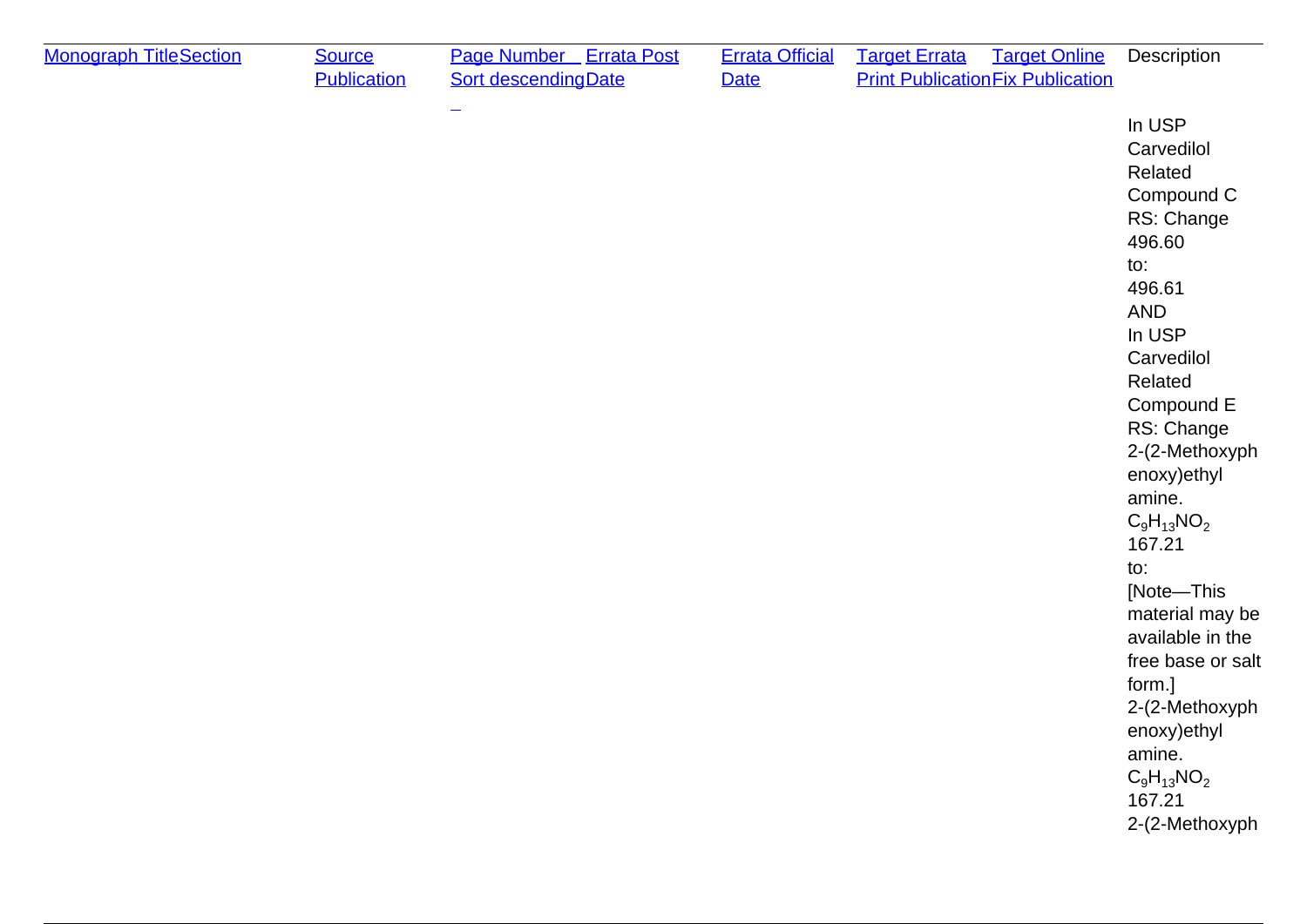| <b>Monograph TitleSection</b> | <b>Source</b><br><b>Publication</b> | Page Number Errata Post<br><b>Sort descendingDate</b> | <b>Errata Official</b><br><b>Date</b> | <b>Target Errata</b><br><b>Target Online</b><br><b>Print Publication Fix Publication</b> | Description                                                                                                                                                                                                                                                                                                                                                                                                                                                                           |
|-------------------------------|-------------------------------------|-------------------------------------------------------|---------------------------------------|------------------------------------------------------------------------------------------|---------------------------------------------------------------------------------------------------------------------------------------------------------------------------------------------------------------------------------------------------------------------------------------------------------------------------------------------------------------------------------------------------------------------------------------------------------------------------------------|
|                               |                                     |                                                       |                                       |                                                                                          | enoxy) ethyl<br>amine<br>hydrochloride<br>monohydrate.<br>$C_9H_{13}NO_2$ ? HCl<br>? $H2O$ 221.68<br><b>AND</b><br>In USP<br>Carvedilol<br>System<br>Suitability<br>Mixture RS:<br>Change<br>Mixture of<br>approximately<br>0.1% carvedilol<br>related<br>compound F (1-<br>(2-(2-Methoxyp<br>henoxy) ethylam<br>ino)-3-(2,3,4,9-t<br>etra<br>hydro-1 $H$<br>-carbazol-5-ylox<br>y)propan-2-ol)<br>in a matrix of<br>carvedilol drug<br>substance.<br>to:<br>Contains a<br>mixture of |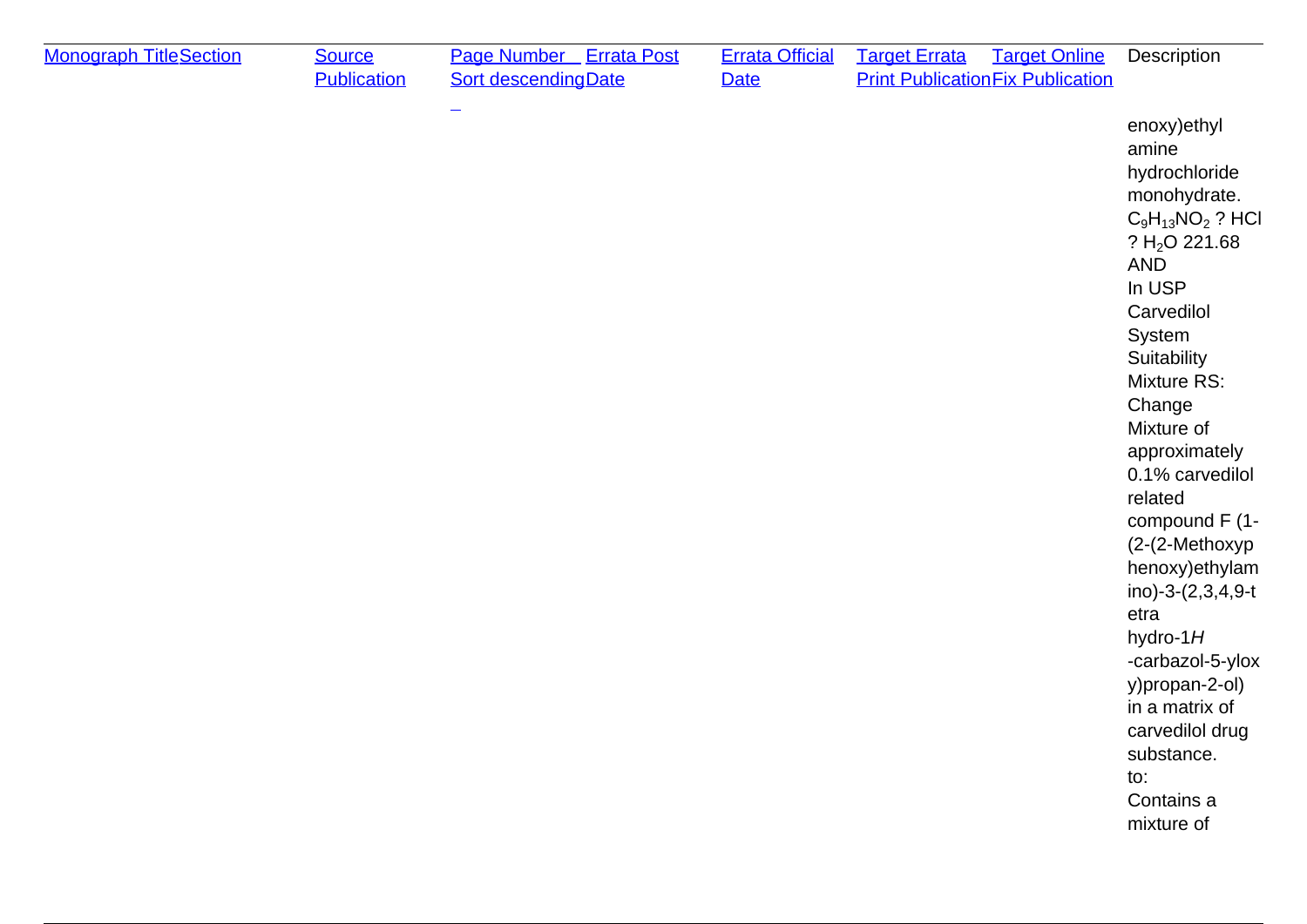| <b>Monograph TitleSection</b> | <b>Source</b><br><b>Publication</b> | Page Number Errata Post<br><b>Sort descendingDate</b> | <b>Errata Official</b><br><b>Date</b> | <b>Target Errata</b><br><b>Print Publication Fix Publication</b> | <b>Target Online</b> | Description                                                                                                                                                                                                                                                                                                                                                                                                                                                                               |
|-------------------------------|-------------------------------------|-------------------------------------------------------|---------------------------------------|------------------------------------------------------------------|----------------------|-------------------------------------------------------------------------------------------------------------------------------------------------------------------------------------------------------------------------------------------------------------------------------------------------------------------------------------------------------------------------------------------------------------------------------------------------------------------------------------------|
|                               |                                     |                                                       |                                       |                                                                  |                      | carvedilol<br>related<br>compound F in<br>a matrix of<br>carvedilol drug<br>substance:<br>Carvedilol.<br>Carvedilol<br>related<br>compound F.<br>[Note-This<br>material may be<br>available in the<br>free base or salt<br>form.]<br>$1-(2-(2-Methoxy$<br>phenoxy) ethyla<br>mino)-3-(2,3,4,9<br>-tet<br>rahydr<br>$o-1H$<br>-carbazol-5-ylox<br>y)propan-2-ol.<br>$C_{24}H_{30}N_2O_4$<br>410.51<br>$1-(2-(2-Methoxy$<br>phenoxy) ethyla<br>mino)-3-(2,3,4,9<br>-tet<br>rahydr<br>$o-1H$ |
|                               |                                     |                                                       |                                       |                                                                  |                      |                                                                                                                                                                                                                                                                                                                                                                                                                                                                                           |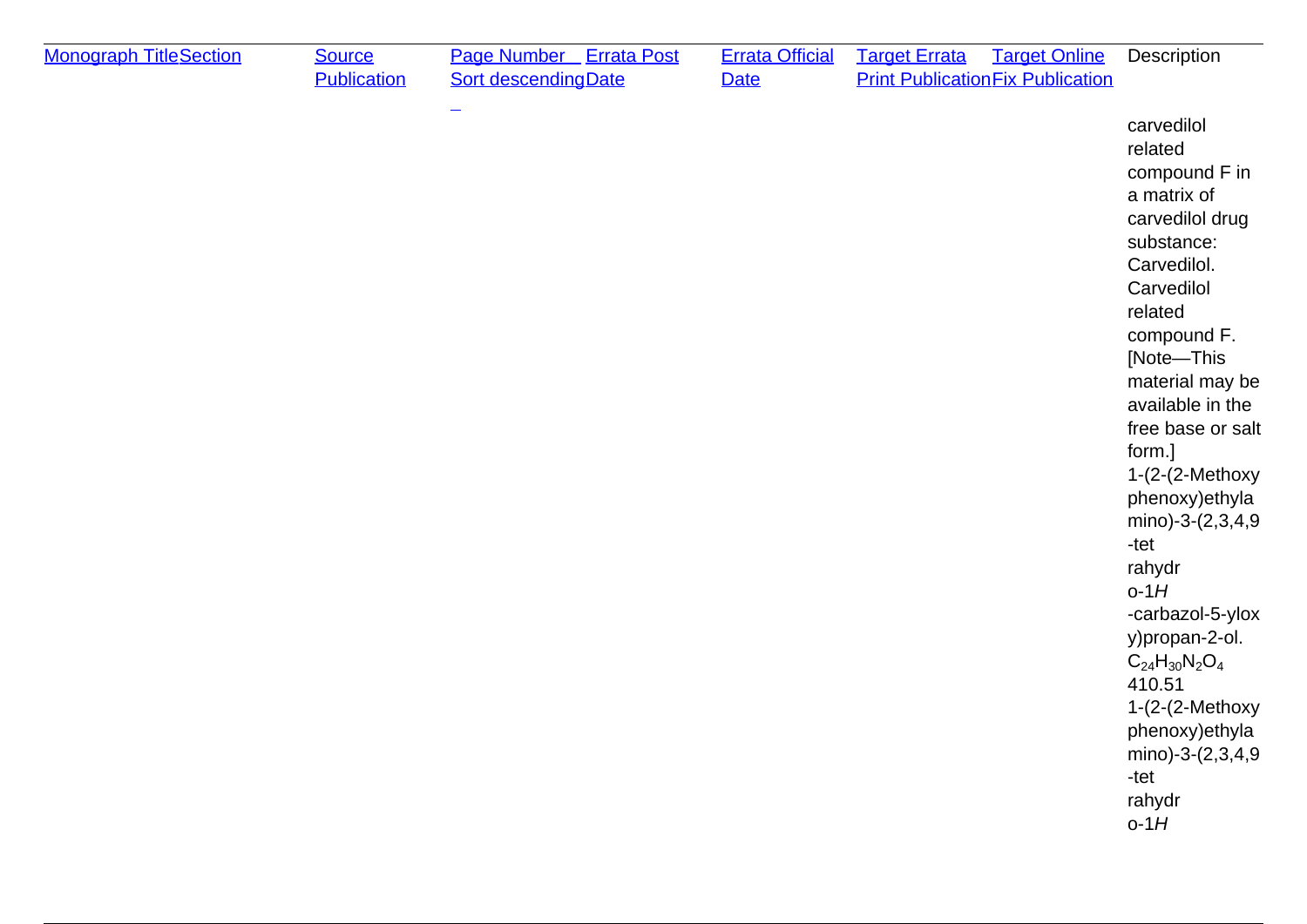| <b>Monograph TitleSection</b> |                                                           | <b>Source</b>                              | <b>Page Number</b> Errata Post |             | <b>Errata Official</b> | <b>Target Errata</b> | <b>Target Online</b>                     | Description                                                                                                                                                                                                                                                                                                                                                                                        |
|-------------------------------|-----------------------------------------------------------|--------------------------------------------|--------------------------------|-------------|------------------------|----------------------|------------------------------------------|----------------------------------------------------------------------------------------------------------------------------------------------------------------------------------------------------------------------------------------------------------------------------------------------------------------------------------------------------------------------------------------------------|
|                               |                                                           | <b>Publication</b>                         | <b>Sort descendingDate</b>     |             | <b>Date</b>            |                      | <b>Print Publication Fix Publication</b> |                                                                                                                                                                                                                                                                                                                                                                                                    |
|                               |                                                           |                                            |                                |             |                        |                      |                                          | -carbazol-5-ylox<br>y)propan-2-ol<br>acetate.<br>$C_{24}H_{30}N_2O_4$ ?<br>$C_2H_4O_2$ 470.57                                                                                                                                                                                                                                                                                                      |
|                               | <b>EQUIREMENT</b><br>S/USP<br>Reference<br>Standards <11> | MIRTAZAPINE ADDITIONAL R USP43-NF38 Online |                                | 26-Mar-2021 | 1-Apr-2021             | <b>NA</b>            | <b>NA</b>                                | In USP<br>Mirtazapine<br>Resolution<br>Mixture RS:<br>Change<br>Impurity D: 1,2,<br>3,4,10,14b-Hex<br>ahydropyrazino[<br>$2, 1-a$<br><b>Jpyri</b><br>$do[2,3-c]$<br>][2]benzazepine<br>to:<br>Impurity D:<br>[Note-This<br>impurity may be<br>available either<br>as the free base<br>form or as the<br>hydrochloride<br>salt form.] 1,2,3,<br>4,10,14b-Hexah<br>ydropyrazino[2,<br>$1-a$<br>]pyri |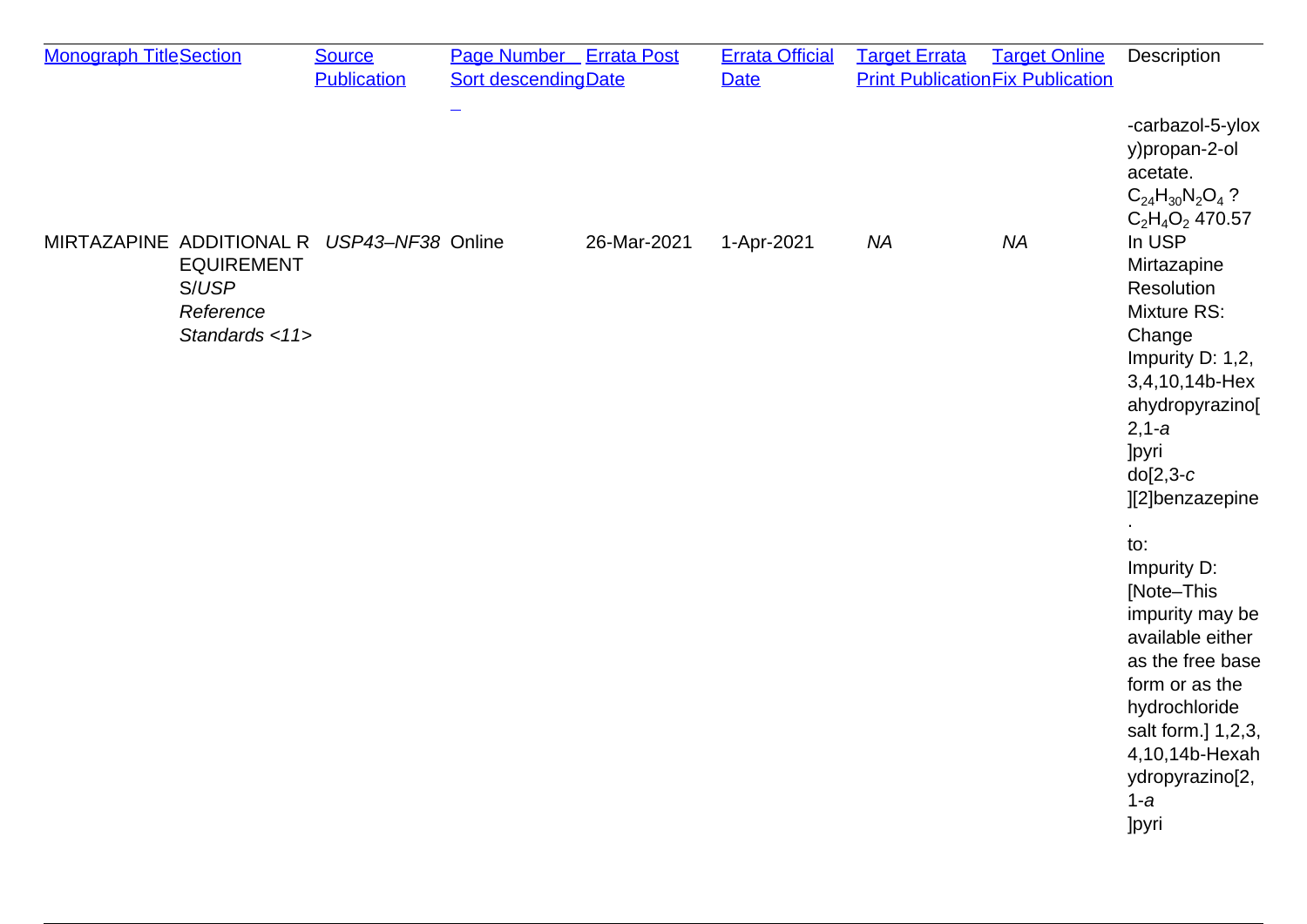| <b>Monograph TitleSection</b>                                                     |                                                                 | <b>Source</b>                      | <b>Page Number</b> Errata Post |             | <b>Errata Official</b> | <b>Target Errata</b> | <b>Target Online</b>                     | Description                                                                                                                                                                                                                                                                        |
|-----------------------------------------------------------------------------------|-----------------------------------------------------------------|------------------------------------|--------------------------------|-------------|------------------------|----------------------|------------------------------------------|------------------------------------------------------------------------------------------------------------------------------------------------------------------------------------------------------------------------------------------------------------------------------------|
|                                                                                   |                                                                 | <b>Publication</b>                 | Sort descending Date           |             | <b>Date</b>            |                      | <b>Print Publication Fix Publication</b> |                                                                                                                                                                                                                                                                                    |
|                                                                                   |                                                                 |                                    |                                |             |                        |                      |                                          | $do[2,3-c]$<br>][2]benzazepine<br>or 1,2,3,4,10,14<br>b-Hexahydropyr<br>azino[<br>$2, 1-a$<br><b>Jpyri</b><br>$do[2,3-c]$<br>][2]benzazepine<br>hydrochloride.                                                                                                                     |
| <b>QUETIAPINE E ASSAY/</b><br><b>XTENDED-</b><br><b>RELEASE</b><br><b>TABLETS</b> | Proce<br>dure/System<br>Suitability                             | <b>USPNF 2021</b><br><b>ISSUE1</b> | Online                         | 27-Aug-2021 | 1-Sep-2021             | <b>NA</b>            | <b>NA</b>                                | In Resolution:<br>Change<br><b>NLT 2.0</b><br>between the<br>quetiapine<br>desthoxy and<br>quetiapine<br>peaks; System<br>suitability<br>solution<br>to:<br><b>NLT 2.0</b><br>between the<br>quetiapine<br>desethoxy and<br>quetiapine<br>peaks; System<br>suitability<br>solution |
| <b>OLINE</b>                                                                      | SUCCINYLCH ADDITIONAL R USPNF 2021<br><b>EQUIREMENT ISSUE 1</b> |                                    | Online                         | 31-Dec-2021 | 1-Jan-2022             | <b>NA</b>            | <b>NA</b>                                | In USP Succinyl<br>monocholine                                                                                                                                                                                                                                                     |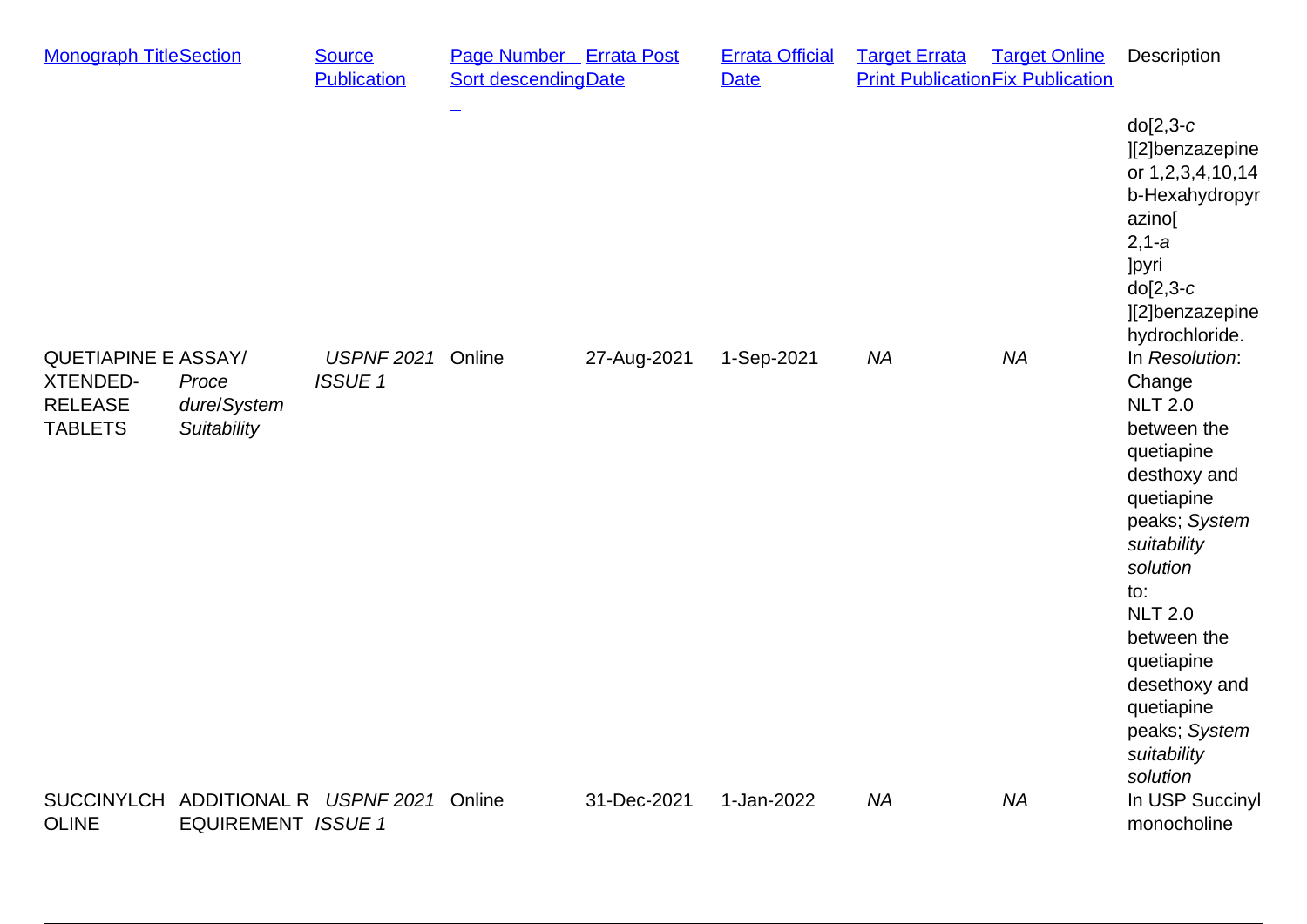| <b>Monograph TitleSection</b>                                                                                         | <b>Source</b><br><b>Publication</b> | Page Number Errata Post<br><b>Sort descending Date</b> |             | <b>Errata Official</b><br><b>Date</b> | <b>Target Errata</b> | <b>Target Online</b><br><b>Print Publication Fix Publication</b> | Description                                                                                                                                                                                                                                                                                                                                    |
|-----------------------------------------------------------------------------------------------------------------------|-------------------------------------|--------------------------------------------------------|-------------|---------------------------------------|----------------------|------------------------------------------------------------------|------------------------------------------------------------------------------------------------------------------------------------------------------------------------------------------------------------------------------------------------------------------------------------------------------------------------------------------------|
| <b>CHLORIDE</b><br>S/USP<br>Reference<br>Standards <11>                                                               |                                     | -                                                      |             |                                       |                      |                                                                  | Chloride RS:<br>Change<br>Ethanaminium,<br>2-(carboxy-1-ox<br>opro<br>poxy)-N,N,N<br>-trimethyl-,<br>chloride.<br>to:<br>Ethanaminium,<br>$2-(3$ -carboxy-1-<br>OX<br>opro<br>poxy)-N,N,N<br>-trimethyl-,<br>chloride;<br>Also known as<br>2-[(3-Carboxypr<br>op<br>anoy<br>$I)$ oxy]- $N, N, N$<br>-trimethylethan-<br>1-aminium<br>chloride. |
| PANTOPRAZO ADDITIONAL R USPNF Online Online<br>LE SODIUM<br><b>EQUIREMENT</b><br>S/USP<br>Reference<br>Standards <11> |                                     |                                                        | 25-Mar-2022 | 1-Apr-2022                            | <b>NA</b>            | <b>NA</b>                                                        | In USP<br>Pantoprazole<br>Related<br>Compound E<br>RS: Change<br>A mixture of the<br>stereoisomers                                                                                                                                                                                                                                             |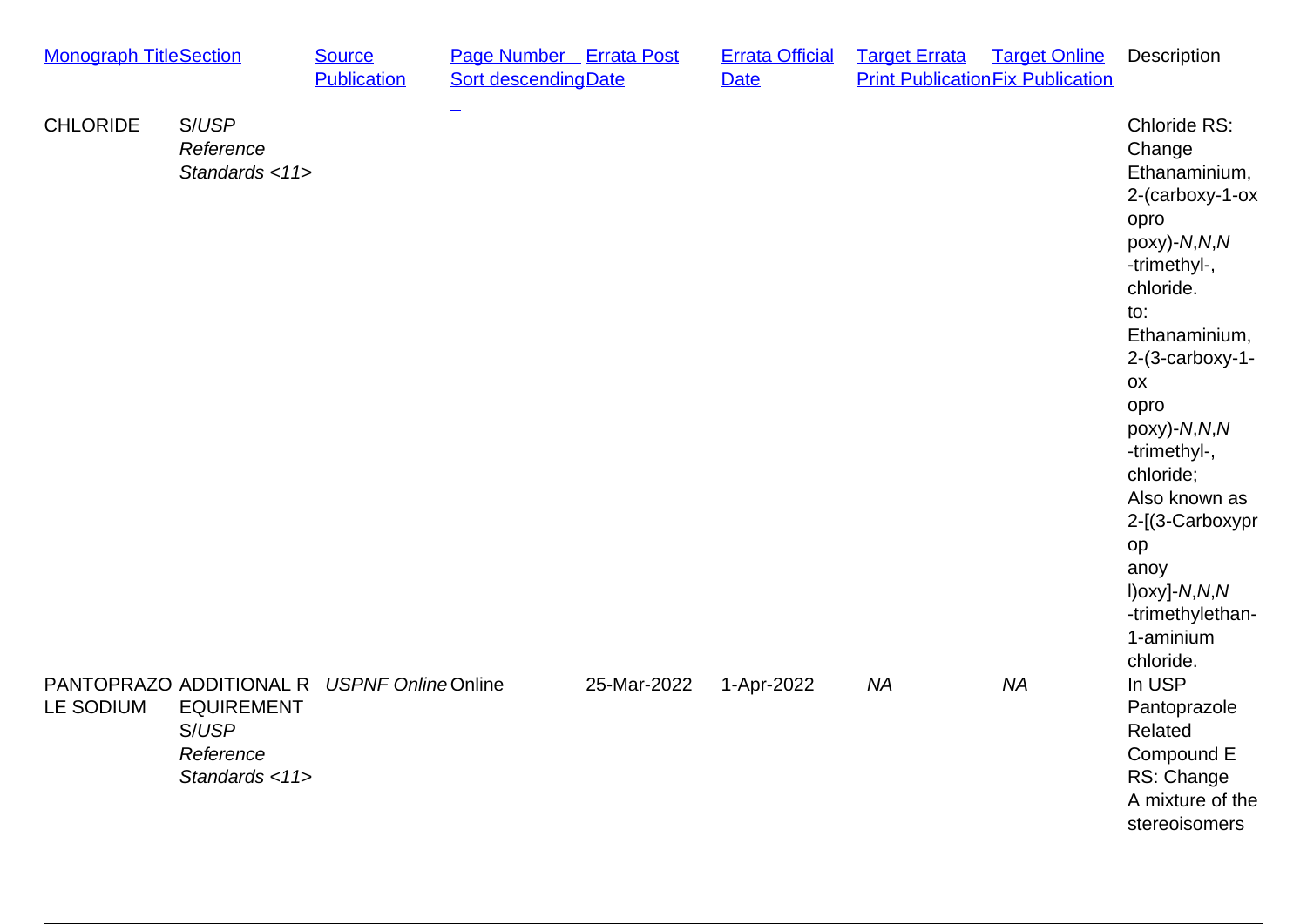| <b>Monograph TitleSection</b>                                | <b>Source</b><br><b>Publication</b> | Page Number Errata Post<br><b>Sort descendingDate</b> |             | <b>Errata Official</b><br><b>Date</b> | <b>Target Errata</b> | <b>Target Online</b><br><b>Print Publication Fix Publication</b> | Description                                                                                                                                                                                                                                                                                                    |
|--------------------------------------------------------------|-------------------------------------|-------------------------------------------------------|-------------|---------------------------------------|----------------------|------------------------------------------------------------------|----------------------------------------------------------------------------------------------------------------------------------------------------------------------------------------------------------------------------------------------------------------------------------------------------------------|
|                                                              |                                     |                                                       |             |                                       |                      |                                                                  | of 6,6?-bis(diflu<br>oromethoxy)-2,<br>2?-bis[[(3,4-dim<br>ethoxypyridin-2-<br>yl)methyl]sulfiny<br>$I]-1H,1?H$<br>-5,5?-bibenzimi<br>dazolyl.<br>to:<br>6,6?-Bis(difluoro<br>methoxy)-2,2?-b<br>is[[(3,4-dimetho<br>xypyridin-2-yl)m<br>e<br>th<br>yl]s<br>ulfinyl]-<br>1H, 1?H<br>-5,5?-bibenzimi<br>dazole. |
| ATRACURIUM CHEMICAL<br><b>BESYLATE</b><br><b>INFORMATION</b> | <b>USPNF Online Online</b>          |                                                       | 27-May-2022 | 1-Jun-2022                            | <b>NA</b>            | <b>NA</b>                                                        | Change<br>2-(2-Carboxyeth<br>yl)-1,2,3,4-tetra<br>hydro-6,7-dimet<br>h oxy-2-methyl-<br>1-veratrylisoqui<br>nolinium benze<br>nesulfonate,<br>pentamethylene<br>ester<br>to:                                                                                                                                   |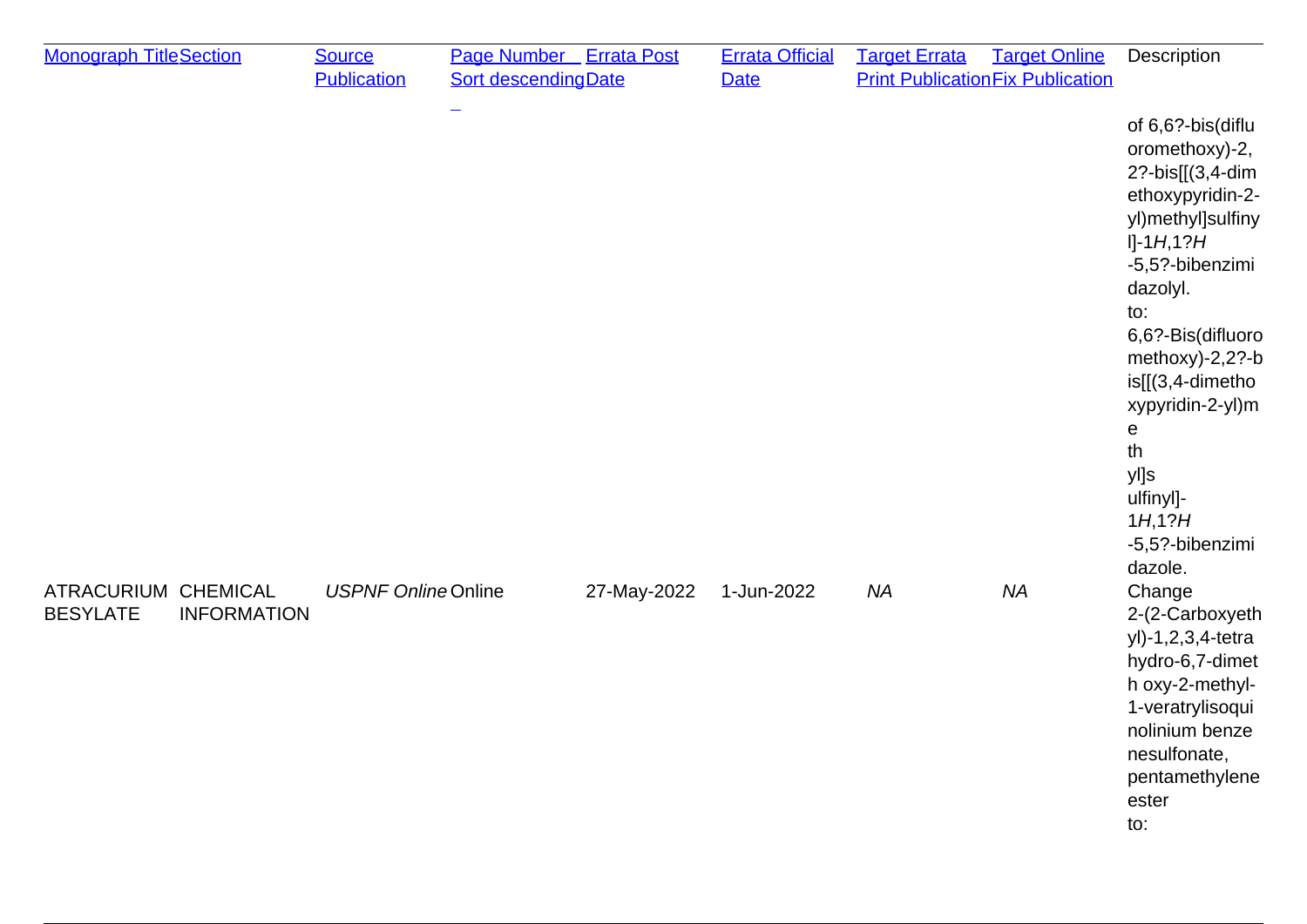| <b>Monograph TitleSection</b>         |                                                                                                               | <b>Source</b><br><b>Publication</b> | <b>Page Number</b> Errata Post<br>Sort descendingDate |             | <b>Errata Official</b><br><b>Date</b> | <b>Target Errata</b> | <b>Target Online</b><br><b>Print Publication Fix Publication</b> | <b>Description</b>                                                                                                                                         |
|---------------------------------------|---------------------------------------------------------------------------------------------------------------|-------------------------------------|-------------------------------------------------------|-------------|---------------------------------------|----------------------|------------------------------------------------------------------|------------------------------------------------------------------------------------------------------------------------------------------------------------|
|                                       |                                                                                                               |                                     |                                                       |             |                                       |                      |                                                                  | 2-(2-Carboxyeth<br>yl)-1,2,3,4-tetra<br>hydro-6,7-dimet<br>hoxy-2-methyl-1<br>-veratrylisoquin<br>olinium benzen<br>esulfonate,<br>pentamethylene<br>ester |
| <b>PACLITAXEL</b><br><b>INJECTION</b> | <b>TITLE</b>                                                                                                  | <b>USPNF 2021</b><br><b>ISSUE 1</b> | Online                                                | 26-Feb-2021 | 1-May-2021                            | <b>NA</b>            | <b>NA</b>                                                        | Change<br>Paclit 1axel<br>Injection<br>to:<br>Paclitaxel<br>Injection                                                                                      |
| Е                                     | TIAGABINE HY ADDITIONAL R USPNF 2021<br>DROCHLORID EQUIREMENT ISSUE 1<br>S/USP<br>Reference<br>Standards <11> |                                     | Online                                                | 29-Oct-2021 | 1-Nov-2021                            | <b>NA</b>            | <b>NA</b>                                                        | In USP<br>Tiagabine<br>Hydrochloride<br><b>RS: Delete</b><br>[NOTE-Availabl<br>e in<br>monohydrate<br>form.]                                               |
| <b>ORIDE</b>                          | ONDANSETRO USP Reference USPNF OnlineOnline<br>N HYDROCHL standards <11>                                      |                                     |                                                       | 28-Jan-2022 | 1-Feb-2022                            | <b>NA</b>            | <b>NA</b>                                                        | In USP<br>Ondansetron<br>Related<br>Compound A<br>RS: Change<br>3-[(Dimethylami<br>no)methyl]-1,2,3<br>,9-tetrahydro-9-                                    |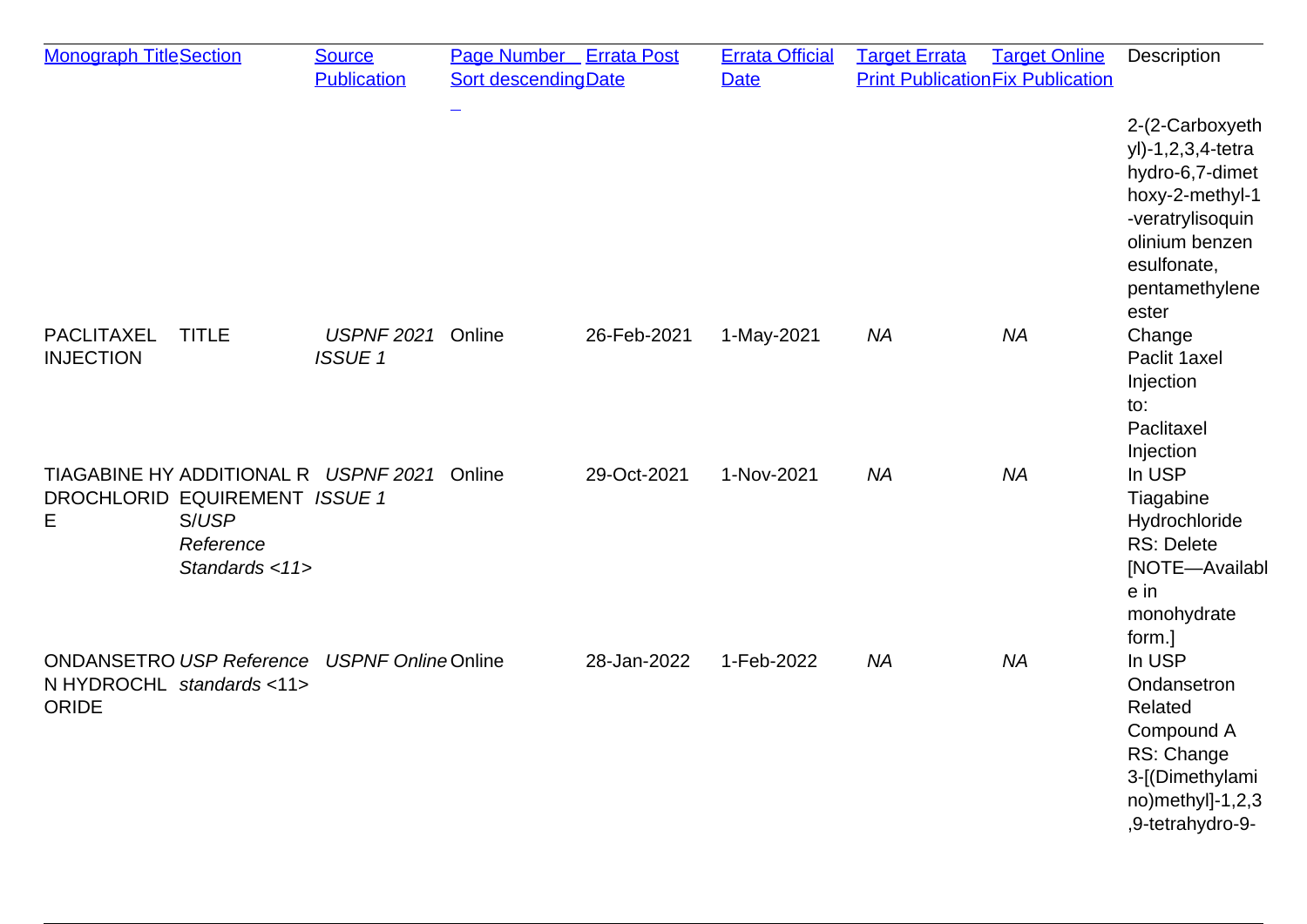| <b>Monograph TitleSection</b> | <b>Source</b><br><b>Publication</b> | Page Number Errata Post<br><b>Sort descending Date</b> | <b>Errata Official</b><br><b>Date</b> | <b>Target Errata</b><br><b>Target Online</b><br><b>Print Publication Fix Publication</b> | Description                                                                                                                                                                                                                                                                                                                                                                                                             |
|-------------------------------|-------------------------------------|--------------------------------------------------------|---------------------------------------|------------------------------------------------------------------------------------------|-------------------------------------------------------------------------------------------------------------------------------------------------------------------------------------------------------------------------------------------------------------------------------------------------------------------------------------------------------------------------------------------------------------------------|
|                               |                                     |                                                        |                                       |                                                                                          | methyl-<br>4H<br>-carbazol-4-one<br>hydrochloride.<br>to:<br>3-[(Dimethylami<br>no)methyl]-9-m<br>ethyl-1,2,3,9-tet<br>rahydr<br>$o-4H$<br>-carbazol-4-one<br>hydrochloride.<br><b>AND</b><br>In USP<br>Ondansetron<br>Related<br>Compound C<br>RS: Change<br>1,2,3,9-Tetrahy<br>d<br>ro-<br>9-me<br>thyl- $4H$<br>-carbazol-4-one<br>$\cdot$<br>to:<br>9-Methyl-1,2,3,9<br>-tet<br>rahydr<br>$o-4H$<br>-carbazol-4-one |
|                               |                                     |                                                        |                                       |                                                                                          |                                                                                                                                                                                                                                                                                                                                                                                                                         |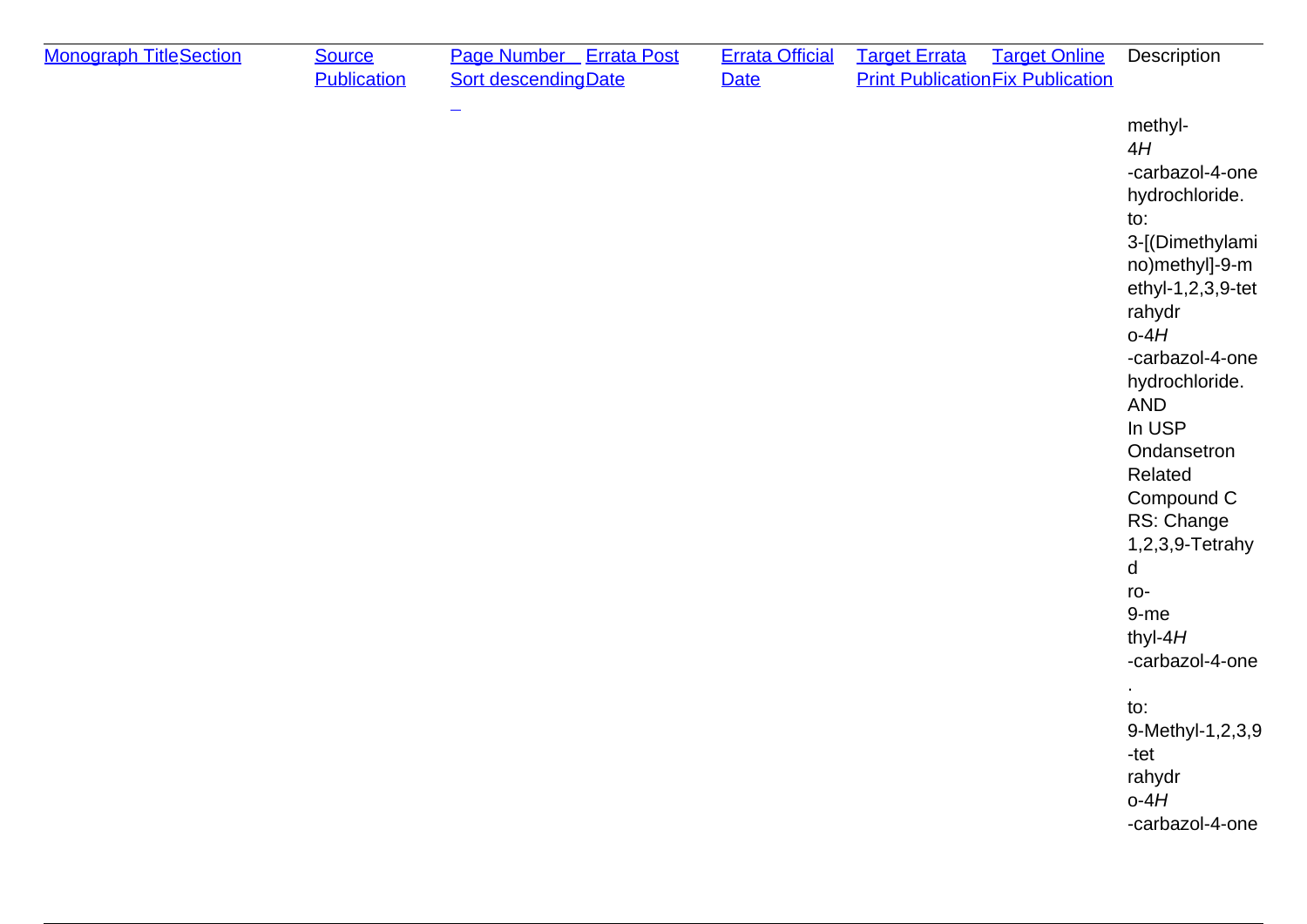| <b>Monograph TitleSection</b>                                                                                                                   | <b>Source</b><br><b>Publication</b> | <b>Page Number</b> Errata Post<br>Sort descending Date |             | <b>Errata Official</b><br><b>Date</b> | <b>Target Errata</b> | <b>Target Online</b><br><b>Print Publication Fix Publication</b> | Description                                                                                                                                                                                                                                        |
|-------------------------------------------------------------------------------------------------------------------------------------------------|-------------------------------------|--------------------------------------------------------|-------------|---------------------------------------|----------------------|------------------------------------------------------------------|----------------------------------------------------------------------------------------------------------------------------------------------------------------------------------------------------------------------------------------------------|
|                                                                                                                                                 |                                     |                                                        |             |                                       |                      |                                                                  | <b>AND</b><br>In USP<br>Ondansetron<br>Related<br>Compound D<br>RS: Change<br>1,2,3,9-Tetrahy<br>dro-9-methyl-3-<br>met<br>hylene-<br>4H<br>-carbazol-4-one<br>to:<br>9-Methyl-3-met<br>hylene-1,2,3,9-t<br>etra<br>hydro- $4H$<br>-carbazol-4-one |
| DACARBAZINE IMPURITIES<br><b>FOR</b><br><b>INJECTION</b>                                                                                        | <b>USPNF Online Online</b>          |                                                        | 29-Apr-2022 | 1-May-2022                            | <b>NA</b>            | <b>NA</b>                                                        | <b>Delete</b><br>Limit of 2-Azahy<br>poxanthine test                                                                                                                                                                                               |
| HYDROCODO ASSAY/<br><b>NE</b><br>Procedure<br><b>BITARTRATE</b><br><b>AND HOMATR</b><br><b>OPINE METHY</b><br><b>LBROMIDE</b><br><b>TABLETS</b> | <b>USPNF Online Online</b>          |                                                        | 24-Jun-2022 | 1-Jul-2022                            | <b>NA</b>            | <b>NA</b>                                                        | In Buffer.<br>Change<br>Adjust with<br>phosphoric acid<br>to a pH of 6.4 $\pm$<br>0.01.<br>to:                                                                                                                                                     |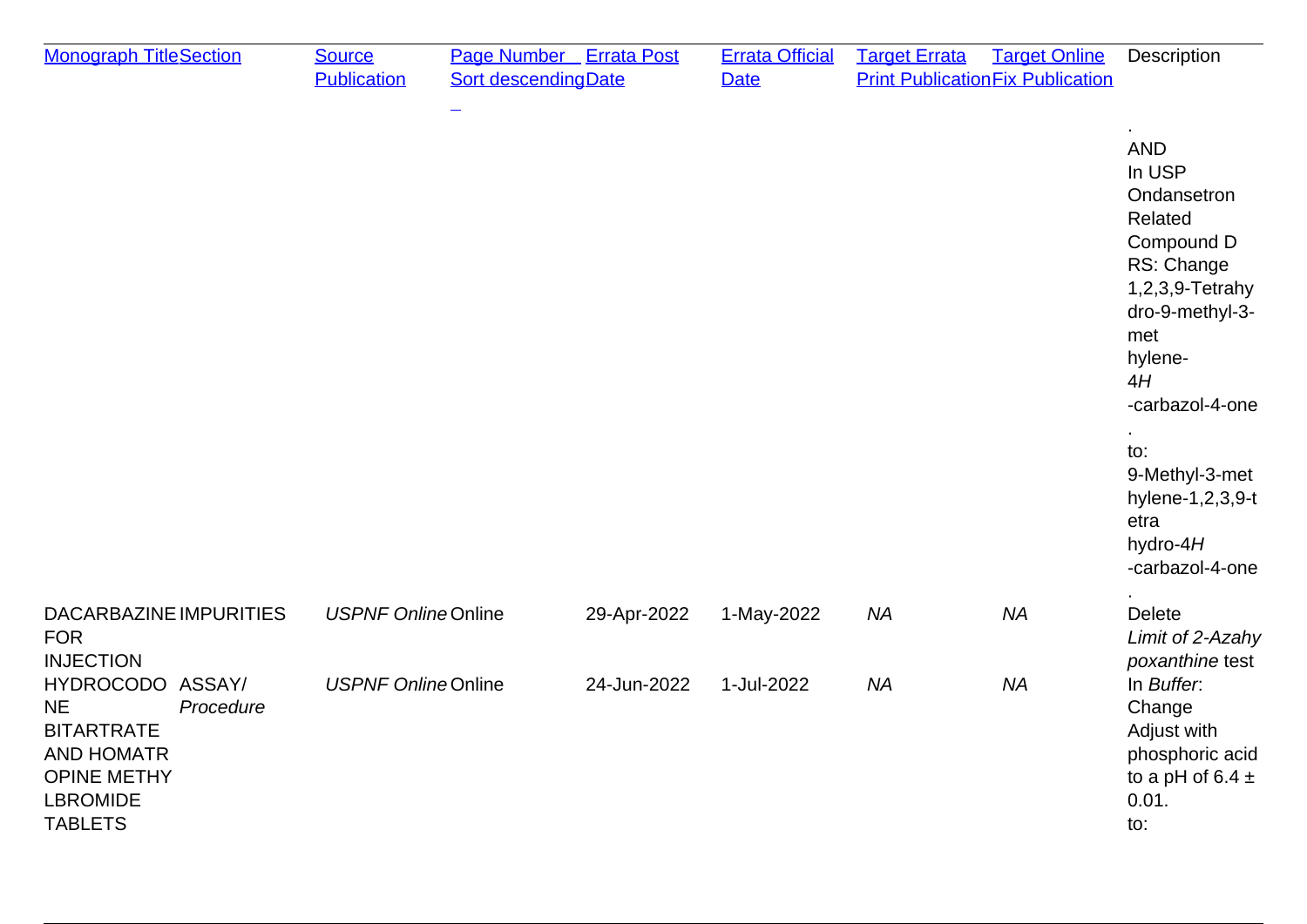| <b>Monograph TitleSection</b>                                                |                                                               | <b>Source</b><br><b>Publication</b>           | Page Number Errata Post<br><b>Sort descendingDate</b> |             | <b>Errata Official</b><br><b>Date</b> | <b>Target Errata</b> | <b>Target Online</b><br><b>Print Publication Fix Publication</b> | Description                                                                                                                                                                                                       |
|------------------------------------------------------------------------------|---------------------------------------------------------------|-----------------------------------------------|-------------------------------------------------------|-------------|---------------------------------------|----------------------|------------------------------------------------------------------|-------------------------------------------------------------------------------------------------------------------------------------------------------------------------------------------------------------------|
|                                                                              |                                                               |                                               |                                                       |             |                                       |                      |                                                                  | Adjust with<br>phosphoric acid<br>to a pH of 6.4 $\pm$<br>0.1.                                                                                                                                                    |
| <b>MINOXIDIL</b><br><b>TABLETS</b>                                           | IM<br><b>PUR</b><br>ITIES/Organic<br><i><b>Impurities</b></i> | <b>USPNF 2021</b><br><b>ISSUE1</b>            | Online                                                | 28-May-2021 | 1-Jun-2021                            | <b>NA</b>            | <b>NA</b>                                                        | In Analysis:<br>Change<br>Result = $(rU/rS)$<br>$\times$ (C <sub>U</sub> /C <sub>S</sub> ) $\times$ 100<br>to:<br>Result = $(r_v/r_s)$<br>$\times (C_S/C_U) \times 100$                                           |
| <b>CETIRIZINE HYIM</b><br><b>DROCHLORID PUR</b><br>Е                         | <b>ITIES/Residue</b><br>on Ignition<br>?281?                  | <b>USPNF 2021</b><br><b>ISSUE 1</b>           | Online                                                | 27-Aug-2021 | 1-Sep-2021                            | <b>NA</b>            | <b>NA</b>                                                        | <b>Delete</b><br>Sample: 1 g                                                                                                                                                                                      |
| <b>ISOPROTERE</b><br><b>NOL HYDROC</b><br><b>HLORIDE</b><br><b>INJECTION</b> |                                                               | Color and clarity USPNF 2021<br><b>ISSUE1</b> | Online                                                | 19-Nov-2021 | 1-Dec-2021                            | <b>NA</b>            | <b>NA</b>                                                        | Change<br>Using the<br>Injection as the<br>Test solution,<br>proceed as<br>directed for<br>Color and clarity<br>under<br>Isoproterenol<br>Inhalation<br>Solution.<br>to:<br>Standard<br>solution<br>-Transfer 2.0 |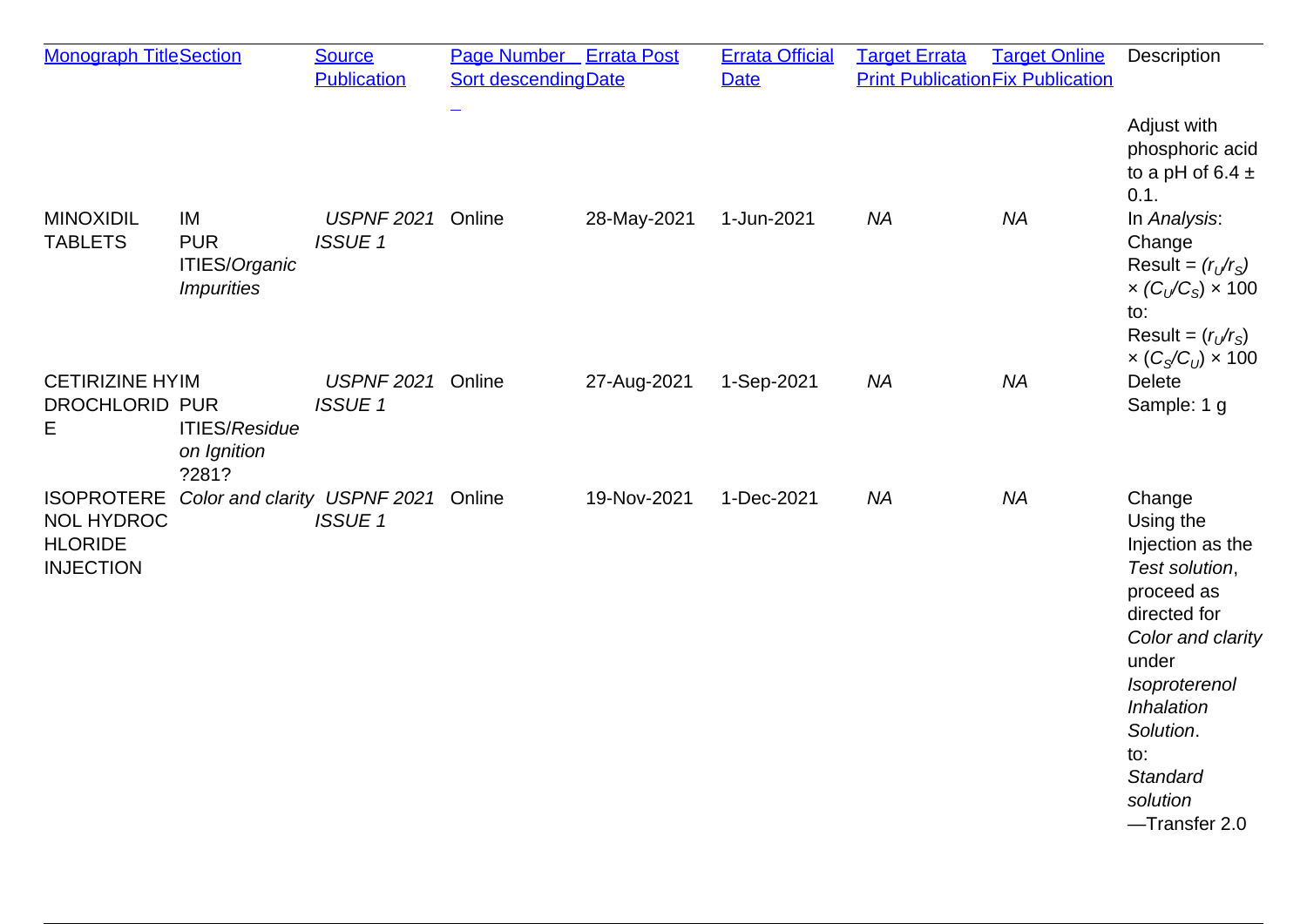| <b>Monograph TitleSection</b> | <b>Source</b><br><b>Publication</b> | Page Number Errata Post<br><b>Sort descendingDate</b> | <b>Errata Official</b><br><b>Date</b> | <b>Target Errata</b> | <b>Target Online</b><br><b>Print Publication Fix Publication</b> | Description                                                                                                                                                                                                                                                                                                                                                                                                                                                                                                                         |
|-------------------------------|-------------------------------------|-------------------------------------------------------|---------------------------------------|----------------------|------------------------------------------------------------------|-------------------------------------------------------------------------------------------------------------------------------------------------------------------------------------------------------------------------------------------------------------------------------------------------------------------------------------------------------------------------------------------------------------------------------------------------------------------------------------------------------------------------------------|
|                               |                                     |                                                       |                                       |                      |                                                                  | mL of 0.100 N<br>iodine VS to a<br>500-mL<br>volumetric flask,<br>dilute with water<br>to volume, and<br>mix.<br>Proce<br>dure-Visually<br>examine a<br>portion of the<br>Injection (Test<br>solution) in a<br>suitable clear<br>glass test tube<br>against a white<br>background: it<br>is not pinkish<br>and it contains<br>no precipitate. If<br>any yellow color<br>is observed in<br>the Test<br>solution,<br>concomitantly<br>determine the<br>absorbances of<br>the Test<br>solution and the<br>Standard<br>solution in 1-cm |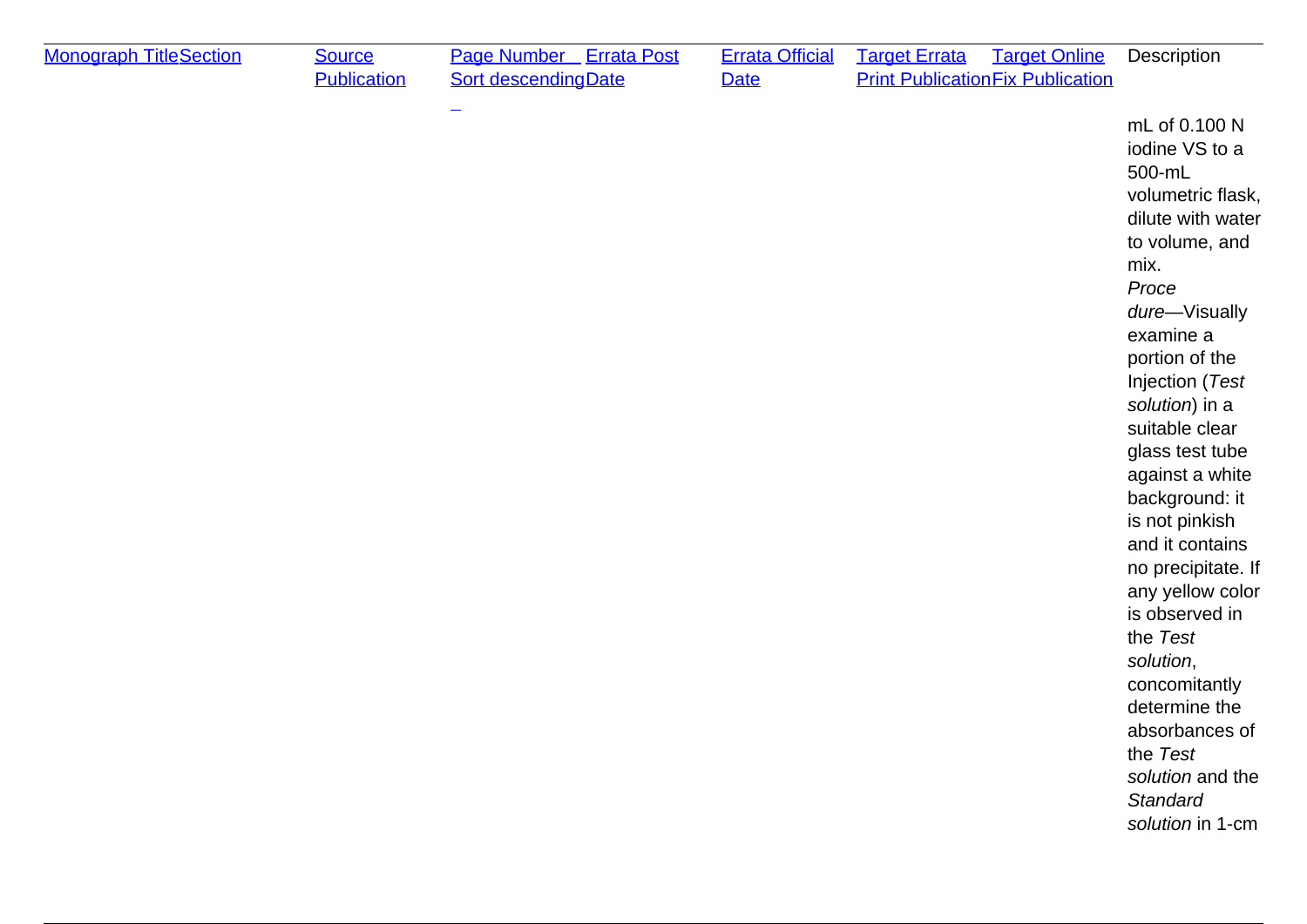| <b>Monograph TitleSection</b>                                                        | <b>Source</b><br><b>Publication</b> | Page Number Errata Post<br><b>Sort descending Date</b> |             | <b>Errata Official</b><br><b>Date</b> | <b>Target Errata</b> | <b>Target Online</b><br><b>Print Publication Fix Publication</b> | Description                                                                                                                                                                                                                                                           |
|--------------------------------------------------------------------------------------|-------------------------------------|--------------------------------------------------------|-------------|---------------------------------------|----------------------|------------------------------------------------------------------|-----------------------------------------------------------------------------------------------------------------------------------------------------------------------------------------------------------------------------------------------------------------------|
|                                                                                      |                                     | $\overline{\phantom{0}}$                               |             |                                       |                      |                                                                  | cells with a<br>suitable spectro<br>photometer set<br>at 460 nm: the<br>absorbance of<br>the Test<br>solution does<br>not exceed that<br>of the Standard<br>solution.                                                                                                 |
| <b>FULVESTRANTCHEMICAL</b><br><b>INFORMATION</b>                                     | <b>USPNF Online Online</b>          |                                                        | 28-Jan-2022 | 1-Feb-2022                            | <b>NA</b>            | <b>NA</b>                                                        | Change<br>606.77<br>to:<br>606.78                                                                                                                                                                                                                                     |
| <b>DIMENHYDRIN OTHER COMP</b><br>ATE TABLETS ONE<br>NTS/<br>8-Chlorotheoph<br>ylline | <b>USPNF Online Online</b>          |                                                        | 27-May-2022 | 1-Jun-2022                            | <b>NA</b>            | <b>NA</b>                                                        | In Analysis:<br>Change<br>$C_{11}$ = nominal<br>concentration of<br>dimenhydrinate<br>in the Sample<br>solution<br>(mg/mL)<br>to:<br>$C_U =$<br>determined<br>concentration of<br>dimenhydrinate<br>in the Sample<br>solution, as<br>obtained in the<br>Assay (mg/mL) |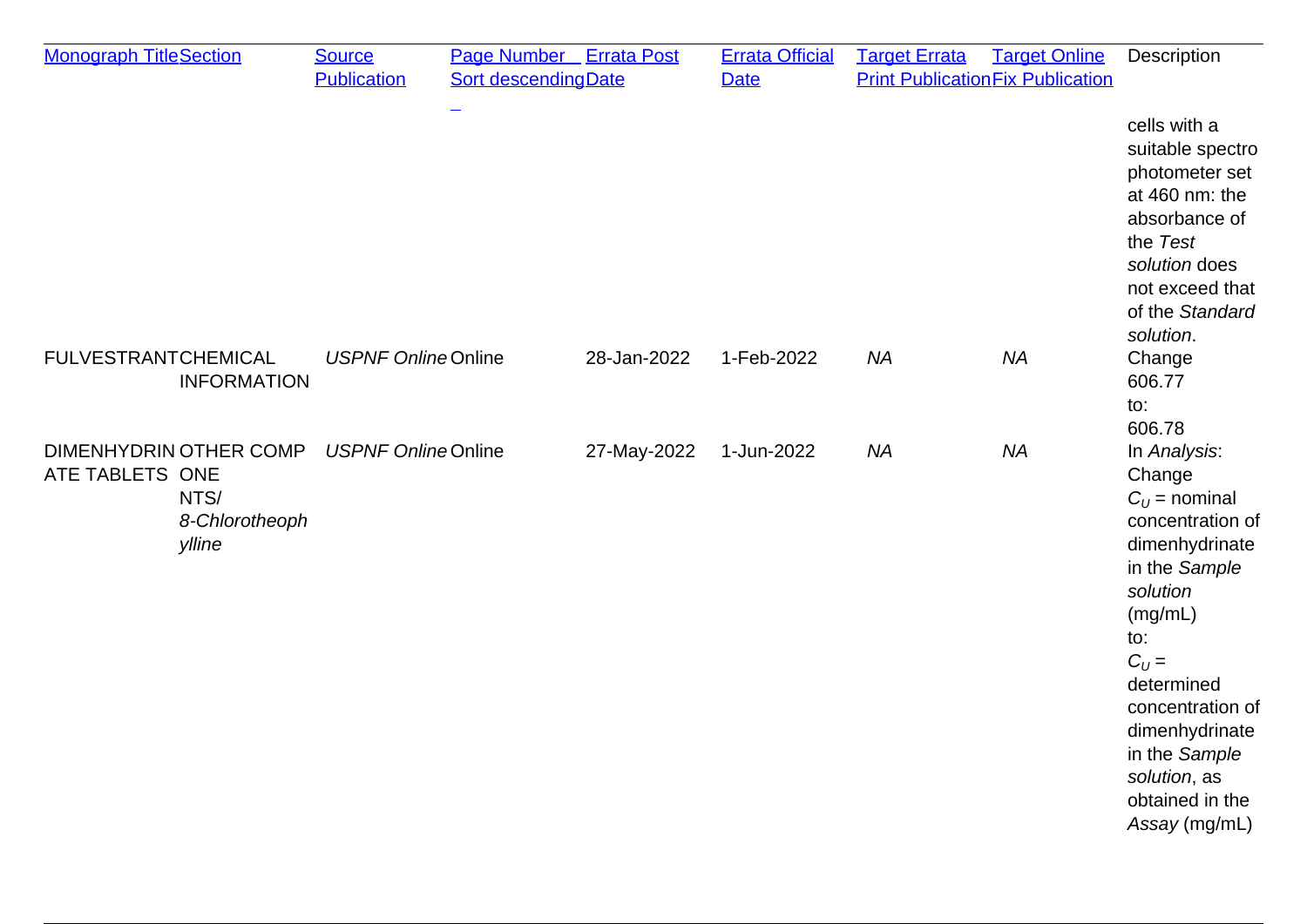| <b>Monograph TitleSection</b>                                        |                                                                                 | <b>Source</b><br><b>Publication</b>        | Page Number Errata Post<br>Sort descending Date |             | <b>Errata Official</b><br><b>Date</b> | <b>Target Errata</b> | <b>Target Online</b><br><b>Print Publication Fix Publication</b> | Description                                                                                                                                                                                                                                                                                            |
|----------------------------------------------------------------------|---------------------------------------------------------------------------------|--------------------------------------------|-------------------------------------------------|-------------|---------------------------------------|----------------------|------------------------------------------------------------------|--------------------------------------------------------------------------------------------------------------------------------------------------------------------------------------------------------------------------------------------------------------------------------------------------------|
| <b>THE</b><br><b>DEVELOPMEN</b><br><b>T AND</b><br><b>VALIDATION</b> | 1.<br>DISSOLUTION PRELIMINARY Supplement to<br>PROCEDURE: ASSESSMENT USP43-NF38 | Second                                     | Online                                          | 20-Nov-2020 | 1-Dec-2020                            | <b>NA</b>            | <b>NA</b>                                                        | In paragraph 4<br>of 1.4 Choosing<br>an apparatus:<br>Change<br>peak vessels<br>to:<br>apex vessels                                                                                                                                                                                                    |
| <b>CARVEDILOL</b>                                                    | IM<br><b>PUR</b><br><b>ITIES/Organic</b><br>Impurities,<br>Procedure 2          | USP43-NF38 Online                          |                                                 | 18-Dec-2020 | 1-Jan-2021                            | <b>NA</b>            | <b>NA</b>                                                        | In Table<br>3/footnote b:<br>Change<br>$1-(2-(2-Methoxy$<br>phenoxy) ethyla<br>mino)-3-(6,7,8,9<br>-tet<br>rahydr<br>$o-5H$<br>-carbazol-4-ylox<br>y)propan-2-ol.<br>to:<br>$1-(2-(2-Methoxy$<br>phenoxy) ethyla<br>mino)-3-(2,3,4,9<br>-tet<br>rahydr<br>$o-1H$<br>-carbazol-5-ylox<br>y)propan-2-ol. |
| <b>TABLETS</b>                                                       | <b>EQUIREMENT</b><br>S/USP<br>Reference                                         | MIRTAZAPINE ADDITIONAL R USP43-NF38 Online |                                                 | 26-Mar-2021 | 1-Apr-2021                            | <b>NA</b>            | <b>NA</b>                                                        | In USP<br>Mirtazapine<br>Resolution<br><b>Mixture RS:</b>                                                                                                                                                                                                                                              |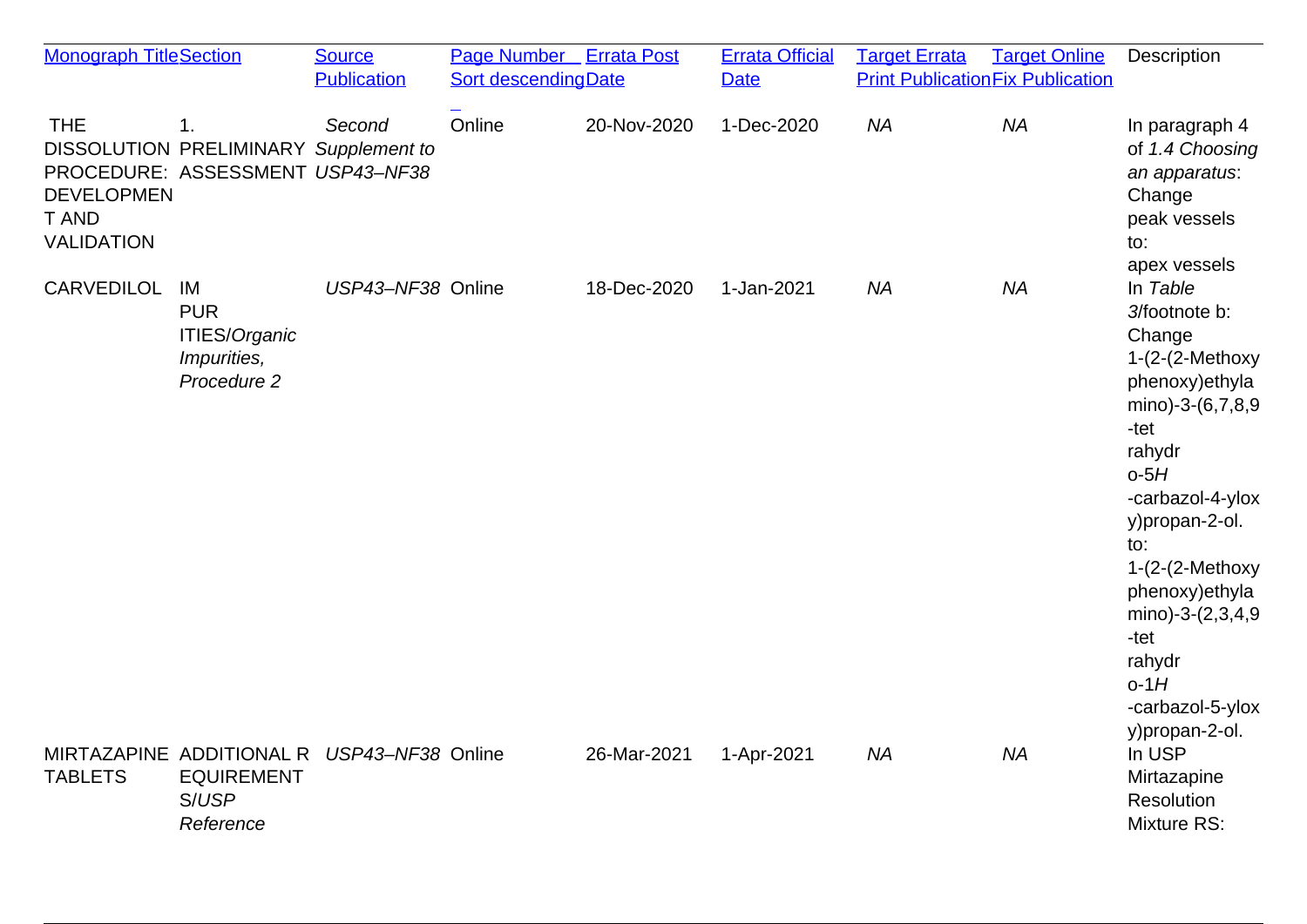| <b>Monograph TitleSection</b> | <b>Source</b><br><b>Publication</b> | Page Number Errata Post<br><b>Sort descending Date</b> | <b>Errata Official</b><br><b>Date</b> | <b>Target Errata</b> | <b>Target Online</b><br><b>Print Publication Fix Publication</b> | Description                                                                                                                                                                                                                                                                                                                                                                                                                                                                           |
|-------------------------------|-------------------------------------|--------------------------------------------------------|---------------------------------------|----------------------|------------------------------------------------------------------|---------------------------------------------------------------------------------------------------------------------------------------------------------------------------------------------------------------------------------------------------------------------------------------------------------------------------------------------------------------------------------------------------------------------------------------------------------------------------------------|
| Standards <11>                |                                     |                                                        |                                       |                      |                                                                  | Change<br>Impurity D: 1,2,<br>3,4,10,14b-Hex<br>ahydropyrazino[<br>$2, 1-a$<br><b>Jpyri</b><br>$do[2,3-c]$<br>][2]benzazepine<br>to:<br>Impurity D:<br>[Note-This<br>impurity may be<br>available either<br>as the free base<br>form or as the<br>hydrochloride<br>salt form.] 1,2,3,<br>4,10,14b-Hexah<br>ydropyrazino[2,<br>$1-a$<br>]pyri<br>$do[2,3-c]$<br>][2]benzazepine<br>or 1,2,3,4,10,14<br>b-Hexahydropyr<br>azino[<br>$2, 1-a$<br>]pyri<br>$do[2,3-c]$<br>][2]benzazepine |
|                               |                                     |                                                        |                                       |                      |                                                                  |                                                                                                                                                                                                                                                                                                                                                                                                                                                                                       |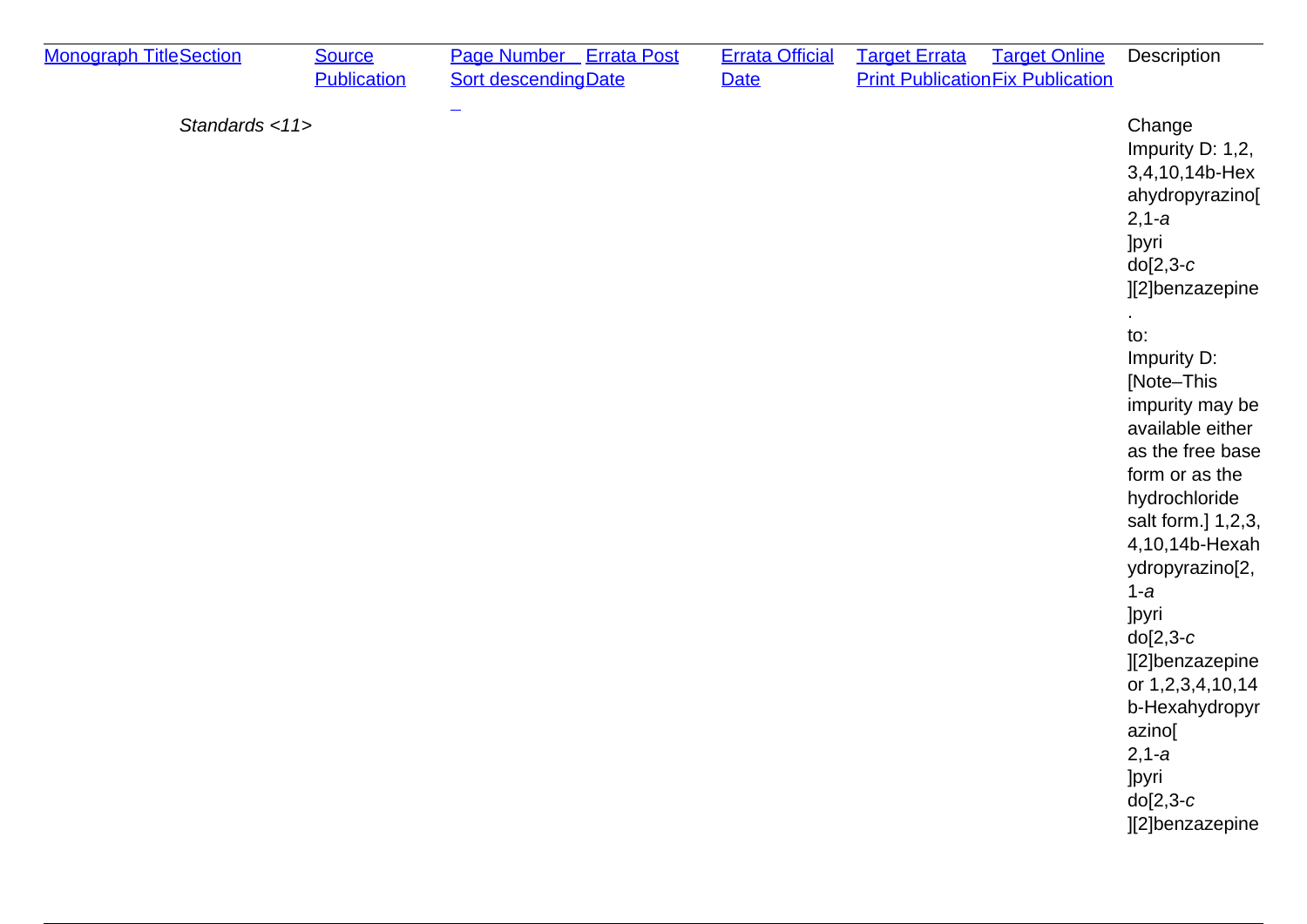| <b>Monograph TitleSection</b>                                                 |                                                                            | <b>Source</b><br><b>Publication</b> | Page Number Errata Post<br>Sort descending Date |             | <b>Errata Official</b><br><b>Date</b> | <b>Target Errata</b> | <b>Target Online</b><br><b>Print Publication Fix Publication</b> | Description                                                                                                                                                                                                  |
|-------------------------------------------------------------------------------|----------------------------------------------------------------------------|-------------------------------------|-------------------------------------------------|-------------|---------------------------------------|----------------------|------------------------------------------------------------------|--------------------------------------------------------------------------------------------------------------------------------------------------------------------------------------------------------------|
| <b>DACTINOMYCI CHEMICAL</b><br>N                                              | <b>INFORMATION</b>                                                         | USP43-NF38 Online                   |                                                 | 25-Jun-2021 | 1-Jul-2021                            | <b>NA</b>            | <b>NA</b>                                                        | hydrochloride.<br>Please see the<br>updated<br>chemical<br>structure at onli<br>ne.uspnf.com                                                                                                                 |
| <b>QUETIAPINE E IM</b><br><b>XTENDED-</b><br><b>RELEASE</b><br><b>TABLETS</b> | <b>PUR</b><br>ITIES/Organic<br><i>Impuri</i><br>ties/System<br>Suitability | <b>USPNF 2021</b><br><b>ISSUE 1</b> | Online                                          | 27-Aug-2021 | 1-Sep-2021                            | <b>NA</b>            | <b>NA</b>                                                        | In Resolution:<br>Change<br><b>NLT 2.0</b><br>between the<br>quetiapine<br>desthoxy and<br>quetiapine<br>peaks<br>to:<br><b>NLT 2.0</b><br>between the<br>quetiapine<br>desethoxy and<br>quetiapine<br>peaks |
| ONDANSETRO USP Reference USPNF 2021<br>N                                      | standards <11> ISSUE 1                                                     |                                     | Online                                          | 31-Dec-2021 | 1-Jan-2022                            | <b>NA</b>            | <b>NA</b>                                                        | Change<br><b>USP</b><br>Ondansetron<br><b>RS</b><br><b>USP</b><br>Ondansetron<br>Related<br>Compound C<br><b>RS</b><br>$1,2,3,9$ -Tetrahy                                                                    |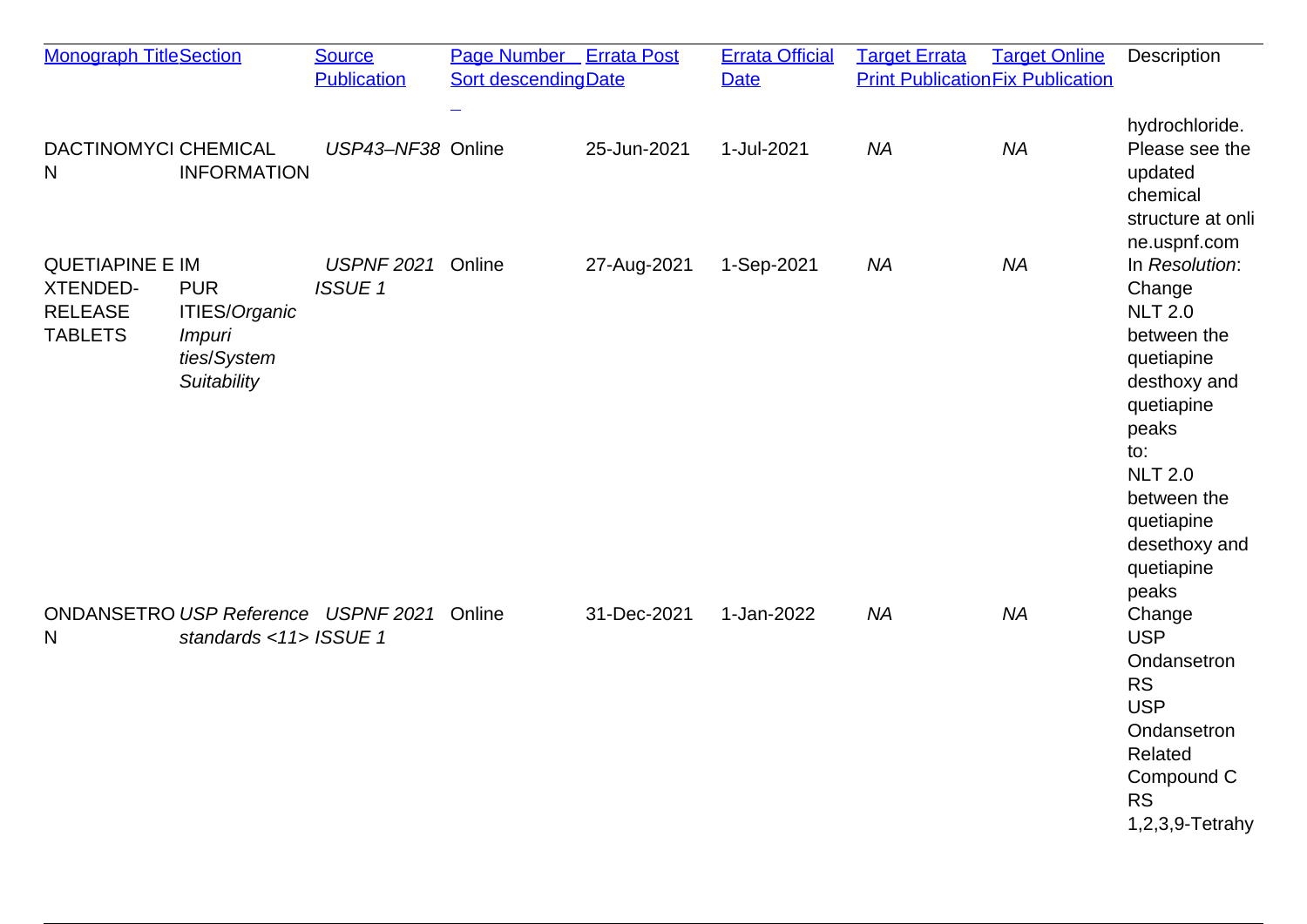| <b>Monograph TitleSection</b> | <b>Source</b><br><b>Publication</b> | Page Number Errata Post<br><b>Sort descendingDate</b> | <b>Errata Official</b><br>Date | <b>Target Online</b><br><b>Target Errata</b><br><b>Print Publication Fix Publication</b> | Description                                                                                                                                                                                                                                                                                                                                                                                        |
|-------------------------------|-------------------------------------|-------------------------------------------------------|--------------------------------|------------------------------------------------------------------------------------------|----------------------------------------------------------------------------------------------------------------------------------------------------------------------------------------------------------------------------------------------------------------------------------------------------------------------------------------------------------------------------------------------------|
|                               |                                     | $\equiv$                                              |                                |                                                                                          | d<br>ro-<br>$9-me$<br>thyl- $4H$<br>-carbazol-4-one<br><b>USP</b><br>Ondansetron<br>Related<br>Compound D<br><b>RS</b><br>1,2,3,9-Tetrahy<br>dro-9-methyl-3-<br>met<br>hylene-<br>4H<br>-carbazol-4-one<br>$\bullet$<br>to:<br><b>USP</b><br>Ondansetron<br><b>RS</b><br><b>USP</b><br>Ondansetron<br>Related<br>Compound A<br><b>RS</b><br>3-[(Dimethylami<br>no)methyl]-9-m<br>ethyl-1,2,3,9-tet |
|                               |                                     |                                                       |                                |                                                                                          | rahydr                                                                                                                                                                                                                                                                                                                                                                                             |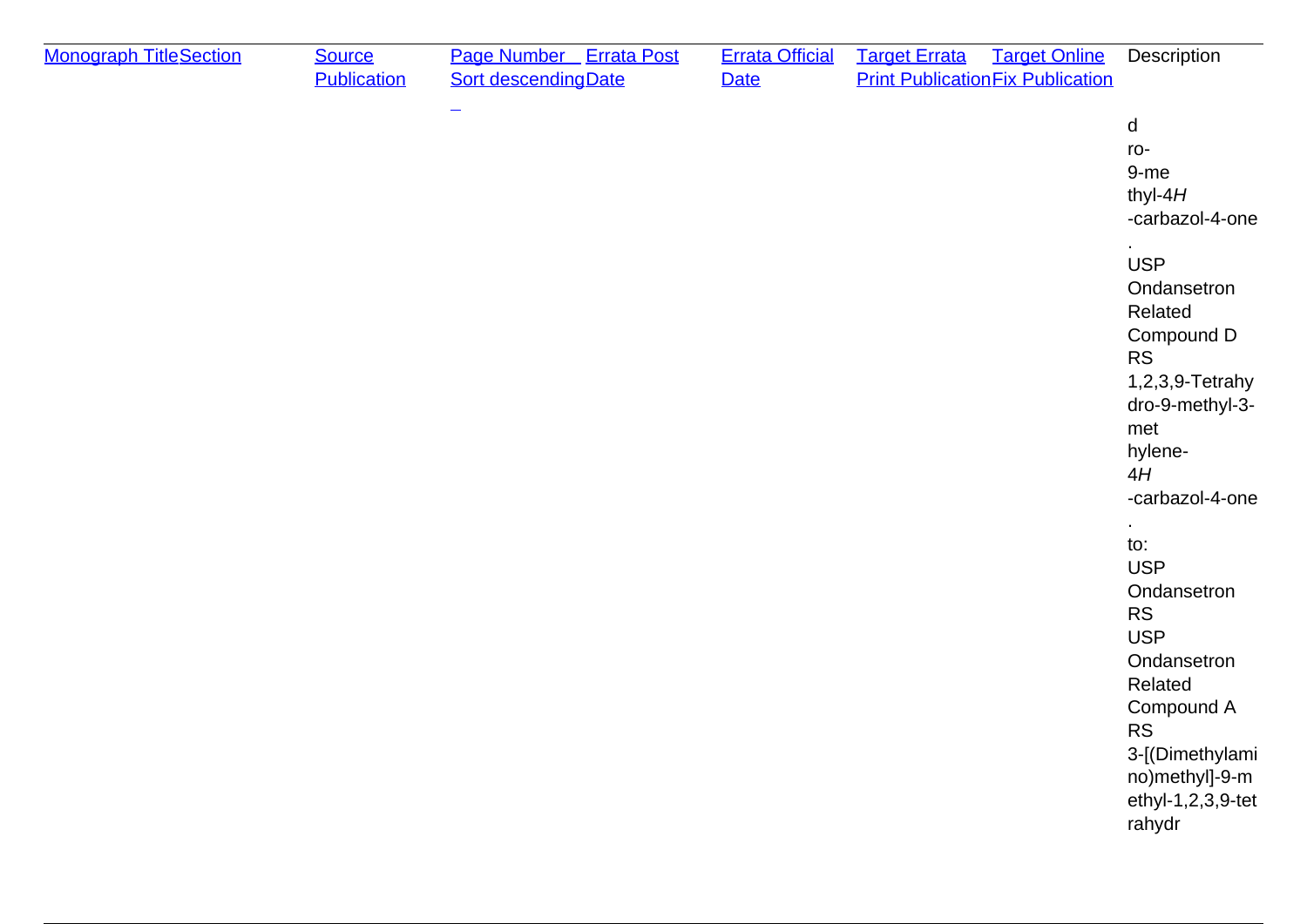| <b>Monograph TitleSection</b>                                                     | <b>Source</b><br><b>Publication</b> | Page Number Errata Post<br>Sort descending Date |             | <b>Errata Official</b><br><b>Date</b> | <b>Target Errata</b> | <b>Target Online</b><br><b>Print Publication Fix Publication</b> | Description                                                                                                                                                                                                                                                                                                                          |
|-----------------------------------------------------------------------------------|-------------------------------------|-------------------------------------------------|-------------|---------------------------------------|----------------------|------------------------------------------------------------------|--------------------------------------------------------------------------------------------------------------------------------------------------------------------------------------------------------------------------------------------------------------------------------------------------------------------------------------|
|                                                                                   |                                     | $\overline{\phantom{0}}$                        |             |                                       |                      |                                                                  | $o-4H$<br>-carbazol-4-one<br>hydrochloride.<br><b>USP</b><br>Ondansetron<br>Related<br>Compound C<br><b>RS</b><br>9-Methyl-1,2,3,9<br>-tet<br>rahydr<br>$o-4H$<br>-carbazol-4-one<br><b>USP</b><br>Ondansetron<br>Related<br>Compound D<br><b>RS</b><br>9-Methyl-3-met<br>hylene-1,2,3,9-t<br>etra<br>hydro- $4H$<br>-carbazol-4-one |
| <b>ONDANSETRO USP Reference</b><br>N ORAL<br>standards $<$ 11><br><b>SOLUTION</b> | <b>USPNF Online Online</b>          |                                                 | 25-Mar-2022 | 1-Apr-2022                            | <b>NA</b>            | <b>NA</b>                                                        | Change<br><b>USP</b><br>Ondansetron<br>Related<br>Compound A<br><b>RS</b>                                                                                                                                                                                                                                                            |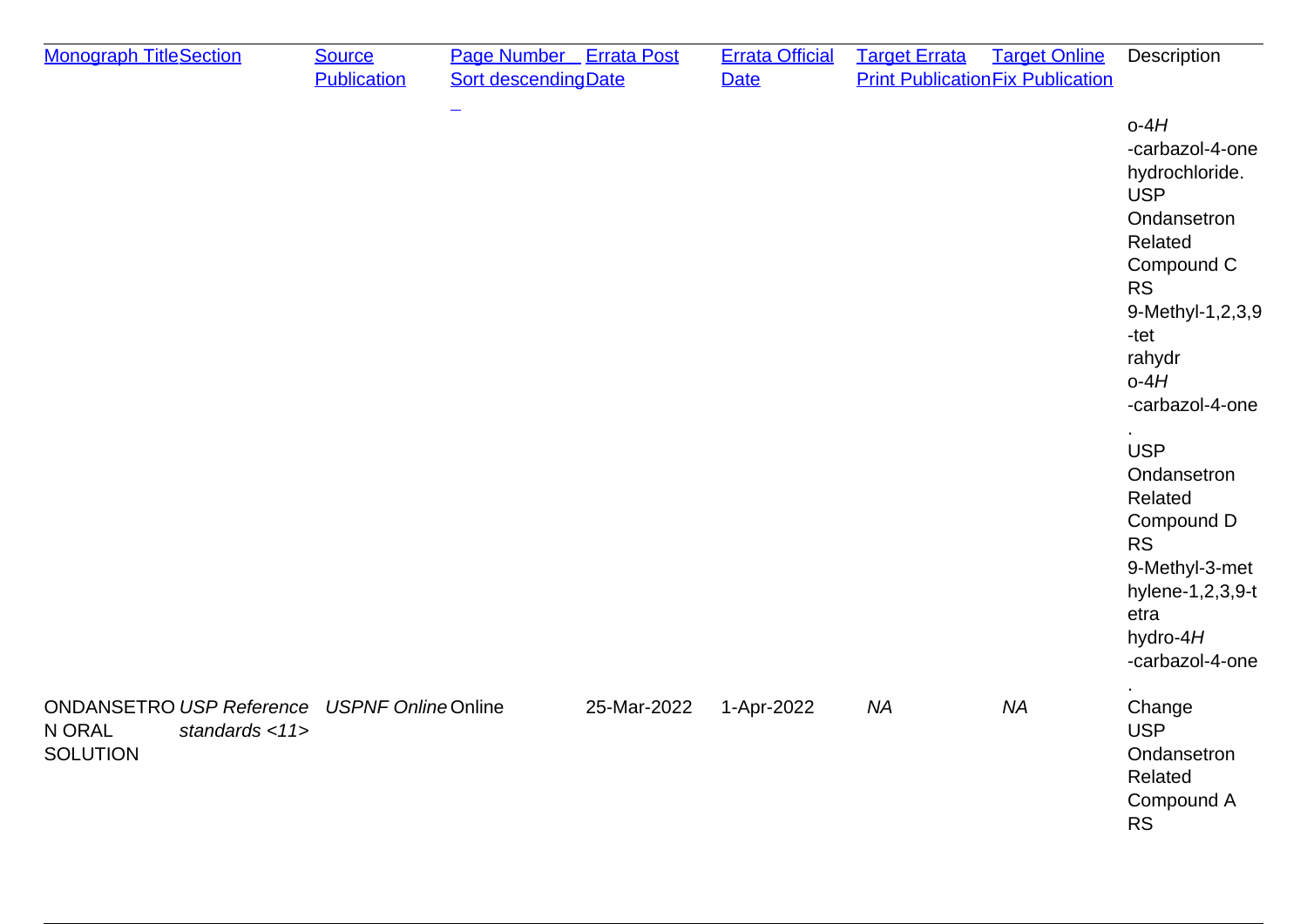| <b>Monograph TitleSection</b> | <b>Source</b><br><b>Publication</b> | Page Number Errata Post<br><b>Sort descending Date</b> | <b>Errata Official</b><br><b>Date</b> | <b>Target Errata</b><br><b>Target Online</b><br><b>Print Publication Fix Publication</b> | Description                                                                                                                                                                                                                                                                                                                                                                                                               |
|-------------------------------|-------------------------------------|--------------------------------------------------------|---------------------------------------|------------------------------------------------------------------------------------------|---------------------------------------------------------------------------------------------------------------------------------------------------------------------------------------------------------------------------------------------------------------------------------------------------------------------------------------------------------------------------------------------------------------------------|
|                               |                                     | $\overline{\phantom{0}}$                               |                                       |                                                                                          | 3-[(Dimethylami<br>no)methyl]-1,2,3<br>,9-tetrahydro-9-<br>methyl-<br>4H<br>-carbazol-4-one<br>hydrochloride.<br><b>USP</b><br>Ondansetron<br>Related<br>Compound C<br><b>RS</b><br>1,2,3,9-Tetrahy<br>d<br>ro-<br>9-me<br>thyl- $4H$<br>-carbazol-4-one<br><b>USP</b><br>Ondansetron<br>Related<br>Compound D<br><b>RS</b><br>1,2,3,9-Tetrahy<br>dro-9-methyl-3-<br>met<br>hylene-<br>4H<br>-carbazol-4-one<br>$\bullet$ |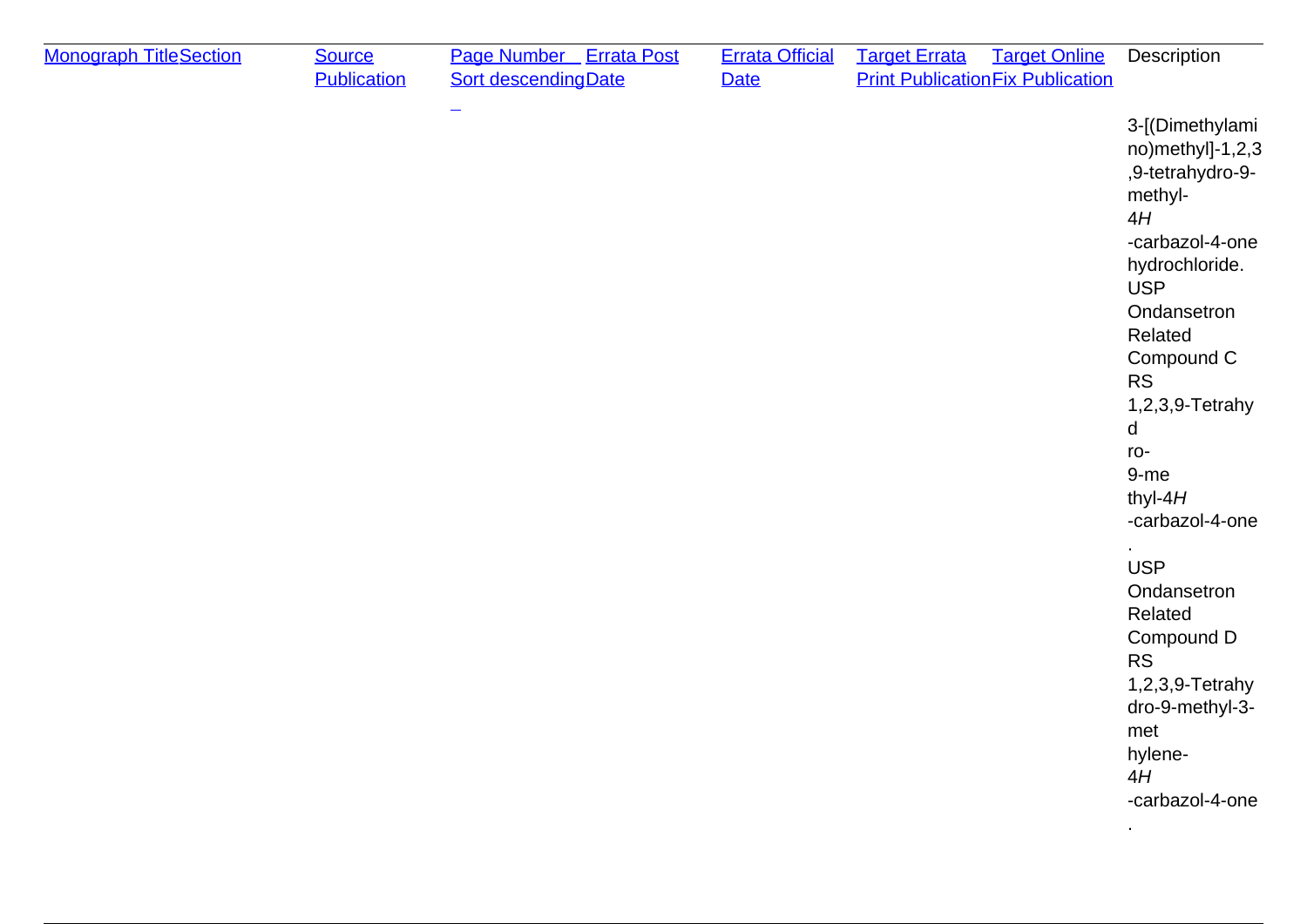| <b>Monograph TitleSection</b> | <b>Source</b><br><b>Publication</b> | Page Number Errata Post<br><b>Sort descending Date</b> | <b>Errata Official</b><br><b>Date</b> | <b>Target Errata</b><br><b>Target Online</b><br><b>Print Publication Fix Publication</b> | Description                                                                                                                                                                                                                                                                                                                                                                                                                       |
|-------------------------------|-------------------------------------|--------------------------------------------------------|---------------------------------------|------------------------------------------------------------------------------------------|-----------------------------------------------------------------------------------------------------------------------------------------------------------------------------------------------------------------------------------------------------------------------------------------------------------------------------------------------------------------------------------------------------------------------------------|
|                               |                                     | $\overline{\phantom{0}}$                               |                                       |                                                                                          | to:<br><b>USP</b><br>Ondansetron<br>Related<br>Compound A<br><b>RS</b><br>3-[(Dimethylami<br>no)methyl]-9-m<br>ethyl-1,2,3,9-tet<br>rahydr<br>$o-4H$<br>-carbazol-4-one<br>hydrochloride.<br><b>USP</b><br>Ondansetron<br>Related<br>Compound C<br><b>RS</b><br>9-Methyl-1,2,3,9<br>-tet<br>rahydr<br>$o-4H$<br>-carbazol-4-one<br><b>USP</b><br>Ondansetron<br>Related<br>Compound D<br>RS<br>9-Methyl-3-met<br>hylene-1,2,3,9-t |
|                               |                                     |                                                        |                                       |                                                                                          |                                                                                                                                                                                                                                                                                                                                                                                                                                   |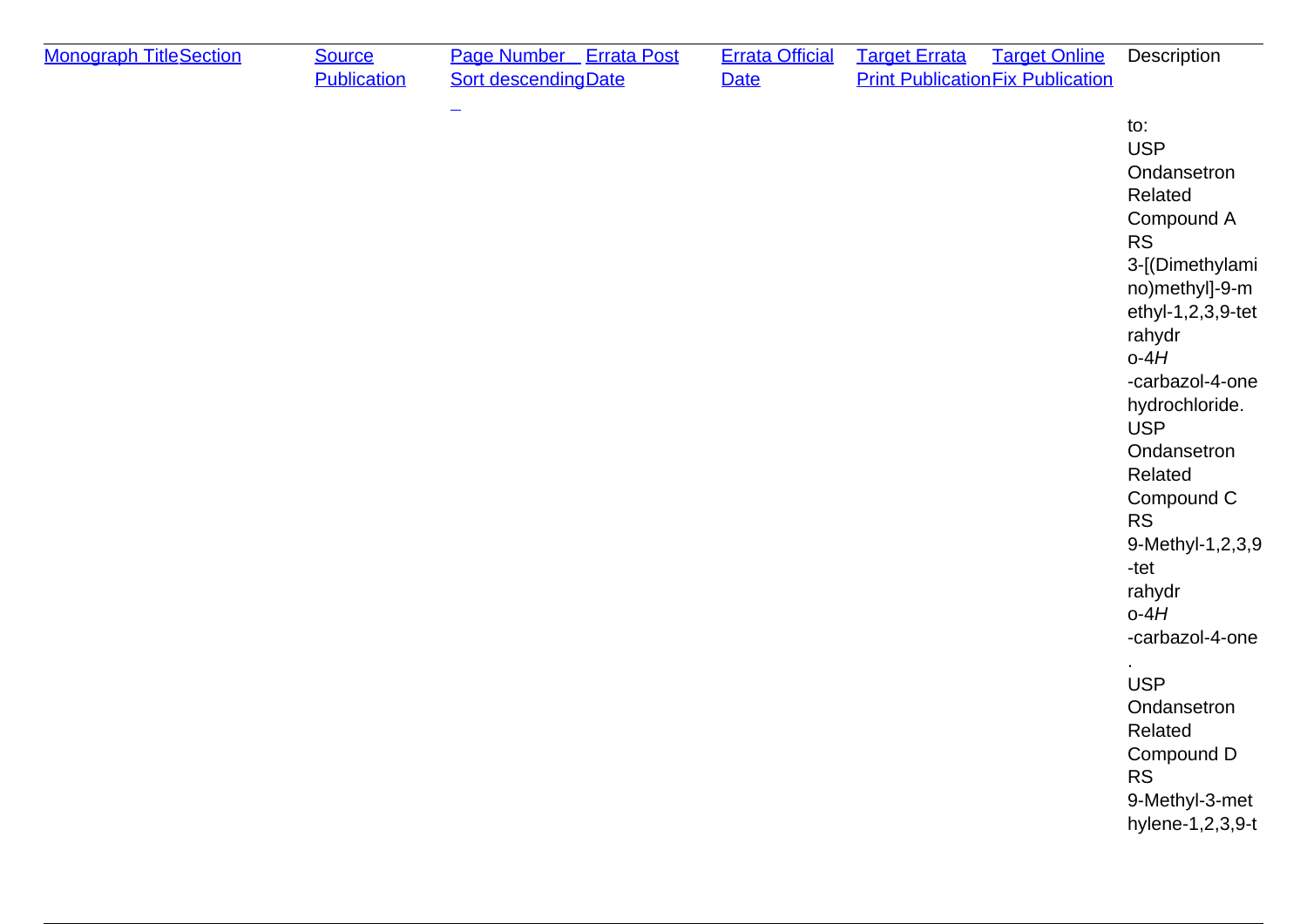| <b>Monograph TitleSection</b> |                                       | <b>Source</b>              | Page Number Errata Post     |             | <b>Errata Official</b> | <b>Target Errata</b> | <b>Target Online</b>                     | Description                                                                                                                                                                                                                                                                                                                                                                                                                                                                              |
|-------------------------------|---------------------------------------|----------------------------|-----------------------------|-------------|------------------------|----------------------|------------------------------------------|------------------------------------------------------------------------------------------------------------------------------------------------------------------------------------------------------------------------------------------------------------------------------------------------------------------------------------------------------------------------------------------------------------------------------------------------------------------------------------------|
|                               |                                       | <b>Publication</b>         | <b>Sort descending Date</b> |             | <b>Date</b>            |                      | <b>Print Publication Fix Publication</b> |                                                                                                                                                                                                                                                                                                                                                                                                                                                                                          |
|                               |                                       |                            |                             |             |                        |                      |                                          | etra<br>hydro- $4H$<br>-carbazol-4-one                                                                                                                                                                                                                                                                                                                                                                                                                                                   |
| <b>IVERMECTIN</b>             | <b>CHEMICAL</b><br><b>INFORMATION</b> | <b>USPNF Online Online</b> |                             | 24-Jun-2022 | 1-Jul-2022             | <b>NA</b>            | <b>NA</b>                                | Change<br>$C_{48}H_{74}O_{14}$<br>(Component<br>$H_2B_{1a}$ ) 875.09<br>$C_{47}H_{72}O_{14}$<br>(Component<br>$H_2B_{1b}$ 861.07<br>Component<br>$H_2B_{1a}$ :<br>Avermectin $A_{1a}$ ,<br>$5-0$<br>-demethyl-22,23<br>-dihydro-.<br>(2aE, 4E, 8E)<br>$)-(5?S, 6S, 6?R)$<br>,7S,11R,13R<br>,15S,17aR<br>,20R,20aR<br>,20bS<br>$)-6?-(S)-sec$<br>-Butyl-3?, 4?, 5?,<br>6,6?,7,10,11,14,<br>15,17a,20,20a,2<br>0b-tetradecahyd<br>ro-20,20b-dihyd<br>roxy[11,15-meth<br>ano-2 $H$ , 13 $H$ |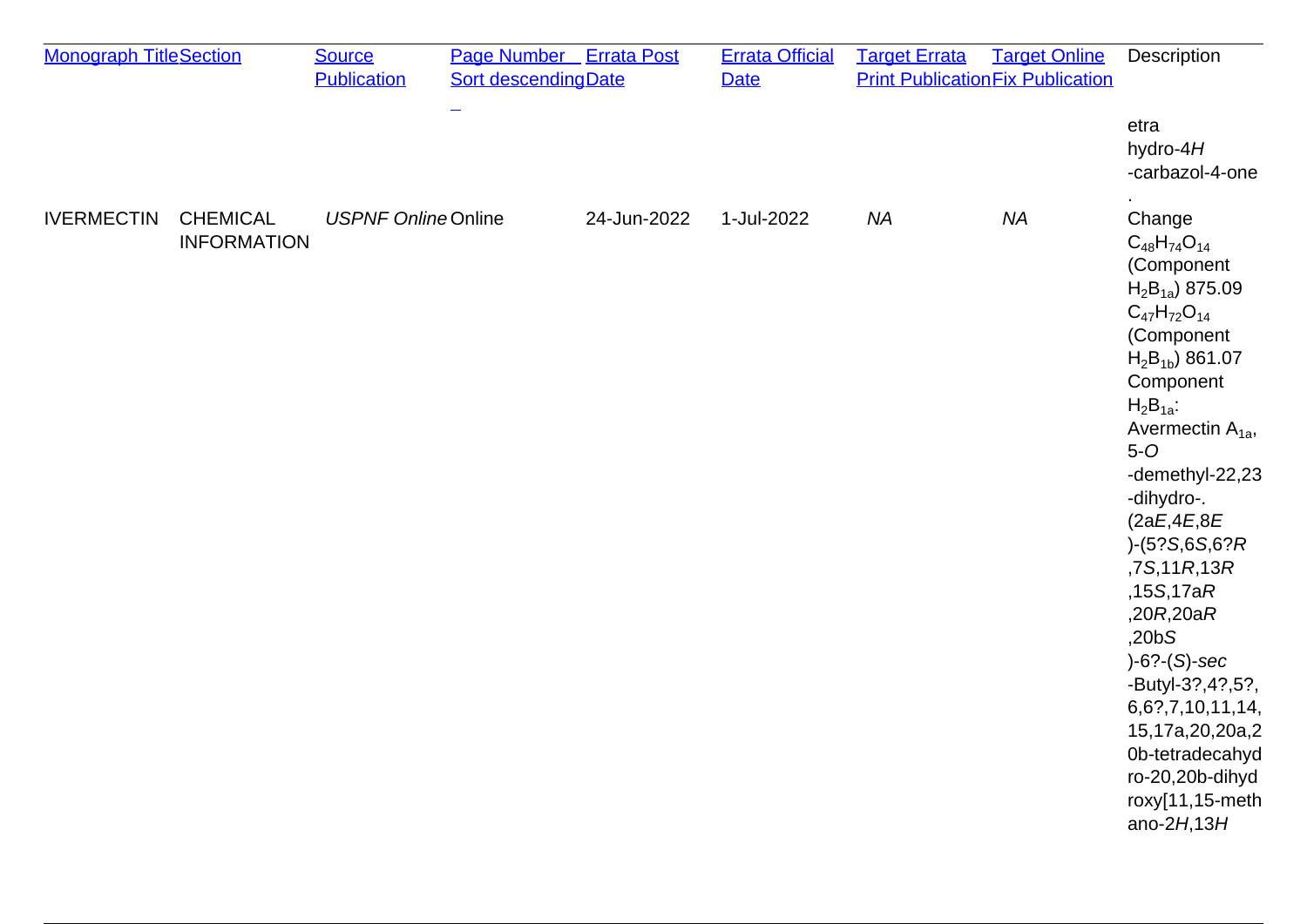| <b>Monograph TitleSection</b> | <b>Source</b><br><b>Publication</b> | Page Number Errata Post<br><b>Sort descending Date</b> | <b>Errata Official</b><br><b>Date</b> | <b>Target Errata</b> | <b>Target Online</b><br><b>Print Publication Fix Publication</b> | Description                                                                                                                                                                                                                                                     |
|-------------------------------|-------------------------------------|--------------------------------------------------------|---------------------------------------|----------------------|------------------------------------------------------------------|-----------------------------------------------------------------------------------------------------------------------------------------------------------------------------------------------------------------------------------------------------------------|
|                               |                                     |                                                        |                                       |                      |                                                                  | ,17H<br>-furo[<br>$4,3,2-pq$<br>][2,6]benzodiox<br>acyclooctadecin<br>$-13,2?$<br>[2H]pyran]-7-yl<br>2,<br>6-di<br>deoxy-<br>$4-0$                                                                                                                              |
|                               |                                     |                                                        |                                       |                      |                                                                  | $\boldsymbol{O}$<br>$-me$<br>thyl-?-<br>L-<br>arabino<br>-hexopyranosyl)<br>-3-O-methyl-?-<br>L-<br>arabino<br>-hexopyranosid<br>e CAS RN®:<br>70161-11-4.<br>Component<br>$H_2B_{1b}$ :<br>Avermectin $A_{1a}$ ,<br>$5-0$<br>-demethyl-25-d<br>e(1-methylpropy |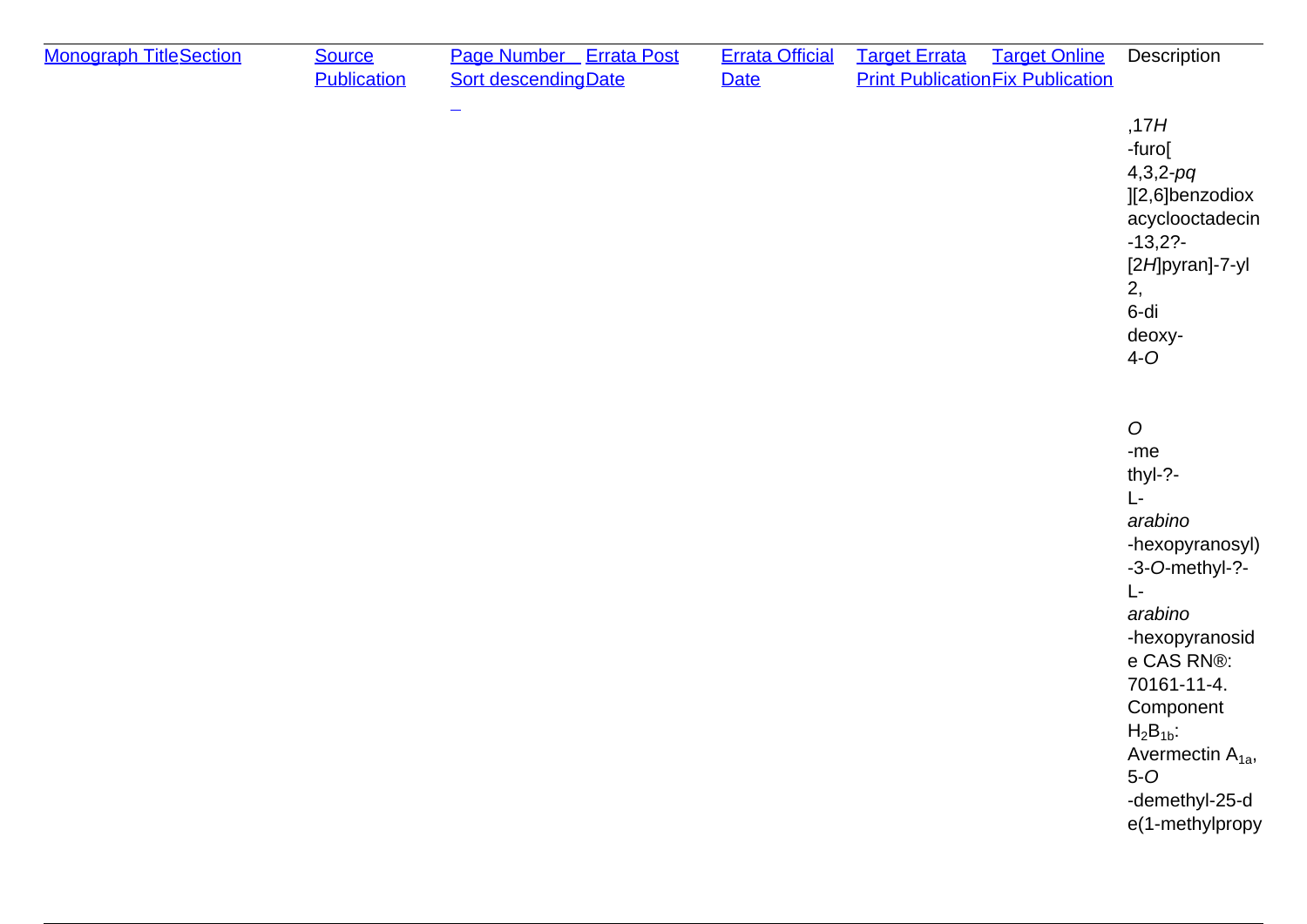| <b>Monograph TitleSection</b> | <b>Source</b><br><b>Publication</b> | Page Number Errata Post<br><b>Sort descending Date</b> | <b>Errata Official</b><br>Date | <b>Target Errata</b> | <b>Target Online</b><br><b>Print Publication Fix Publication</b> | Description                                                                                                                                                                                                                                                                                                                                              |
|-------------------------------|-------------------------------------|--------------------------------------------------------|--------------------------------|----------------------|------------------------------------------------------------------|----------------------------------------------------------------------------------------------------------------------------------------------------------------------------------------------------------------------------------------------------------------------------------------------------------------------------------------------------------|
|                               |                                     |                                                        |                                |                      |                                                                  | I)-22,23-dihydro<br>-25-(1-methylet<br>hyl)-.<br>(2aE, 4E, 8E)<br>$)-(5?S, 6S, 6?R)$<br>,7S,11R,13R<br>,15S,17aR<br>,20R,20aR<br>,20bS<br>$)-3?,4?,5?,6,6?,$<br>7,10,11,-oxospir<br>o[11,15-methan<br>$0 - 2H$ , 13H, 17H<br>-furo[<br>$4,3,2-pq$<br>][2,6]benzodiox<br>acyclooctadecin<br>$-13,2?$ [<br>2H pyran]-7-yl<br>2,<br>6-di<br>deoxy-<br>$4-0$ |
|                               |                                     |                                                        |                                |                      |                                                                  | $\boldsymbol{O}$<br>-me<br>thyl-?-<br>L-<br>arabino<br>-hexopyranosyl)                                                                                                                                                                                                                                                                                   |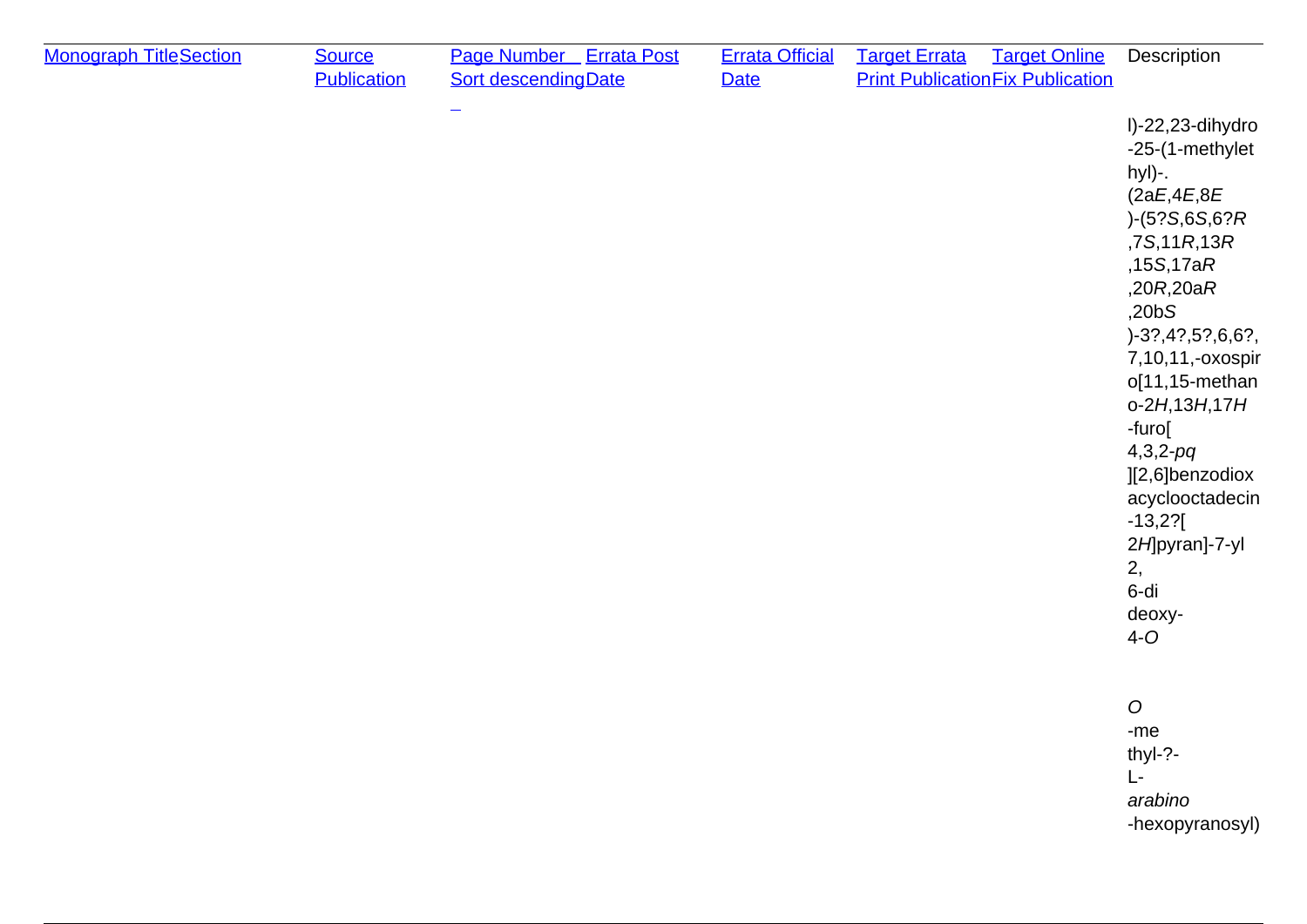| <b>Monograph TitleSection</b> | <b>Source</b><br><b>Publication</b> | Page Number Errata Post<br><b>Sort descending Date</b> | <b>Errata Official</b><br><b>Date</b> | <b>Target Errata</b><br><b>Target Online</b><br><b>Print Publication Fix Publication</b> | Description                                                                                                                                                                                                                                                                                                                                                                                                                                                                                                          |
|-------------------------------|-------------------------------------|--------------------------------------------------------|---------------------------------------|------------------------------------------------------------------------------------------|----------------------------------------------------------------------------------------------------------------------------------------------------------------------------------------------------------------------------------------------------------------------------------------------------------------------------------------------------------------------------------------------------------------------------------------------------------------------------------------------------------------------|
|                               |                                     |                                                        |                                       |                                                                                          | -3-O-methyl-?-<br>Ŀ<br>arabino<br>-hexopyranosid<br>e CAS RN®:<br>70209-81-3;<br>UNII:<br>0W28CYI3TU.<br>to:<br>$C_{48}H_{74}O_{14}$<br>(Component<br>$H_2B_{1a}$ ) 875.11<br>$C_{47}H_{72}O_{14}$<br>(Component<br>$H_2B_{1b}$ 861.08<br>Component<br>$H_2B_{1a}$ :<br>Avermectin $A_{1a}$ ,<br>$5-0$<br>-demethyl-22,23<br>-dihydro-.<br>(2aE, 4E, 8E)<br>$(-5'S, 6S, 6'R)$<br>,7S,11R,13R<br>,15S,17aR<br>,20R,20aR<br>$,20bS$ -6'- $(S)$ -<br>sec<br>$-Butyl-3', 4', 5',$<br>6,6',7,10,11,14,<br>15,17a,20,20a,2 |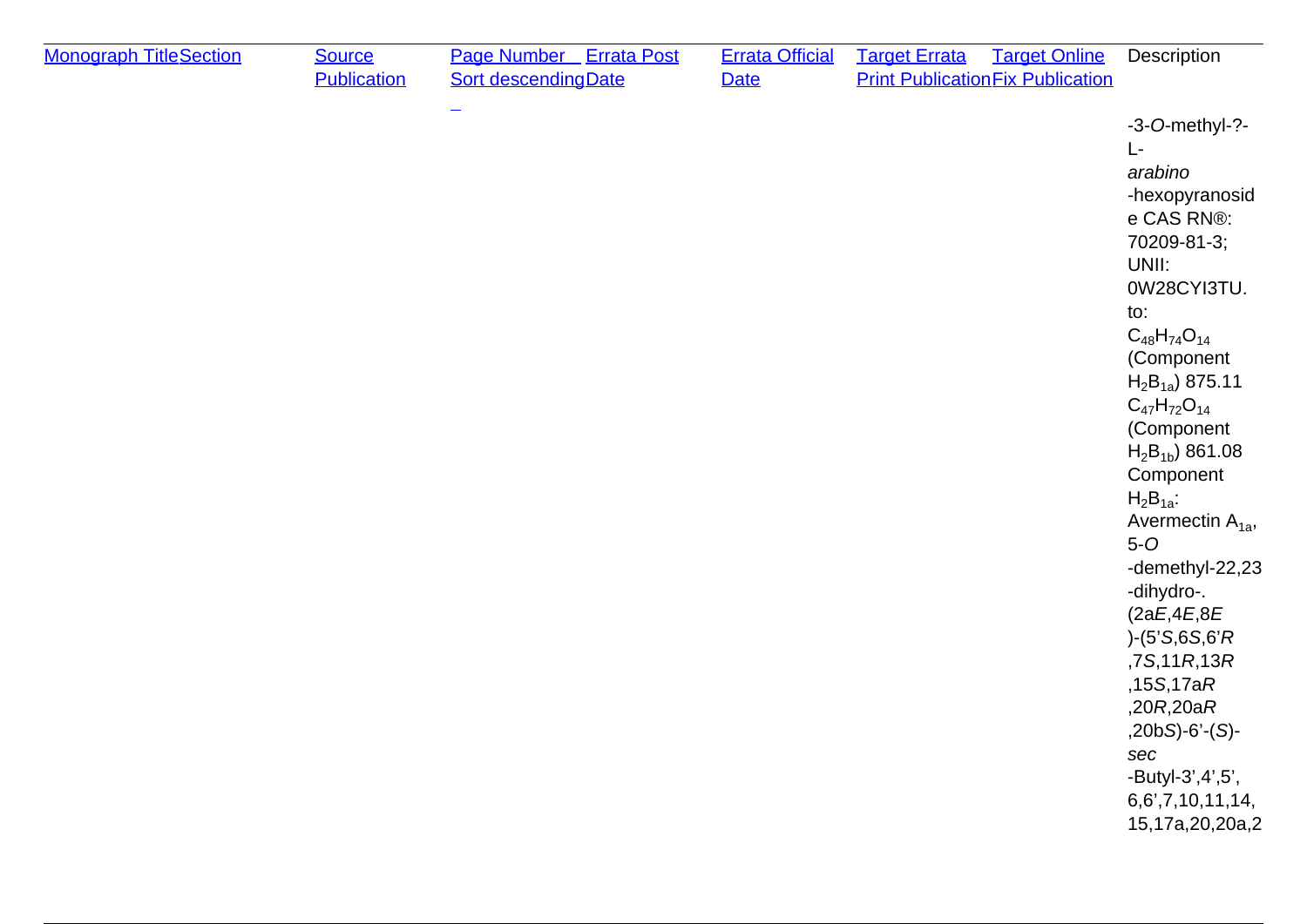| <b>Monograph TitleSection</b> | <b>Source</b><br><b>Publication</b> | Page Number Errata Post<br><b>Sort descending Date</b> | <b>Errata Official</b><br><b>Date</b> | <b>Target Errata</b><br><b>Print Publication Fix Publication</b> | <b>Target Online</b> | Description                                                                                                                                                                                                                                                           |
|-------------------------------|-------------------------------------|--------------------------------------------------------|---------------------------------------|------------------------------------------------------------------|----------------------|-----------------------------------------------------------------------------------------------------------------------------------------------------------------------------------------------------------------------------------------------------------------------|
|                               |                                     | -                                                      |                                       |                                                                  |                      | 0b-tetradecahyd<br>ro-20,20b-dihyd<br>roxy-5', 6, 8, 19-t<br>etramethyl-17-o<br>xospiro [11,15-<br>meth<br>ano-2 $H$ , 13 $H$<br>,17H<br>-furo[<br>$4,3,2-pq$<br>][2,6]benzodiox<br>acyclooctadecin<br>$-13,2'$ -[<br>2H pyran]-7-yl<br>2,<br>6-di<br>deoxy-<br>$4-0$ |
|                               |                                     |                                                        |                                       |                                                                  |                      | $\mathcal{O}$<br>$-me$<br>thyl-?-<br>Ŀ<br>arabino<br>-hexopyranosyl)<br>$-3$ -O-methyl-?-<br>L-<br>arabino<br>-hexopyranosid<br>e CAS RN®:                                                                                                                            |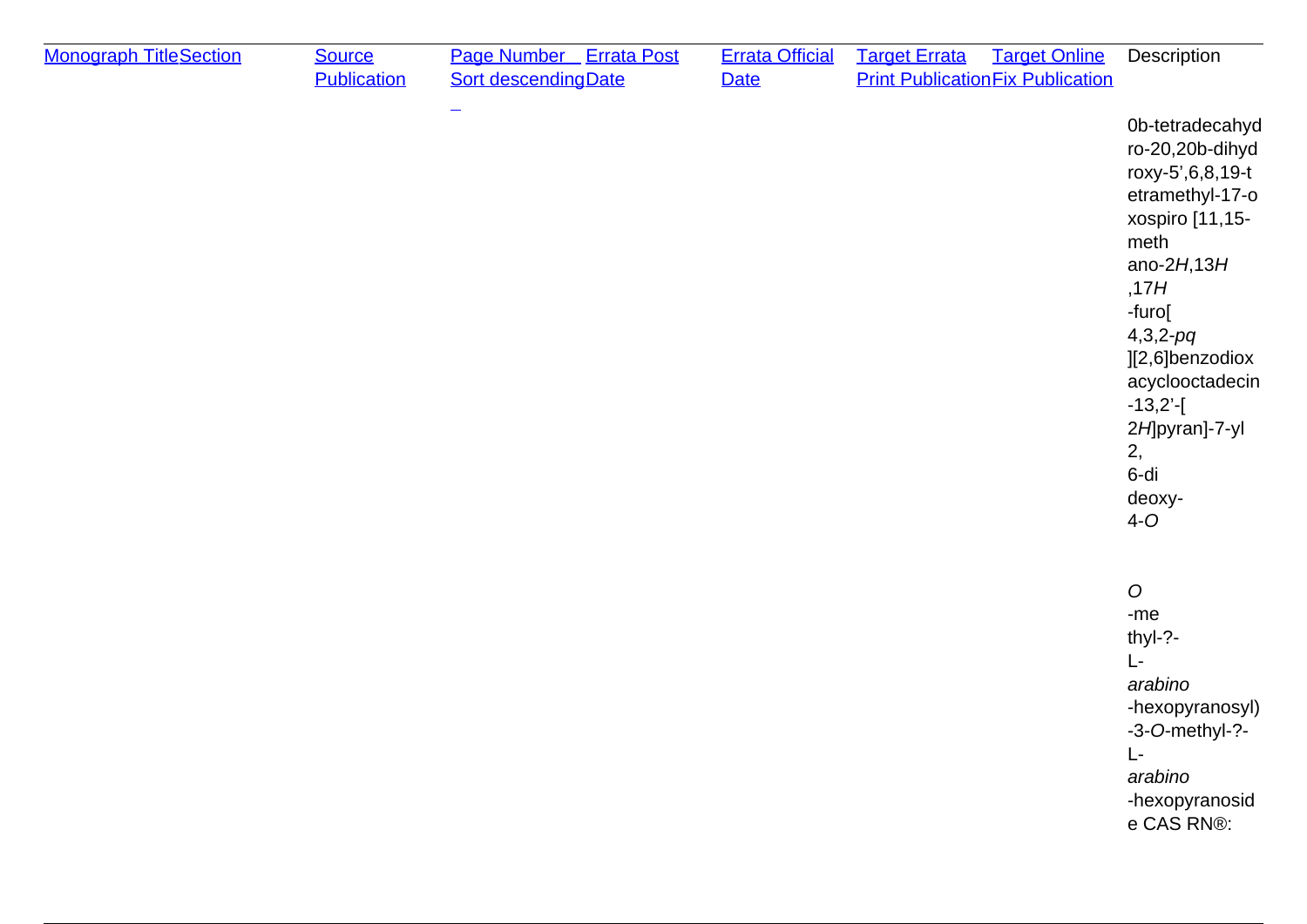| <b>Monograph TitleSection</b> | <b>Source</b><br><b>Publication</b> | Page Number Errata Post<br><b>Sort descendingDate</b> | <b>Errata Official</b><br><b>Date</b> | <b>Target Errata</b> | <b>Target Online</b><br><b>Print Publication Fix Publication</b> | Description                                                                                                                                                                                                                                                                                                                                                                                                                                                                                                                  |
|-------------------------------|-------------------------------------|-------------------------------------------------------|---------------------------------------|----------------------|------------------------------------------------------------------|------------------------------------------------------------------------------------------------------------------------------------------------------------------------------------------------------------------------------------------------------------------------------------------------------------------------------------------------------------------------------------------------------------------------------------------------------------------------------------------------------------------------------|
|                               |                                     |                                                       |                                       |                      |                                                                  | 71827-03-7;<br>UNII:<br>91Y2202OUW.<br>Component<br>$H_2B_{1b}$ :<br>Avermectin $A_{1a}$ ,<br>$5-0$<br>-demethyl-25-d<br>e(1-methylpropy<br>I)-22,23-dihydro<br>-25-(1-methylet<br>hyl)-.<br>(2aE, 4E, 8E)<br>$(-5'S, 6S, 6'R)$<br>,7S,11R,13R<br>,15S,17aR<br>,20R,20aR<br>,20bS<br>$)-3',4',5',6,6',$<br>7, 10, 11, 14, 15, 1<br>7a, 20, 20a, 20b-<br>Tetradecahydro<br>-20,20b-dihydro<br>xy-6'-isopropyl-<br>5', 6, 8, 19-tetra<br>methyl-17-oxos<br>piro [11,15-met<br>hano- $2H$ , 13H<br>,17H<br>-furo[<br>$4,3,2-pq$ |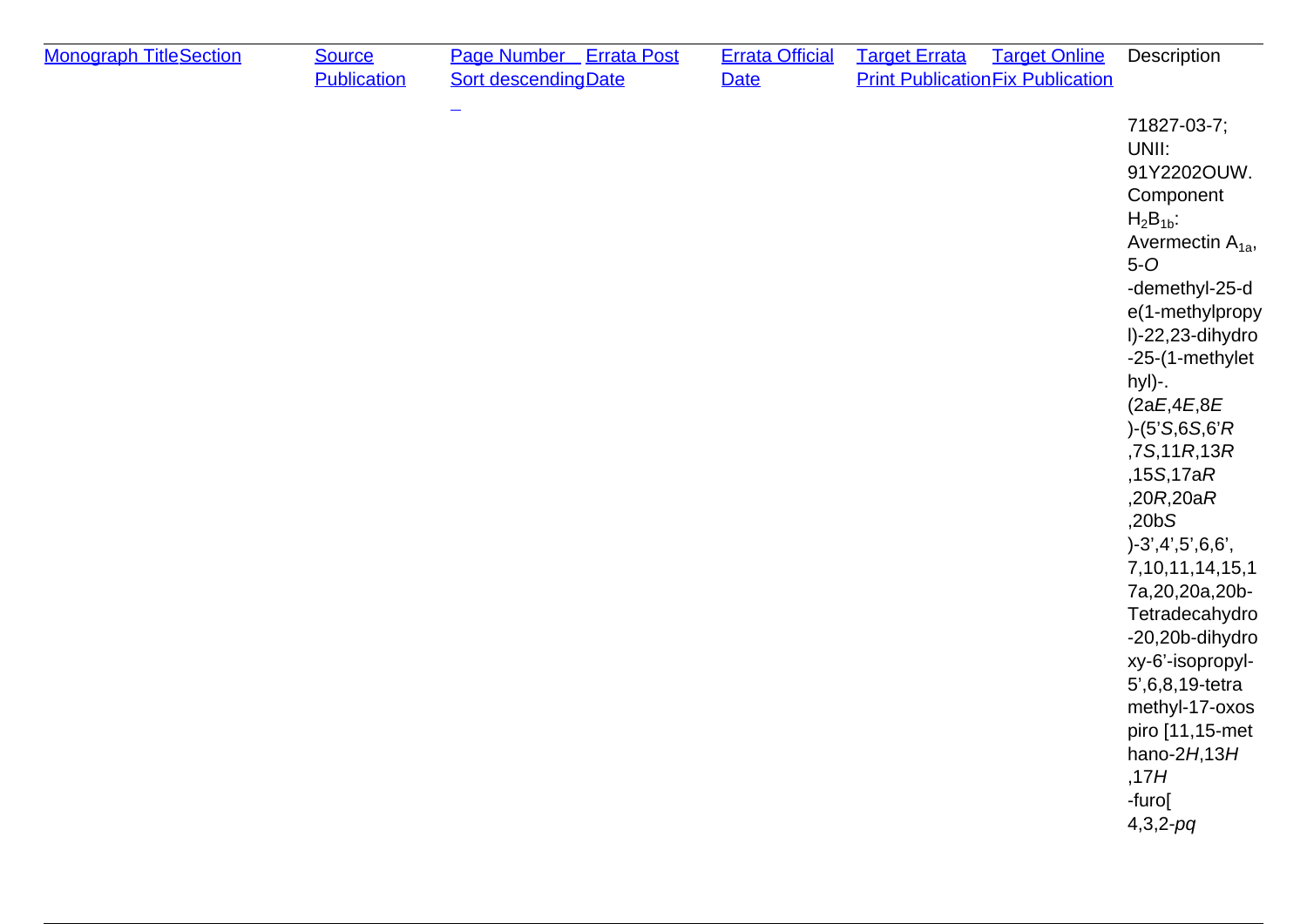| <b>Monograph TitleSection</b>                                                                                                                            | <b>Source</b><br><b>Publication</b> | Page Number Errata Post<br><b>Sort descending Date</b> |             | <b>Errata Official</b><br><b>Date</b> | <b>Target Errata</b> | <b>Target Online</b><br><b>Print Publication Fix Publication</b> | Description                                                                                                                                                                      |
|----------------------------------------------------------------------------------------------------------------------------------------------------------|-------------------------------------|--------------------------------------------------------|-------------|---------------------------------------|----------------------|------------------------------------------------------------------|----------------------------------------------------------------------------------------------------------------------------------------------------------------------------------|
|                                                                                                                                                          |                                     |                                                        |             |                                       |                      |                                                                  | ][2,6]benzodiox<br>acyclooctadecin<br>$-13,2'$ -[<br>2H]pyran]-7-yl<br>2,<br>6-di<br>deoxy-<br>$4-0$                                                                             |
|                                                                                                                                                          |                                     |                                                        |             |                                       |                      |                                                                  | $\boldsymbol{O}$<br>-me<br>thyl-?-<br>L-<br>arabino<br>-hexopyranosyl)<br>-3-O-methyl-?-<br>L-<br>arabino<br>-hexopyranosid<br>e CAS RN®:<br>70209-81-3;<br>UNII:<br>0W28CYI3TU. |
| <b>AMLODIPINE</b><br>IM<br><b>AND</b><br><b>PUR</b><br><b>OLMESARTAN ITIES/Organic</b><br><b>MEDOXOMIL</b><br><i><b>Impurities</b></i><br><b>TABLETS</b> | USP43-NF38 Online                   |                                                        | 26-Feb-2021 | 1-Mar-2021                            | <b>NA</b>            | <b>NA</b>                                                        | In the first<br>variable<br>definition list in<br>Analysis:<br>Change<br>522.93<br>to:                                                                                           |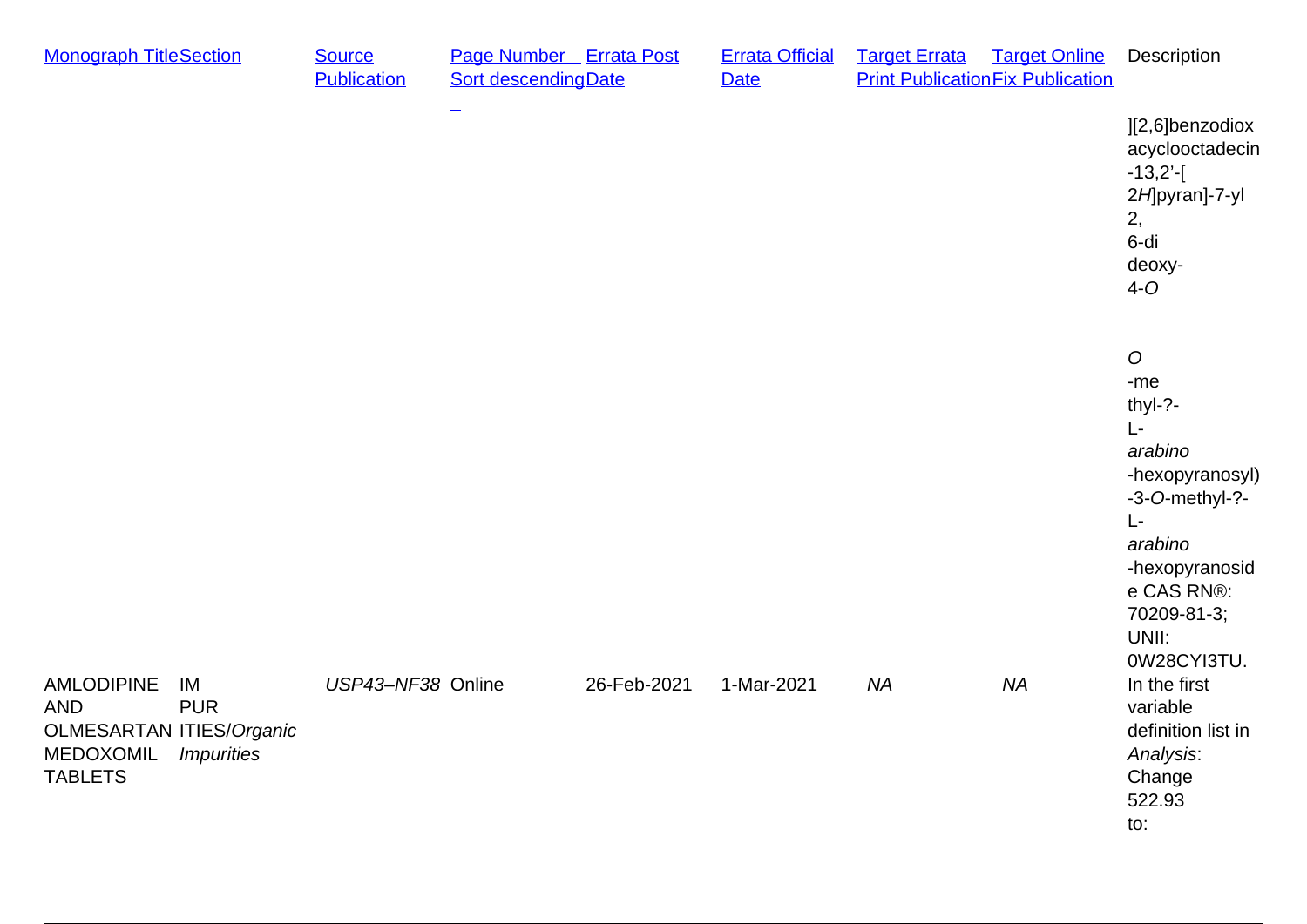| <b>Monograph TitleSection</b>                                                                                                | <b>Source</b><br><b>Publication</b> | Page Number Errata Post<br><b>Sort descendingDate</b> |             | <b>Errata Official</b><br><b>Date</b> | <b>Target Errata</b> | <b>Target Online</b><br><b>Print Publication Fix Publication</b> | Description                                                                                                                                                                           |
|------------------------------------------------------------------------------------------------------------------------------|-------------------------------------|-------------------------------------------------------|-------------|---------------------------------------|----------------------|------------------------------------------------------------------|---------------------------------------------------------------------------------------------------------------------------------------------------------------------------------------|
| <b>AMITRIPTYLIN CHEMICAL</b><br>E HYDROCHL INFORMATION<br><b>ORIDE</b>                                                       | USP43-NF38 Online                   |                                                       | 28-May-2021 | 1-Jun-2021                            | <b>NA</b>            | <b>NA</b>                                                        | 522.94<br>Change<br>313.86<br>to:<br>313.87                                                                                                                                           |
| ALFUZOSIN H IM<br>YDROCHLORI PUR<br>DE EXTENDED4TIES/Organic<br><b>RELEASE</b><br><i><b>Impurities</b></i><br><b>TABLETS</b> | <b>USPNF 2021</b><br><b>ISSUE1</b>  | Online                                                | 29-Oct-2021 | 1-Nov-2021                            | <b>NA</b>            | <b>NA</b>                                                        | In Analysis:<br>Change<br>$r_s$ = peak<br>response of<br>alfuzosin from<br>the Sample<br>solution<br>to:<br>$r_s$ = peak<br>response of<br>alfuzosin from<br>the Standard<br>solution |
| <b>ONDANSETRO USP Reference</b><br>N INJECTION<br>standards <11>                                                             | <b>USPNF Online Online</b>          |                                                       | 28-Jan-2022 | 1-Feb-2022                            | <b>NA</b>            | <b>NA</b>                                                        | In USP<br>Ondansetron<br>Related<br>Compound A<br>RS: Change<br>3-[(Dimethylami<br>no)methyl]-1,2,3<br>,9-tetrahydro-9-<br>methyl-<br>4H<br>-carbazol-4-one<br>hydrochloride.<br>to:  |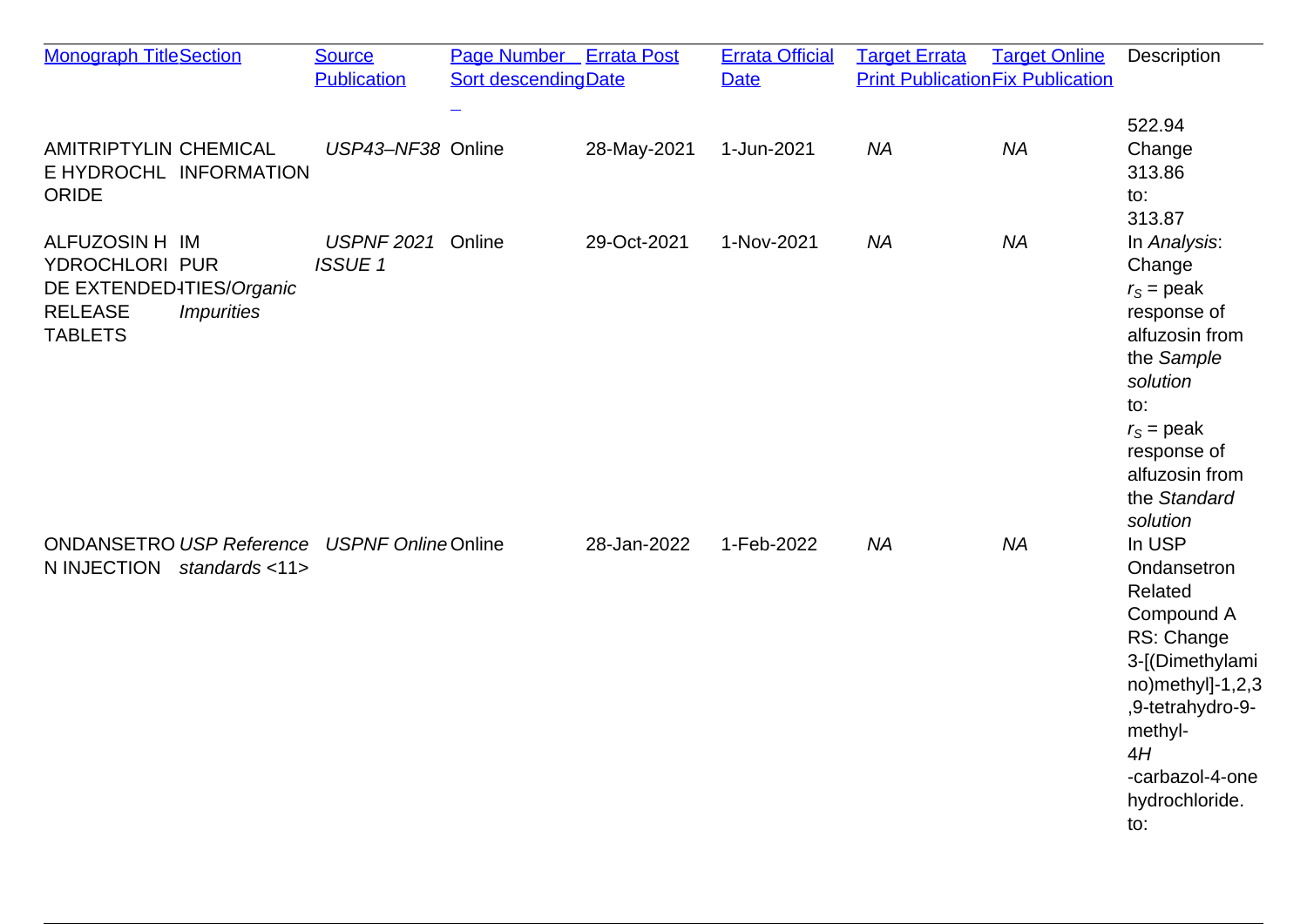| <b>Monograph TitleSection</b> | <b>Source</b><br><b>Publication</b> | Page Number Errata Post<br><b>Sort descending Date</b> | <b>Errata Official</b><br>Date | <b>Target Errata</b><br><b>Target Online</b><br><b>Print Publication Fix Publication</b> | Description                                                                                                                                                                                                                                                                                                                                                                                |
|-------------------------------|-------------------------------------|--------------------------------------------------------|--------------------------------|------------------------------------------------------------------------------------------|--------------------------------------------------------------------------------------------------------------------------------------------------------------------------------------------------------------------------------------------------------------------------------------------------------------------------------------------------------------------------------------------|
|                               |                                     | $\equiv$                                               |                                |                                                                                          | 3-[(Dimethylami<br>no)methyl]-9-m<br>ethyl-1,2,3,9-tet<br>rahydr<br>$o-4H$<br>-carbazol-4-one<br>hydrochloride.<br><b>AND</b><br>In USP<br>Ondansetron<br>Related<br>Compound C<br>RS: Change<br>1,2,3,9-Tetrahy<br>d<br>ro-<br>9-me<br>thyl- $4H$<br>-carbazol-4-one<br>to:<br>9-Methyl-1,2,3,9<br>-tet<br>rahydr<br>$o-4H$<br>-carbazol-4-one<br>AND<br>In USP<br>Ondansetron<br>Related |
|                               |                                     |                                                        |                                |                                                                                          |                                                                                                                                                                                                                                                                                                                                                                                            |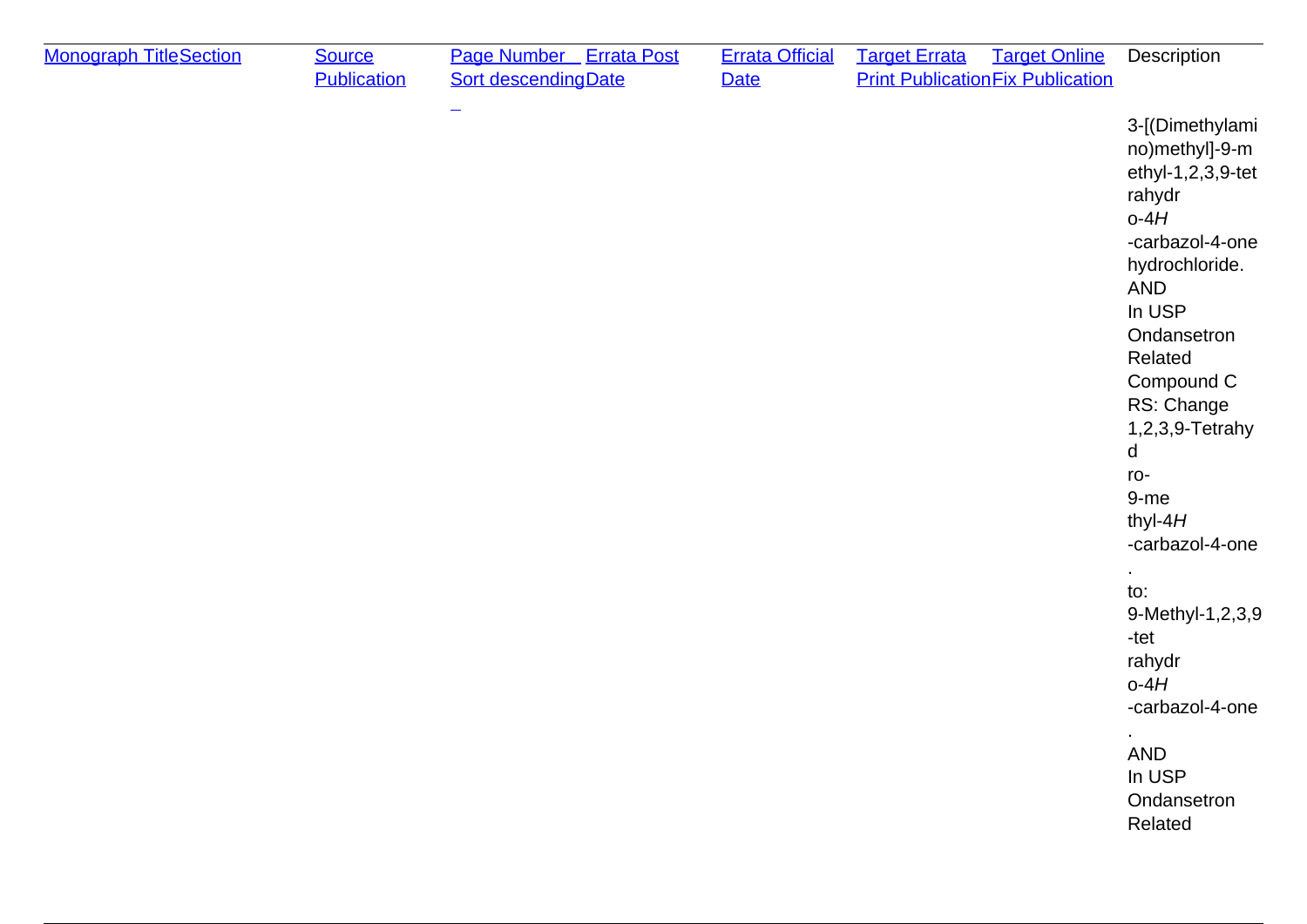| <b>Monograph TitleSection</b>    |                                  | <b>Source</b><br><b>Publication</b> | Page Number Errata Post<br><b>Sort descending Date</b> |             | <b>Errata Official</b><br><b>Date</b> | <b>Target Online</b><br><b>Target Errata</b><br><b>Print Publication Fix Publication</b> |           | Description                                                                                                                                                                                                                                   |
|----------------------------------|----------------------------------|-------------------------------------|--------------------------------------------------------|-------------|---------------------------------------|------------------------------------------------------------------------------------------|-----------|-----------------------------------------------------------------------------------------------------------------------------------------------------------------------------------------------------------------------------------------------|
|                                  |                                  |                                     |                                                        |             |                                       |                                                                                          |           | Compound D<br>RS: Change<br>1,2,3,9-Tetrahy<br>dro-9-methyl-3-<br>met<br>hylene-<br>4H<br>-carbazol-4-one<br>to:<br>9-Methyl-3-met<br>hylene-1,2,3,9-t<br>etra<br>hydro-4H<br>-carbazol-4-one                                                 |
| <b>MUPIROCIN</b><br><b>CREAM</b> | Related<br>com<br>pounds/Table 1 | <b>USPNF Online Online</b>          |                                                        | 29-Apr-2022 | 1-May-2022                            | <b>NA</b>                                                                                | <b>NA</b> | In footnote 2:<br>Change<br>$9 - \{ (E)$<br>$)-4 - [(2R, 3aS, 6]$<br>S, 7S, 8aRS<br>$)-2-(1RS,2S)$<br>, 3S<br>)-1,3-Dihydroxy-<br>2-methylbutyl}-7<br>-hydroxyhexahy<br>$dro-2H$<br>-furo[3,<br>$2-c$<br>]pyran-6-yl]-3-m<br>ethylbut-2-enoyl |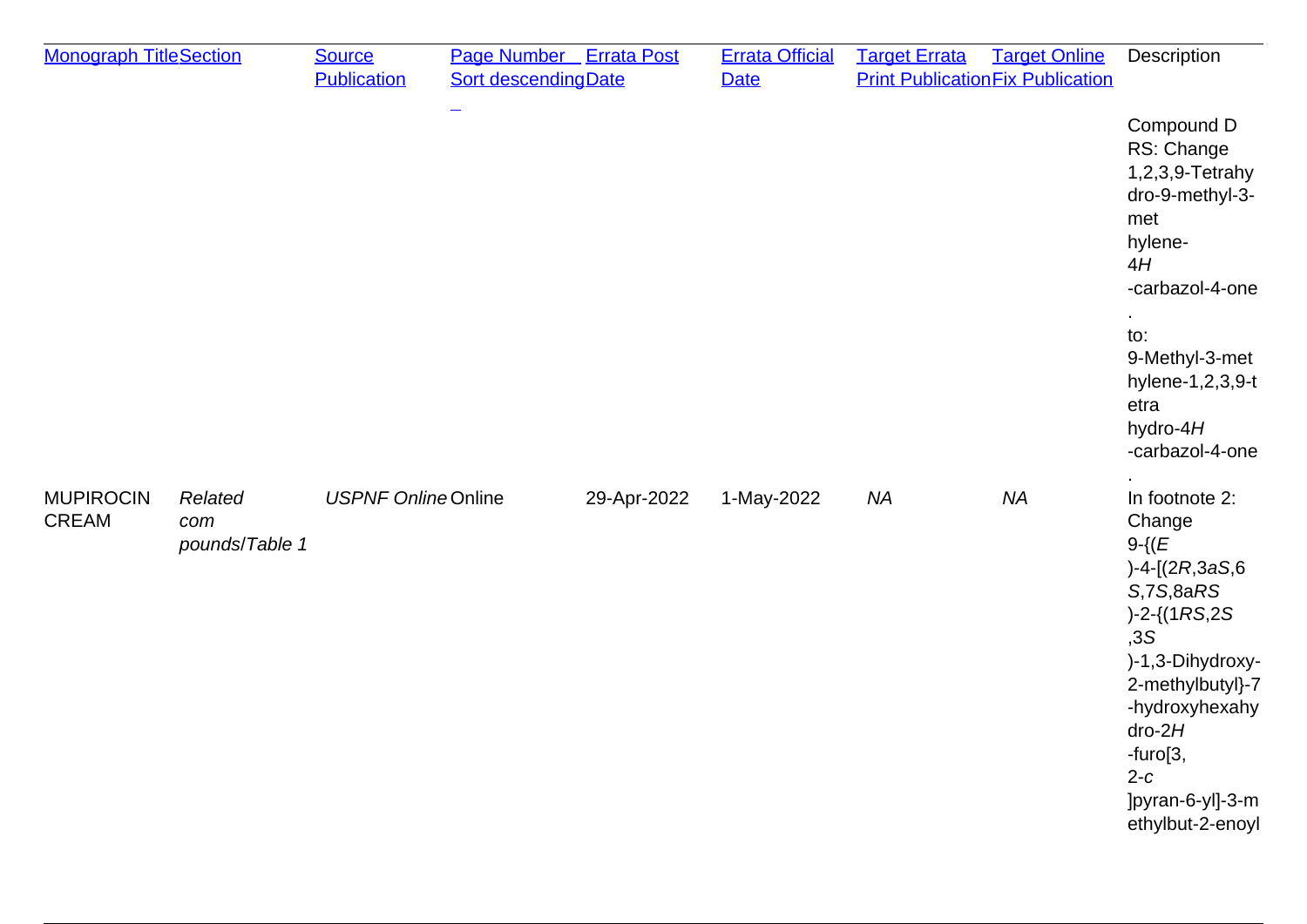| <b>Monograph TitleSection</b>                                                                                                                                                                                    | <b>Source</b><br><b>Publication</b> | Page Number Errata Post<br><b>Sort descendingDate</b> |             | <b>Errata Official</b><br><b>Date</b> | <b>Target Errata</b> | <b>Target Online</b><br><b>Print Publication Fix Publication</b> | Description                                                                                                                                                                                                                                                          |
|------------------------------------------------------------------------------------------------------------------------------------------------------------------------------------------------------------------|-------------------------------------|-------------------------------------------------------|-------------|---------------------------------------|----------------------|------------------------------------------------------------------|----------------------------------------------------------------------------------------------------------------------------------------------------------------------------------------------------------------------------------------------------------------------|
|                                                                                                                                                                                                                  |                                     |                                                       |             |                                       |                      |                                                                  | oxy}nonanoic<br>acid.<br>to:<br>$9 - \{ (E)$<br>$)-4 - [(2R, 3aS, 6]$<br>S, 7S<br>$)-2-(1RS,2S)$<br>, 3S<br>)-1,3-Dihydroxy-<br>2-methylbutyl}-7<br>-hydroxyhexahy<br>$dro-2H$<br>-furo[3,<br>$2-c$<br>]pyran-6-yl]-3-m<br>ethylbut-2-enoyl<br>oxy}nonanoic<br>acid. |
| HYDROCODO IM<br><b>NE</b><br><b>PURITIES/Limit</b><br><b>BITARTRATE</b><br>of Homatropine<br>AND HOMATR Hydrobromide<br><b>OPINE METHY and Related</b><br><b>LBROMIDE</b><br><b>Substances</b><br><b>TABLETS</b> | <b>USPNF Online Online</b>          |                                                       | 24-Jun-2022 | 1-Jul-2022                            | <b>NA</b>            | <b>NA</b>                                                        | In Buffer.<br>Change<br>Adjust with<br>phosphoric acid<br>to a pH of 6.4 $\pm$<br>0.01.<br>to:<br>Adjust with<br>phosphoric acid<br>to a pH of 6.4 $\pm$<br>0.1.                                                                                                     |
| AMIODARONE ADDITIONAL R<br><b>HYDROCHLOR EQUIREMENT</b>                                                                                                                                                          | USP43-NF38 Online                   |                                                       | 20-Nov-2020 | 1-Dec-2020                            | <b>NA</b>            | <b>NA</b>                                                        | In USP<br>Amiodarone                                                                                                                                                                                                                                                 |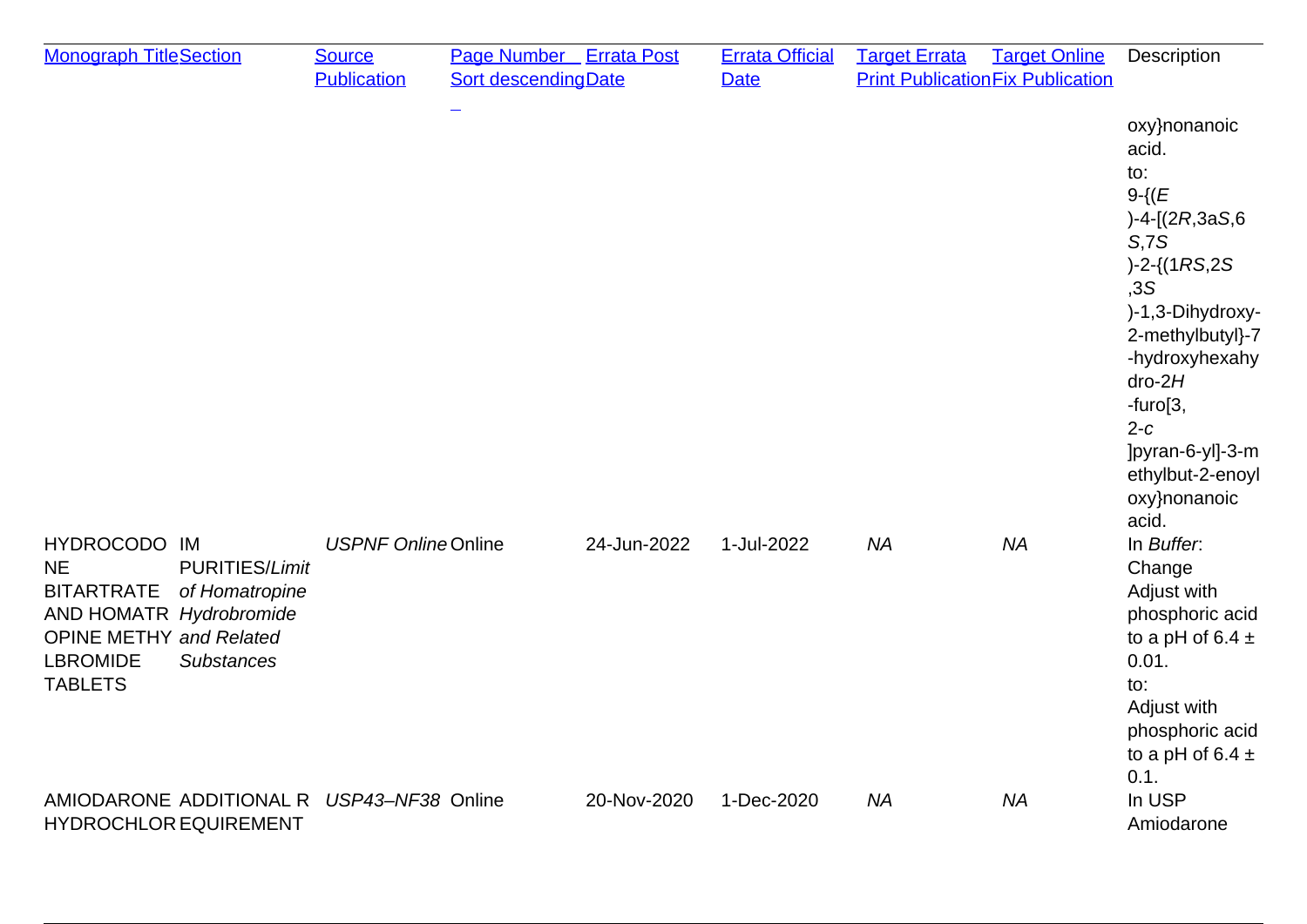| <b>Monograph TitleSection</b> |                                                                                                             | <b>Source</b><br><b>Publication</b> | Page Number Errata Post<br><b>Sort descendingDate</b> |             | <b>Errata Official</b><br><b>Date</b> | <b>Target Errata</b> | <b>Target Online</b><br><b>Print Publication Fix Publication</b> | Description                                                                                                                                                                                                                     |
|-------------------------------|-------------------------------------------------------------------------------------------------------------|-------------------------------------|-------------------------------------------------------|-------------|---------------------------------------|----------------------|------------------------------------------------------------------|---------------------------------------------------------------------------------------------------------------------------------------------------------------------------------------------------------------------------------|
| <b>IDE</b>                    | S/USP<br>Reference<br>Standards <11>                                                                        |                                     |                                                       |             |                                       |                      |                                                                  | Related<br>Compound H<br>RS: Change<br>2-Chlo<br>$ro-N,N$<br>-diethylethanam<br>ine.<br>$C_6H_{14}CIN$<br>135.64<br>to:<br>2-Chlo<br>$ro-N,N$<br>-diethylethanam<br>ine<br>hydrochloride.<br>$C_6H_{14}CIN \cdot HCI$<br>172.09 |
| <b>IDE</b>                    | SERTRALINE ADDITIONAL R USPNF 2021<br>HYDROCHLOR EQUIREMENT ISSUE 1<br>S/USP<br>Reference<br>Standards <11> |                                     | Online                                                | 26-Mar-2021 | 1-May-2021                            | <b>NA</b>            | <b>NA</b>                                                        | In USP<br>Sertraline<br>Hydrochloride<br>Racemic<br><b>Mixture RS:</b><br>Change<br>$C_{17}H_{17}Cl_2 \cdot HCl$<br>to:<br>$C_{17}H_{17}Cl_2N$ .<br><b>HCI</b>                                                                  |
| <b>RIFABUTIN</b>              | IM<br><b>PUR</b><br>ITIES/Organic<br>Impurities,                                                            | <b>USPNF 2021</b><br><b>ISSUE1</b>  | Online                                                | 27-Aug-2021 | 1-Sep-2021                            | <b>NA</b>            | <b>NA</b>                                                        | In Sample<br>solution:<br>Change<br>1 mg/mL of                                                                                                                                                                                  |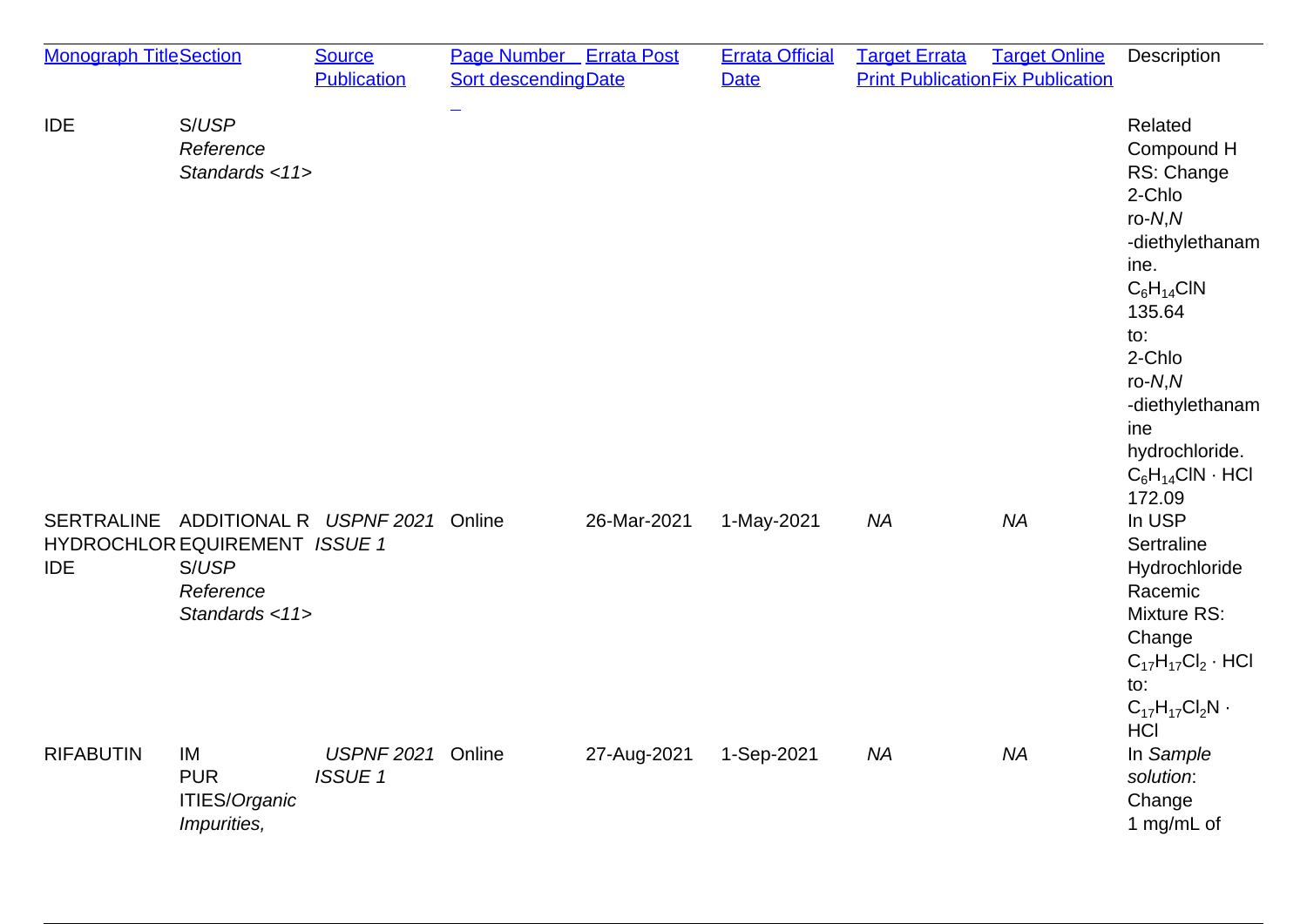| <b>Monograph TitleSection</b> |                                                                   | <b>Source</b><br><b>Publication</b> | Page Number Errata Post<br><b>Sort descendingDate</b> |             | <b>Errata Official</b><br><b>Date</b> | <b>Target Errata</b> | <b>Target Online</b><br><b>Print Publication Fix Publication</b> | Description                                                                                                                                                                                                                                                         |
|-------------------------------|-------------------------------------------------------------------|-------------------------------------|-------------------------------------------------------|-------------|---------------------------------------|----------------------|------------------------------------------------------------------|---------------------------------------------------------------------------------------------------------------------------------------------------------------------------------------------------------------------------------------------------------------------|
|                               | Procedure 2                                                       |                                     | $\overline{\phantom{0}}$                              |             |                                       |                      |                                                                  | <b>USP Rifabutin</b><br>RS prepared as<br>follows.<br>to:<br>1 mg/mL of<br>Rifabutin<br>prepared as<br>follows.                                                                                                                                                     |
| <b>CAPTOPRIL</b>              | <b>EQUIREMENT ISSUE 1</b><br>S/USP<br>Reference<br>Standards <11> | ADDITIONAL R USPNF 2021 Online      |                                                       | 19-Nov-2021 | 1-Dec-2021                            | <b>NA</b>            | <b>NA</b>                                                        | In USP<br>Captopril<br>Disulfide RS:<br>Change<br>L-Proline, 1,1?-[<br>dithiobis(2-meth<br>yl-1-oxo-3,1-pro<br>p<br>an<br>ediyl)]<br>bis-[ $S-(R^*,R^*)$ ]-.<br>to:<br>$(2?S)$ - $(2S)$<br>,2?S)-3,3?-Disul<br>fanediylbis(2-m<br>ethylpropanoyl)]<br>di-L-proline. |
| <b>FULVESTRANT Related</b>    | compounds                                                         | <b>USPNF Online Online</b>          |                                                       | 28-Jan-2022 | 1-Feb-2022                            | <b>NA</b>            | <b>NA</b>                                                        | In footnote 1 of<br>table: Change<br>Estra-1,3,5(10)-<br>triene-6-one-3,1<br>7-diol, 7-[9-[(4, 4,                                                                                                                                                                   |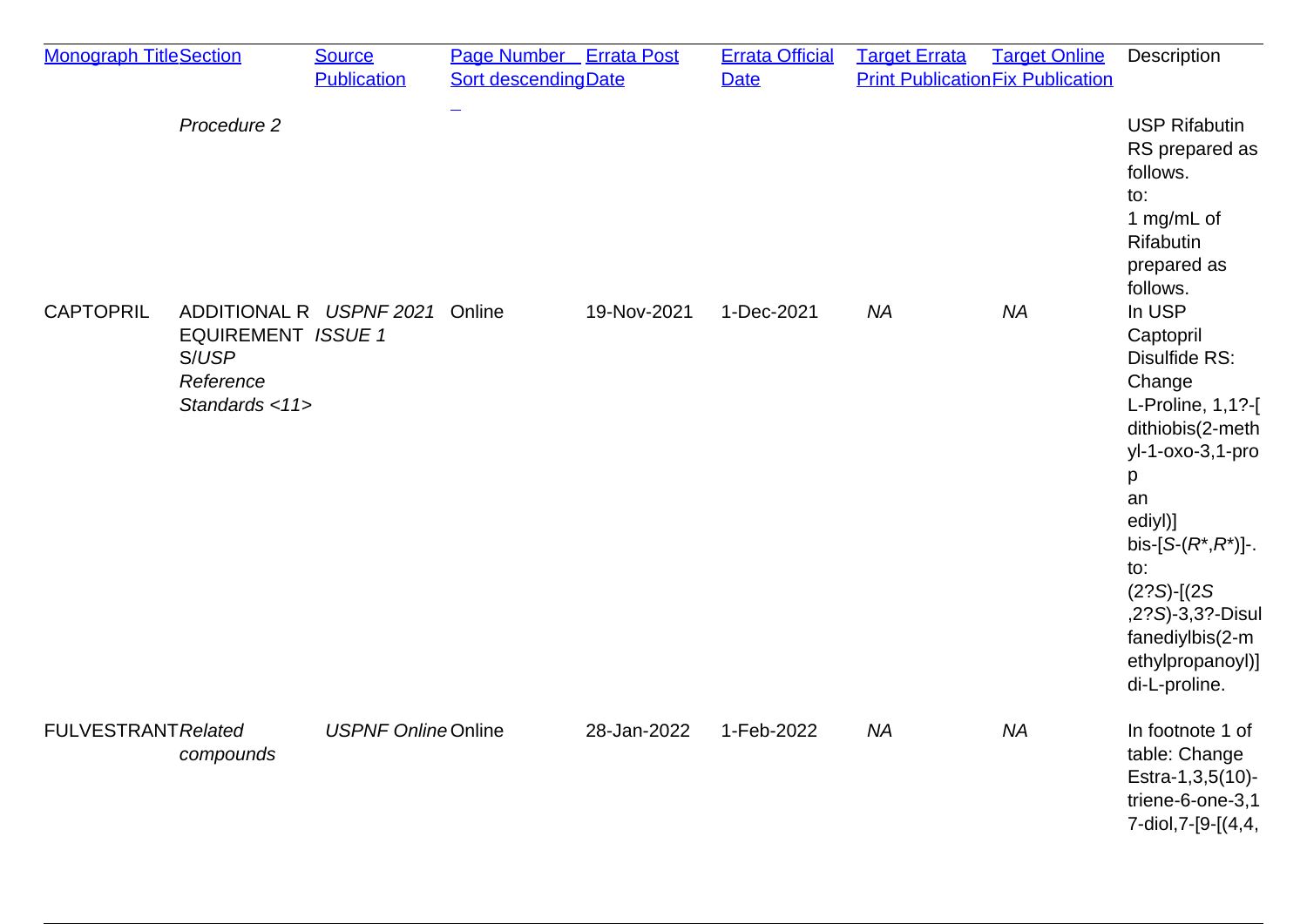| <b>Monograph TitleSection</b> | <b>Source</b><br><b>Publication</b> | Page Number Errata Post<br><b>Sort descendingDate</b> | <b>Errata Official</b><br><b>Date</b> | <b>Target Errata</b> | <b>Target Online</b><br><b>Print Publication Fix Publication</b> | Description                                                                                                                                                                                                                                                                                                                                                                                                                                                                                                                                                                          |
|-------------------------------|-------------------------------------|-------------------------------------------------------|---------------------------------------|----------------------|------------------------------------------------------------------|--------------------------------------------------------------------------------------------------------------------------------------------------------------------------------------------------------------------------------------------------------------------------------------------------------------------------------------------------------------------------------------------------------------------------------------------------------------------------------------------------------------------------------------------------------------------------------------|
|                               |                                     |                                                       |                                       |                      |                                                                  | 5,5,5-pentafluor<br>opentyl)sulfinyl]<br>nonyl]-(7?,17?)<br>to:<br>$7? - {9 - [(4,4,5,5,5,5,4)]}$<br>,-Pentafluorope<br>ntyl)sulfinyl]non<br>yl}estra-1,3,5(1<br>0)-triene-6-one-<br>3,17?-diol<br><b>AND</b><br>In footnote 2:<br>Change<br>Estra-1,3,5(10),<br>6-tetraene-3,17-<br>diol, 7-[9-[(4, 4, 5,<br>5,5-pentafluoro<br>pentyl)sulfinyl]n<br>onyl]-(7?,17?)<br>to:<br>$7 - \{9 - [(4, 4, 5, 5, 5, -]$<br>Pentafluoropent<br>yl)sulfinyl]nonyl}<br>estra-1,3,5(10),<br>6-tetraene-3,17<br>?-diol<br>AND<br>In footnote 3:<br>Change<br>Estra-1,3,5(10)-<br>triene-3,17-diol, |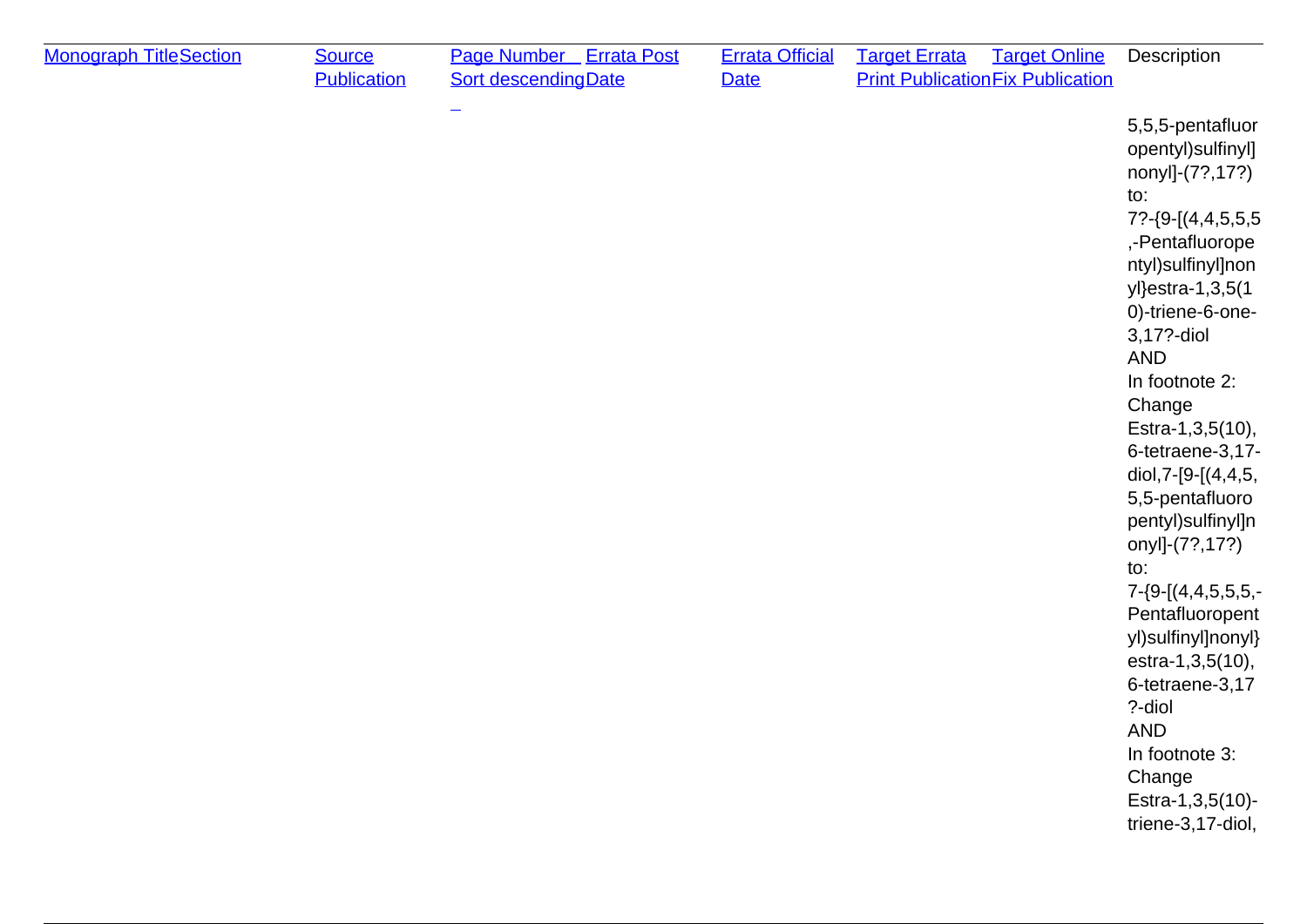| pentafluoropent<br>yl)sulfonyl]nonyl<br>$]-(7?, 17?)$<br>to:<br>,-Pentafluorope<br>ntyl)sulfonyl]non<br>yl}estra-1,3,5(1<br>0)-triene-3,17?-<br>diol<br><b>AND</b><br>In footnote 4:<br>Change<br>Estra-1,3,5(10)-<br>triene-3,17-diol,<br>$7 - \{9 - [9 - [(4, 4, 5, 5,$<br>5-pentafluorope<br>ntyl)sulfinyl]non<br>ylsulfinyl]nonyl}-<br>(7?, 17?)<br>to:<br>$7? - {9 - [9 - [(4, 4, 5,$<br>5,5-pentafluoro<br>pentyl)sulfinyl]n<br>onylsulfinyl]non<br>yl}estra-1,3,5(1<br>0)-triene-3,17?-<br>diol<br><b>AND</b><br>In footnote 5: |  |
|----------------------------------------------------------------------------------------------------------------------------------------------------------------------------------------------------------------------------------------------------------------------------------------------------------------------------------------------------------------------------------------------------------------------------------------------------------------------------------------------------------------------------------------|--|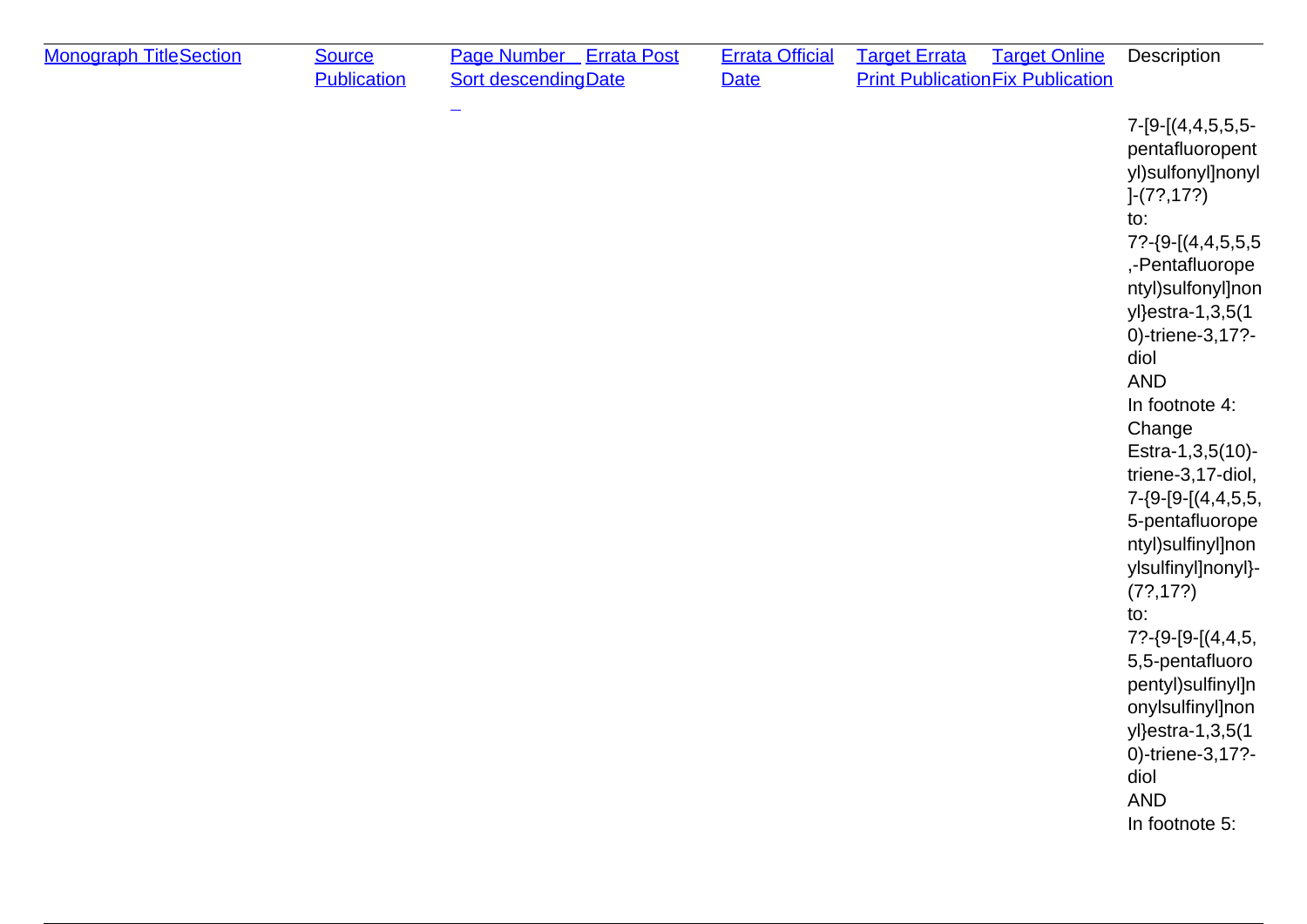| <b>Monograph TitleSection</b>                             | <b>Source</b><br><b>Publication</b> | Page Number Errata Post<br>Sort descending Date |             | <b>Errata Official</b><br><b>Date</b> | <b>Target Errata</b> | <b>Target Online</b><br><b>Print Publication Fix Publication</b> | Description                                                                                                                                                                                                                                                                                                                                                                                                                                           |
|-----------------------------------------------------------|-------------------------------------|-------------------------------------------------|-------------|---------------------------------------|----------------------|------------------------------------------------------------------|-------------------------------------------------------------------------------------------------------------------------------------------------------------------------------------------------------------------------------------------------------------------------------------------------------------------------------------------------------------------------------------------------------------------------------------------------------|
|                                                           |                                     |                                                 |             |                                       |                      |                                                                  | Change<br>7,7-Nonamethyl<br>ene-bis(estra-1,<br>3,5(10)-triene-3,<br>17-diol-(7?, 17?)<br>to:<br>7?,7?-Nonamet<br>hylenebis[estra-<br>1,3,5(10)-triene-<br>3,17?-diol]<br><b>AND</b><br>In footnote 6:<br>Change<br>Estra-1,3,5(10)-<br>triene-3,17-diol,<br>$7 - [9 - [(4, 4, 5, 5, 5, -1)]$<br>pentafluoropent<br>yl)sulfinyl]nonyl]<br>$-(7?, 17?)$<br>to:<br>,-Pentafluorope<br>ntyl)sulfinyl]non<br>yl}estra-1,3,5(1<br>0)-triene-3,17?-<br>diol |
| <b>RIFABUTIN</b><br><b>CHEMICAL</b><br><b>INFORMATION</b> | <b>USPNF Online Online</b>          |                                                 | 27-May-2022 | 1-Jun-2022                            | <b>NA</b>            | <b>NA</b>                                                        | Change<br>847.00<br>to:<br>847.02<br><b>AND</b>                                                                                                                                                                                                                                                                                                                                                                                                       |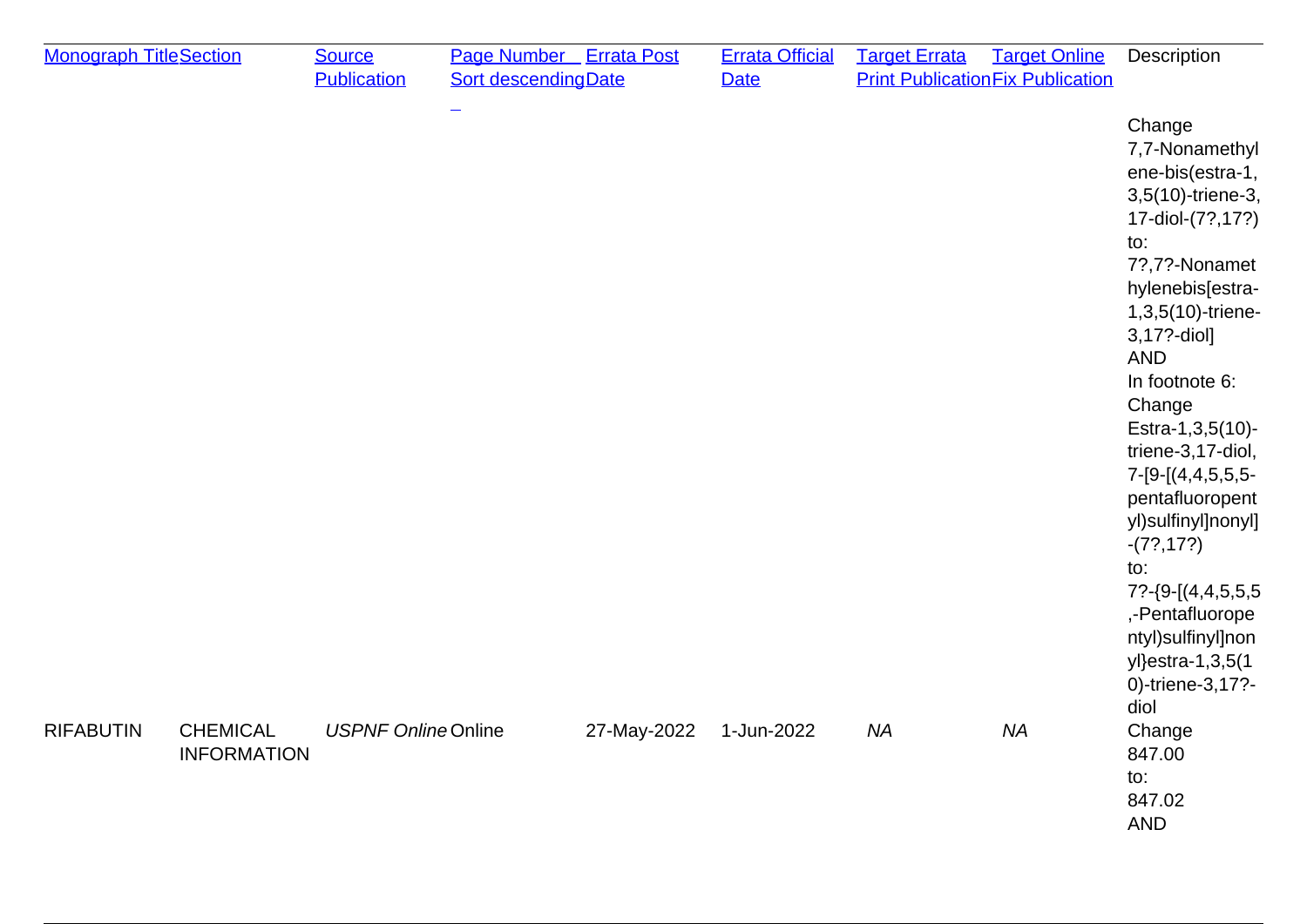| <b>Monograph TitleSection</b> | <b>Source</b><br><b>Publication</b> | Page Number Errata Post<br><b>Sort descendingDate</b> | <b>Errata Official</b><br><b>Date</b> | <b>Target Errata</b> | <b>Target Online</b><br><b>Print Publication Fix Publication</b> | Description                                                                                                                                                                                                                                                                                                                                                                                                                                                                                                                                            |
|-------------------------------|-------------------------------------|-------------------------------------------------------|---------------------------------------|----------------------|------------------------------------------------------------------|--------------------------------------------------------------------------------------------------------------------------------------------------------------------------------------------------------------------------------------------------------------------------------------------------------------------------------------------------------------------------------------------------------------------------------------------------------------------------------------------------------------------------------------------------------|
|                               |                                     |                                                       |                                       |                      |                                                                  | Change<br>(9S, 12E, 14S)<br>,15R,16S,17R<br>,18R,19R,20S<br>,21S,22E,24Z<br>)-6,16,18,20-Tet<br>rahydroxy-1?-is<br>obutyl-14-metho<br>xy-7,9,15,17,19,<br>21,25-heptamet<br>hylspiro[9,4-(ep<br>oxypentadeca <sup>[1</sup><br>,11,13]trienimin<br>$o$ )-2H<br>-furo[2?,3?:7,8]n<br>aphth<br>$[1, 2-d]$<br>]imidazole-2,4?-<br>piperidine]-5,10,<br>$26-(3H, 9H)$<br>)-trione-16-acet<br>ate<br>to:<br>(9S, 12E, 14S)<br>,15R,16S,17R<br>,18R,19R,20S<br>,21S,22E,24Z<br>)-6,18,20-Trihyd<br>roxy-1'-isobutyl<br>-14-methoxy-7,<br>9, 15, 17, 19, 21, 2 |
|                               |                                     |                                                       |                                       |                      |                                                                  |                                                                                                                                                                                                                                                                                                                                                                                                                                                                                                                                                        |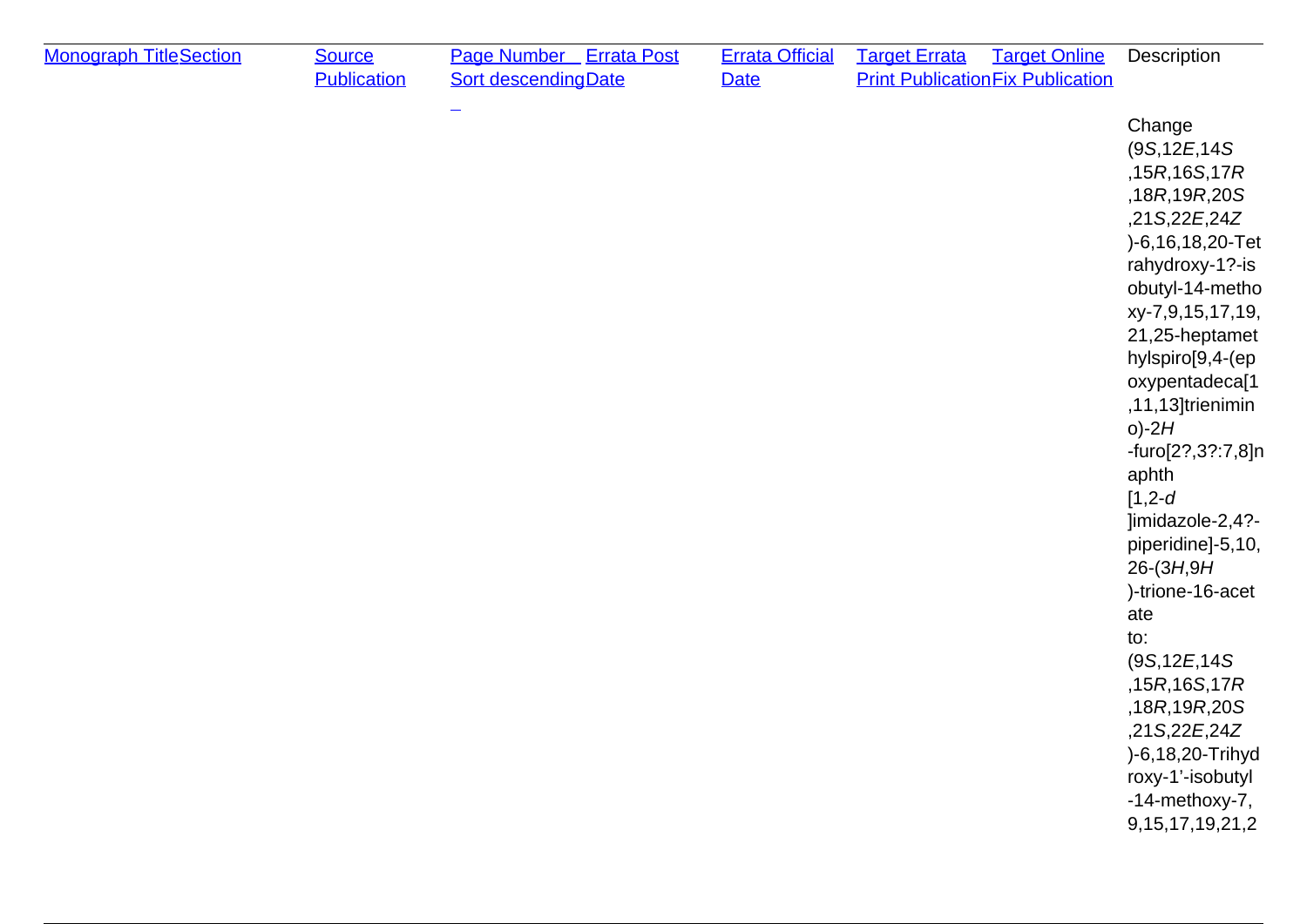| <b>Monograph TitleSection</b>                                                                                    | <b>Source</b><br><b>Publication</b> | <b>Page Number</b> Errata Post<br><b>Sort descendingDate</b> |             | <b>Errata Official</b><br><b>Date</b> | <b>Target Errata</b> | <b>Target Online</b><br><b>Print Publication Fix Publication</b> | Description                                                                                                                                                                                                                                              |
|------------------------------------------------------------------------------------------------------------------|-------------------------------------|--------------------------------------------------------------|-------------|---------------------------------------|----------------------|------------------------------------------------------------------|----------------------------------------------------------------------------------------------------------------------------------------------------------------------------------------------------------------------------------------------------------|
|                                                                                                                  |                                     | -                                                            |             |                                       |                      |                                                                  | 5-heptamethyl-5<br>,10,26-trioxo-3,<br>5,9,10-tetrahydr<br>ospiro[9,4-(epox<br>ypentadeca[1,1<br>1,13]trienimino)-<br>2H<br>-furo[2',3':7,8]n<br>apht<br>$ho[1,2-d]$<br>]imidazole-2,4'-<br>piperidin]-16-yl<br>acetate                                  |
| <b>PLASTIC</b><br>SCOPE/Table 1 First<br><b>PACKAGING</b><br><b>SYSTEMS FOR</b><br>PHARMACEUT<br><b>ICAL USE</b> | Supplement to<br><b>USP43-NF38</b>  | Online                                                       | 20-Nov-2020 | 1-Dec-2020                            | <b>NA</b>            | <b>NA</b>                                                        | Change<br>If light<br>protection is<br>necessary <sup>c</sup><br>to:<br>If light<br>protection is<br>necessary<br><b>AND</b><br>Change Row 11<br>Chemical<br>Suitability for<br>Use<br>Assessment<br>Risk-based<br>testing Risk-<br>based testing<br>to: |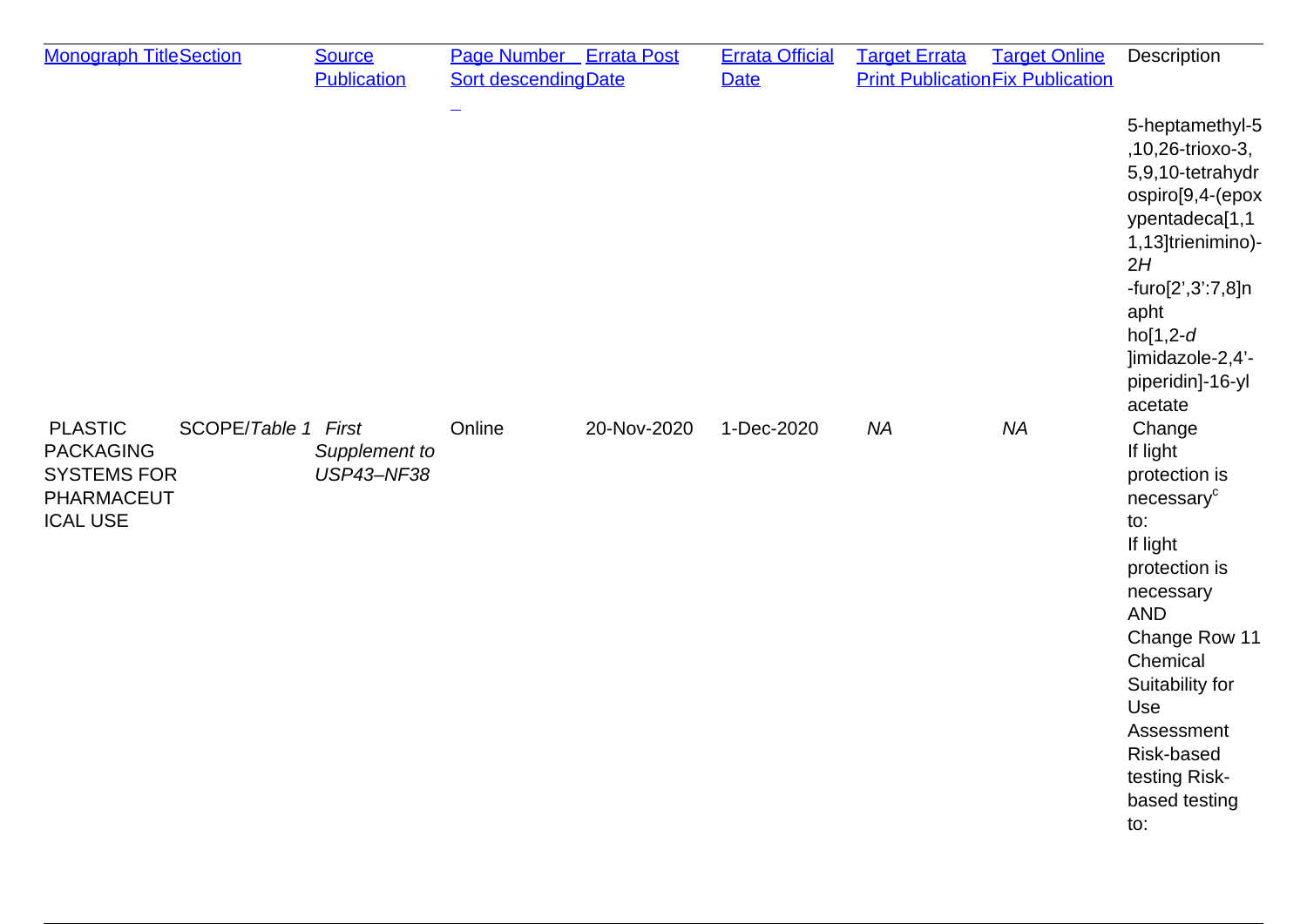| <b>Monograph TitleSection</b>     |                                                                         | <b>Source</b>      | Page Number Errata Post |             | <b>Errata Official</b> | <b>Target Errata</b> | <b>Target Online</b>                     | Description                                                                                                                                                                                                                                                           |
|-----------------------------------|-------------------------------------------------------------------------|--------------------|-------------------------|-------------|------------------------|----------------------|------------------------------------------|-----------------------------------------------------------------------------------------------------------------------------------------------------------------------------------------------------------------------------------------------------------------------|
|                                   |                                                                         | <b>Publication</b> | Sort descending Date    |             | <b>Date</b>            |                      | <b>Print Publication Fix Publication</b> |                                                                                                                                                                                                                                                                       |
|                                   |                                                                         |                    |                         |             |                        |                      |                                          | Chemical<br>Suitability for<br>Use<br>Assessment<br>Risk-based<br>testing Risk-<br>based testing<br>Functionality                                                                                                                                                     |
| <b>FENTANYL</b>                   | <b>CHEMICAL</b><br><b>INFORMATION</b>                                   | USP43-NF38 Online  |                         | 18-Dec-2020 | 1-Jan-2021             | <b>NA</b>            | <b>NA</b>                                | Change<br>336.47<br>to:<br>336.48                                                                                                                                                                                                                                     |
| N FOR ORAL E<br>SUSPENSION TESTS/ | AZITHROMYCI PERFORMANC USPNF 2021 Online<br><b>Dissolution</b><br><711> | <b>ISSUE 1</b>     |                         | 30-Apr-2021 | 1-May-2021             | <b>NA</b>            | <b>NA</b>                                | In Medium:<br>Change<br>Sodium<br>phosphate<br>buffer, pH of 6.0<br>(14.2 g/L)<br>disodium<br>hydrogen<br>orthophosphate<br>anhydrous in<br>water, adjusted<br>with dilute<br>hydrochloric<br>acid to a pH of<br>6.0)<br>to:<br>Sodium<br>phosphate<br>buffer, pH 6.0 |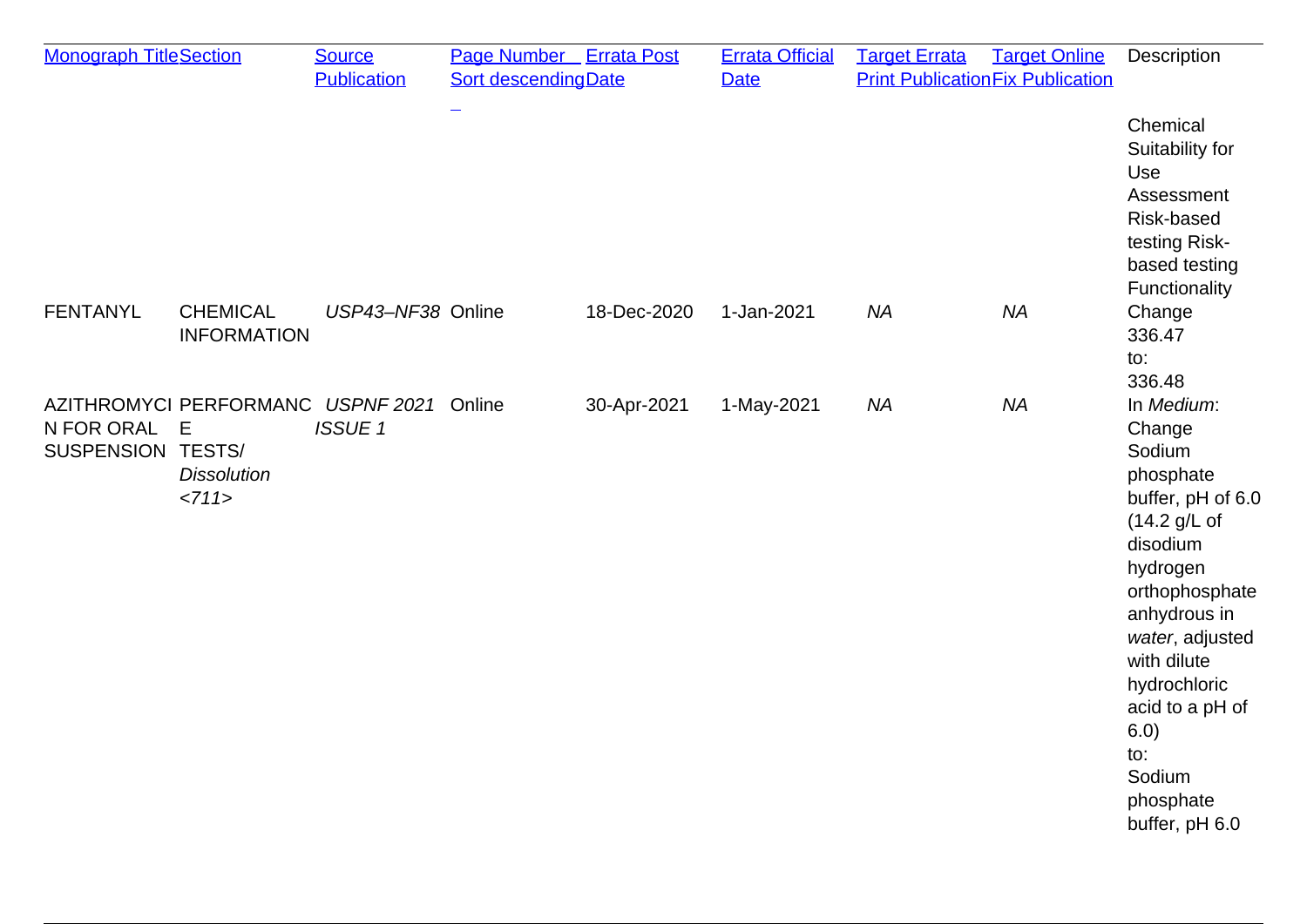| <b>Monograph TitleSection</b>                                                                                                                                     | <b>Source</b><br><b>Publication</b>   | Page Number Errata Post<br><b>Sort descendingDate</b> |             | <b>Errata Official</b><br><b>Date</b> | <b>Target Errata</b> | <b>Target Online</b><br><b>Print Publication Fix Publication</b> | <b>Description</b>                                                                                                                                                                                                                   |
|-------------------------------------------------------------------------------------------------------------------------------------------------------------------|---------------------------------------|-------------------------------------------------------|-------------|---------------------------------------|----------------------|------------------------------------------------------------------|--------------------------------------------------------------------------------------------------------------------------------------------------------------------------------------------------------------------------------------|
|                                                                                                                                                                   |                                       |                                                       |             |                                       |                      |                                                                  | (14.2 g/L of<br>sodium<br>phosphate,<br>dibasic,<br>anhydrous in<br>water, adjusted<br>with dilute<br>hydrochloric<br>acid to pH 6.0)<br><b>AND</b><br>In Solution A:<br>Change<br>orthophosphoric<br>acid<br>to:<br>phosphoric acid |
| ANALYTICAL 1. OVERVIEW:<br>METHODOLOGGENERAL<br><b>IES BASED ON CHAPTERS</b><br>SCATTERING BASED ON<br>PHENOMENA-SCATTERING<br><b>GENERAL</b><br><b>PHENOMENA</b> | <b>USPNF 2021</b><br><b>ISSUE1</b>    | Online                                                | 24-Sep-2021 | 1-Oct-2021                            | <b>NA</b>            | <b>NA</b>                                                        | In Table $1$ :<br>Change<br>$?1430.6?$ <sup>a</sup><br>to:<br>?1430.6?<br><b>AND</b><br>Change<br>$?1430.7?$ <sup>a</sup><br>to:<br>?1430.7?<br><b>AND</b><br>Delete footnote<br>a                                                   |
| ASSAY/<br><b>EXTENDED</b><br><b>PHENYTOIN</b><br>Procedure                                                                                                        | Revision<br><b>Bulletin (Official</b> | Online                                                | 31-Dec-2021 | 1-Jan-2022                            | <b>NA</b>            | <b>NA</b>                                                        | In Sample<br>solution:                                                                                                                                                                                                               |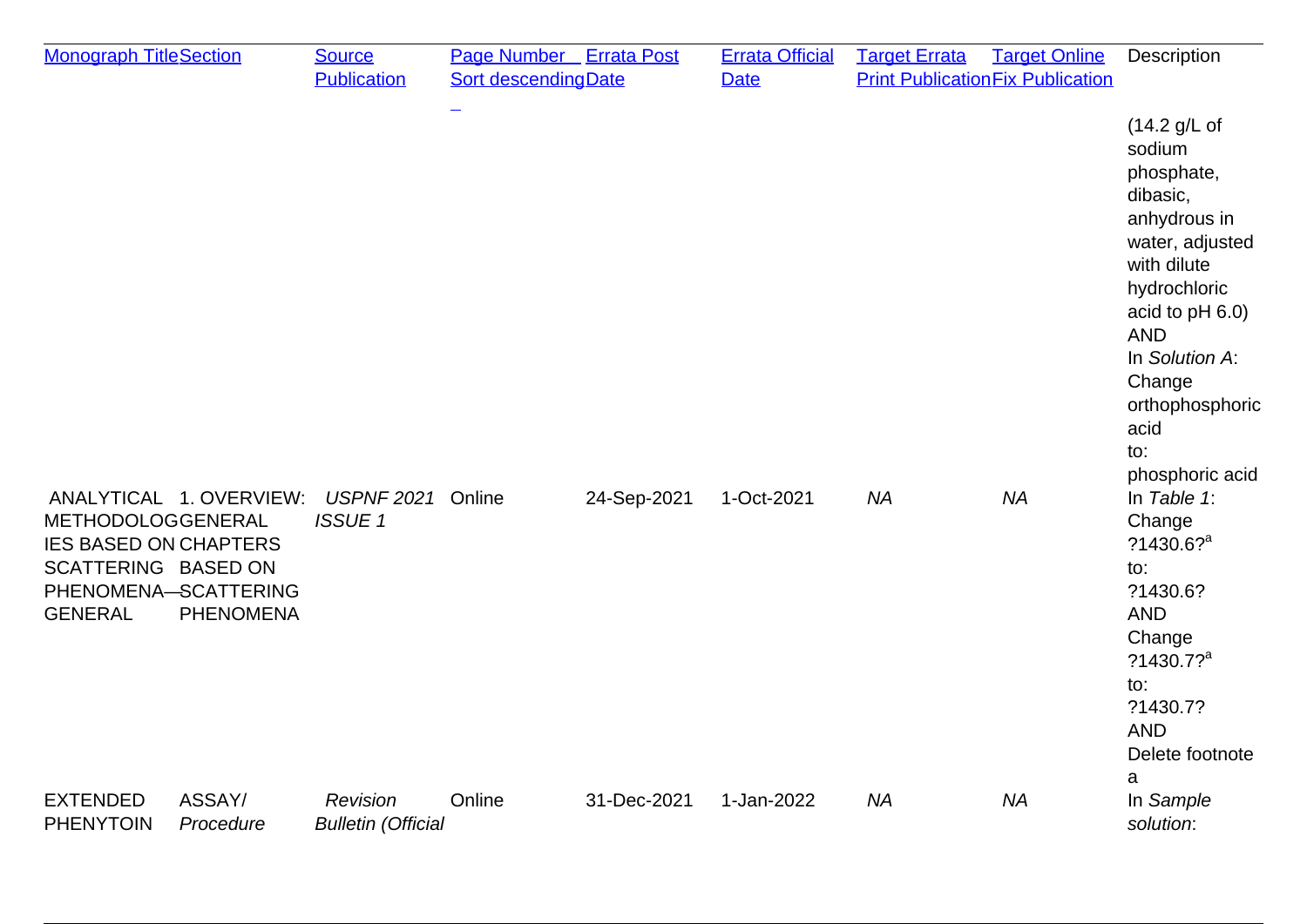| <b>Monograph TitleSection</b>            |                                                         | <b>Source</b><br><b>Publication</b> | Page Number Errata Post<br>Sort descending Date |             | <b>Errata Official</b><br><b>Date</b> | <b>Target Errata</b> | <b>Target Online</b><br><b>Print Publication Fix Publication</b> | Description                                                                                                                                                                                                                                                                                                                                                |
|------------------------------------------|---------------------------------------------------------|-------------------------------------|-------------------------------------------------|-------------|---------------------------------------|----------------------|------------------------------------------------------------------|------------------------------------------------------------------------------------------------------------------------------------------------------------------------------------------------------------------------------------------------------------------------------------------------------------------------------------------------------------|
| <b>SODIUM</b><br><b>CAPSULES</b>         |                                                         | March 01,<br>2021                   |                                                 |             |                                       |                      |                                                                  | Change<br>Nominally 0.6<br>mg/mL of<br>phenytoin<br>to:<br>Nominally 0.6<br>mg/mL of<br>phenytoin<br>sodium<br><b>AND</b><br>In Analysis:<br>Change<br>$C_{U}$ = nominal<br>concentration of<br>phenytoin in the<br>Sample solution<br>(mg/mL)<br>to:<br>$C_{U}$ = nominal<br>concentration of<br>phenytoin<br>sodium in the<br>Sample solution<br>(mg/mL) |
| <b>ONDANSETRO IM</b><br><b>N TABLETS</b> | <b>PUR</b><br>ITIES/Organic<br><i><b>Impurities</b></i> | <b>USPNF Online Online</b>          |                                                 | 25-Mar-2022 | 1-Apr-2022                            | <b>NA</b>            | <b>NA</b>                                                        | In Table<br>1/footnotes:<br>Change<br>$\mathbf b$                                                                                                                                                                                                                                                                                                          |
|                                          |                                                         |                                     |                                                 |             |                                       |                      |                                                                  | 1,2,3,9-Tetrahy<br>d<br>ro-                                                                                                                                                                                                                                                                                                                                |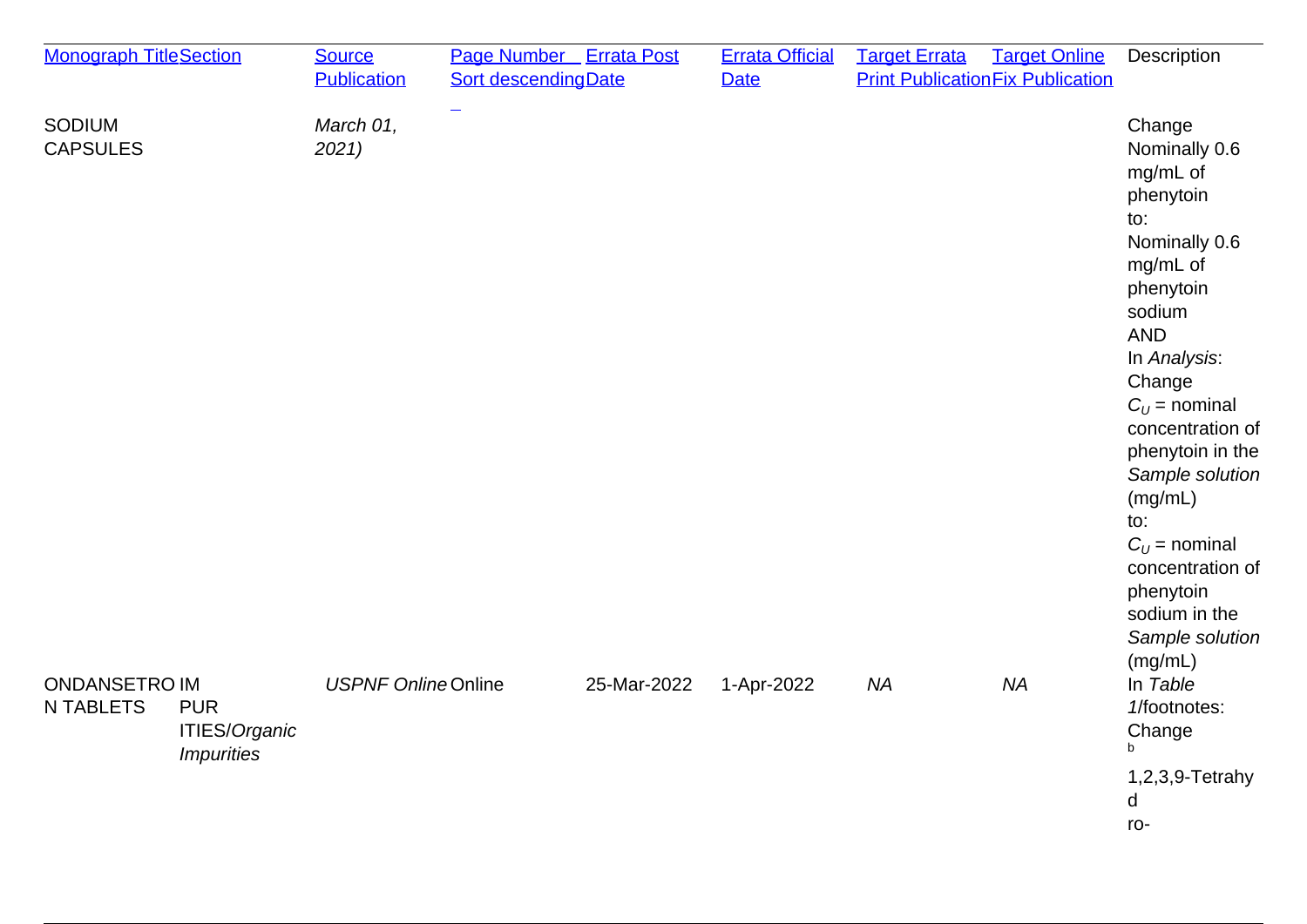| <b>Monograph TitleSection</b> | <b>Source</b><br><b>Publication</b> | Page Number Errata Post<br><b>Sort descending Date</b> | <b>Errata Official</b><br><b>Date</b> | <b>Target Online</b><br><b>Target Errata</b><br><b>Print Publication Fix Publication</b> | Description                                                                                                                          |
|-------------------------------|-------------------------------------|--------------------------------------------------------|---------------------------------------|------------------------------------------------------------------------------------------|--------------------------------------------------------------------------------------------------------------------------------------|
|                               |                                     | $\overline{\phantom{m}}$                               |                                       |                                                                                          | 9-me<br>thyl- $4H$<br>-carbazol-4-one                                                                                                |
|                               |                                     |                                                        |                                       |                                                                                          | $\mathbf c$                                                                                                                          |
|                               |                                     |                                                        |                                       |                                                                                          | 1,2,3,9-Tetrahy<br>dro-9-methyl-3-<br>met<br>hylene-<br>4H<br>-carbazol-4-one                                                        |
|                               |                                     |                                                        |                                       |                                                                                          | $\mathbf{\dot{d}}$                                                                                                                   |
|                               |                                     |                                                        |                                       |                                                                                          | 3[(Dimethylamin<br>o) methyl]-1,2,3,<br>9-tetrahydro-9-<br>methyl-<br>4H<br>-carbazol-4-one                                          |
|                               |                                     |                                                        |                                       |                                                                                          | ٠<br>$\mathsf{e}% _{0}\left( \mathsf{e}\right)$                                                                                      |
|                               |                                     |                                                        |                                       |                                                                                          | 1,2,3,9-Tetrahy<br>dro-9-methyl-3-[<br>1H<br>-imidazol-1-yl)m<br>ethyl]-4 $H$<br>-carbazol-4-one<br>$\epsilon$<br>to:<br>$\mathsf b$ |
|                               |                                     |                                                        |                                       |                                                                                          | 9-Methyl-1,2,3,9                                                                                                                     |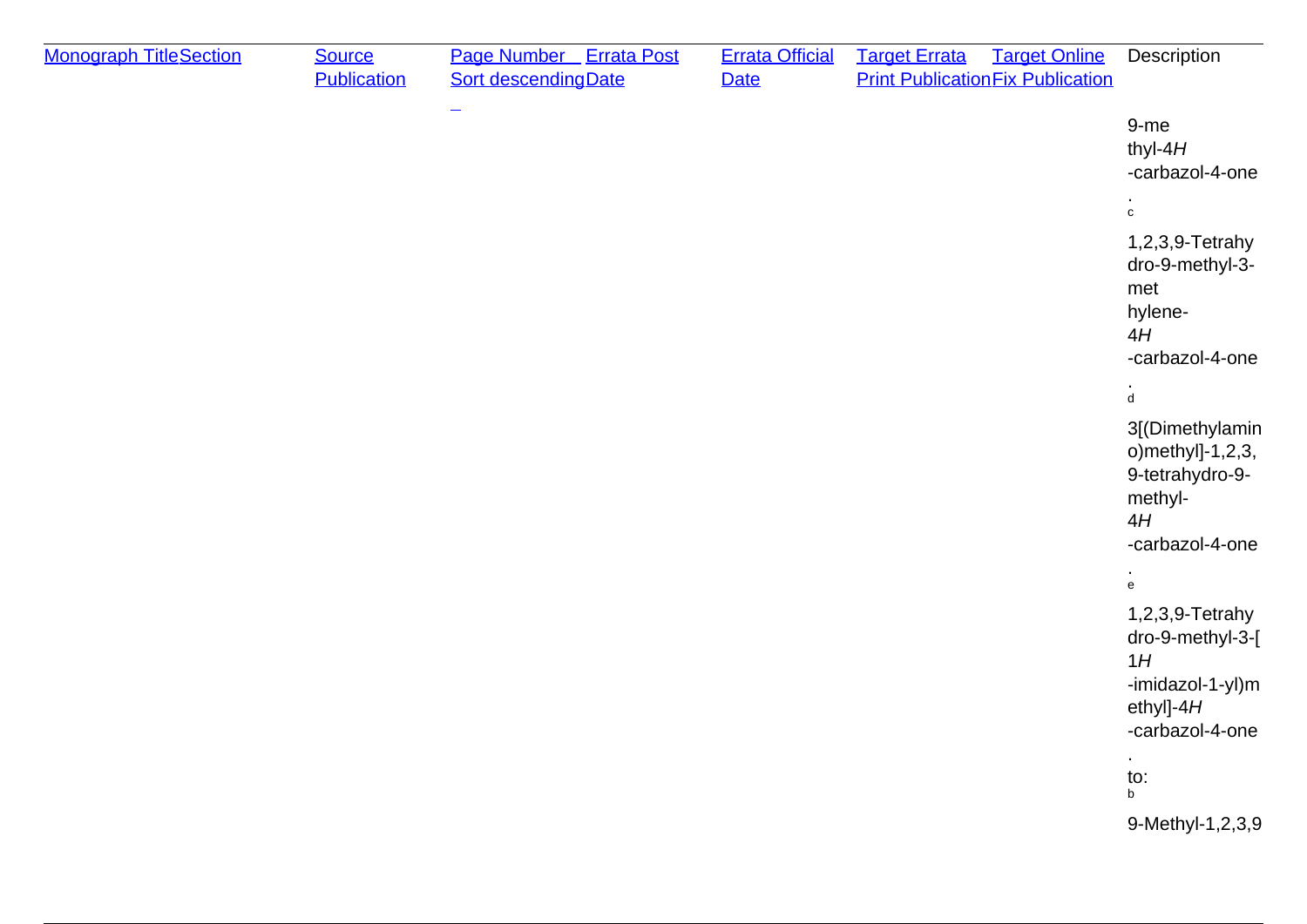| <b>Monograph TitleSection</b> |                                                                                         | <b>Source</b><br><b>Publication</b> | <b>Page Number</b> Errata Post<br><b>Sort descendingDate</b> |             | <b>Errata Official</b><br><b>Date</b> | <b>Target Errata</b> | <b>Target Online</b><br><b>Print Publication Fix Publication</b> | Description                                                                                                |
|-------------------------------|-----------------------------------------------------------------------------------------|-------------------------------------|--------------------------------------------------------------|-------------|---------------------------------------|----------------------|------------------------------------------------------------------|------------------------------------------------------------------------------------------------------------|
|                               |                                                                                         |                                     |                                                              |             |                                       |                      |                                                                  | -tet<br>rahydr<br>$o-4H$<br>-carbazol-4-one                                                                |
|                               |                                                                                         |                                     |                                                              |             |                                       |                      |                                                                  | $\mathtt{c}$                                                                                               |
|                               |                                                                                         |                                     |                                                              |             |                                       |                      |                                                                  | 9-Methyl-3-met<br>hylene-1,2,3,9-t<br>etra<br>hydro- $4H$<br>-carbazol-4-one                               |
|                               |                                                                                         |                                     |                                                              |             |                                       |                      |                                                                  | $\mathbf{d}$                                                                                               |
|                               |                                                                                         |                                     |                                                              |             |                                       |                      |                                                                  | 3-[(Dimethylami<br>no)methyl]-9-m<br>ethyl-1,2,3,9-tet<br>rahydr<br>$o-4H$<br>-carbazol-4-one              |
|                               |                                                                                         |                                     |                                                              |             |                                       |                      |                                                                  | $^{e}$ 3-[(1H<br>-Imidazol-1-yl)m<br>ethyl]-9-methyl-<br>$1,2,3,9$ -tetrahyd<br>$ro-4H$<br>-carbazol-4-one |
| <b>CAPSULES</b>               | DOXYCYCLINE ADDITIONAL R USPNF Online Online<br><b>EQUIREMENT</b><br>S/USP<br>Reference |                                     |                                                              | 24-Jun-2022 | 1-Jul-2022                            | <b>NA</b>            | <b>NA</b>                                                        | In USP<br>Doxycycline<br>Related<br>Compound A                                                             |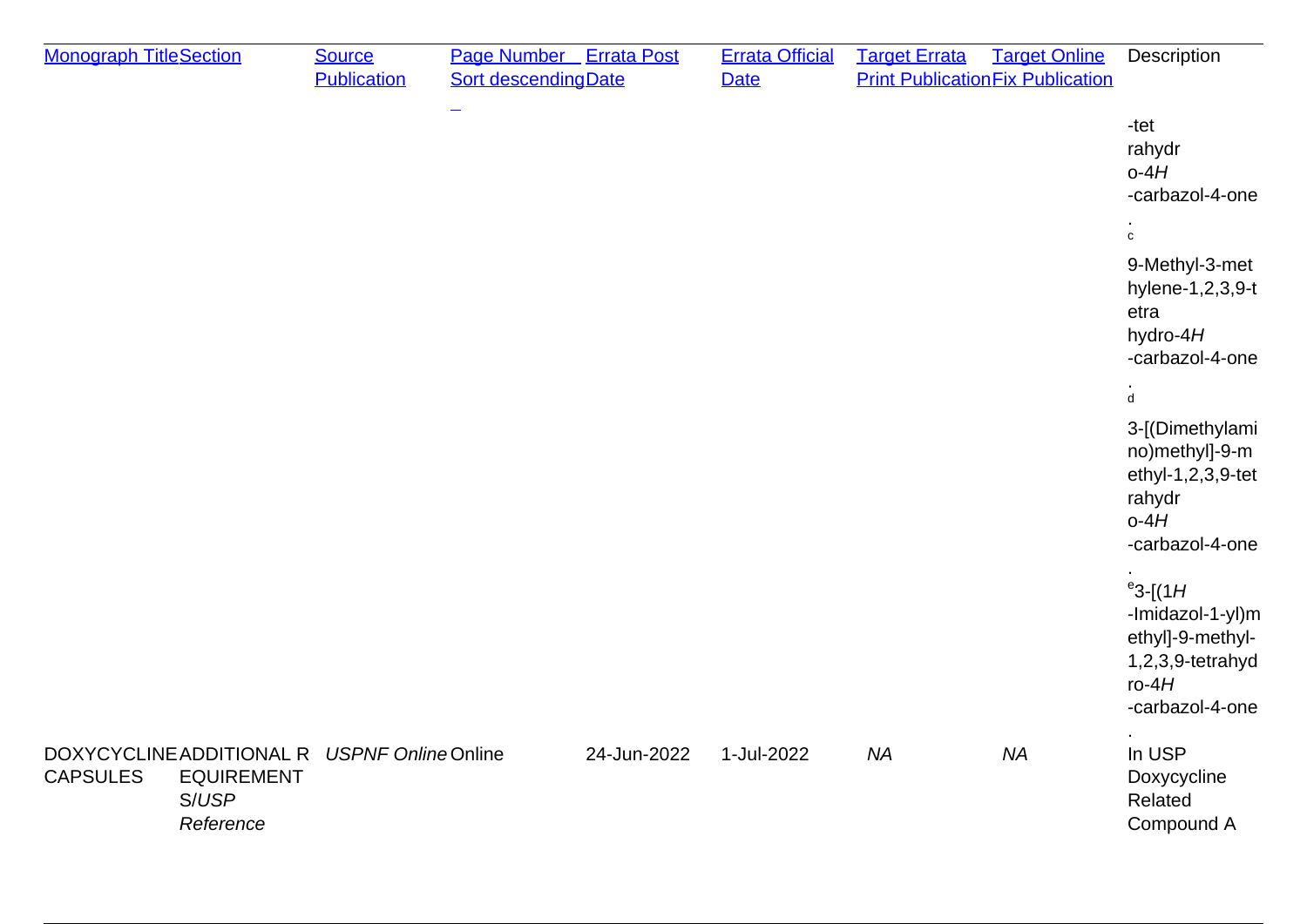| <b>Monograph TitleSection</b> | <b>Source</b><br><b>Publication</b> | Page Number Errata Post<br><b>Sort descending Date</b> | <b>Errata Official</b><br><b>Date</b> | <b>Target Errata</b><br><b>Target Online</b><br><b>Print Publication Fix Publication</b> | Description                                                                                                                                                                                                                                                                                                                                                                                                                                                                                          |
|-------------------------------|-------------------------------------|--------------------------------------------------------|---------------------------------------|------------------------------------------------------------------------------------------|------------------------------------------------------------------------------------------------------------------------------------------------------------------------------------------------------------------------------------------------------------------------------------------------------------------------------------------------------------------------------------------------------------------------------------------------------------------------------------------------------|
| Standards <11>                |                                     |                                                        |                                       |                                                                                          | RS: Change<br>444.43<br>to:<br>444.44<br><b>AND</b><br>Change<br>(4S, 4aR, 5S)<br>,5aR,6S<br>,12aS<br>)-4-(Dimethylam<br>ino)-1,4,4a,5,5a<br>,6,11,12a-octah<br>ydro-3,5,10,12,<br>12a-pentahydro<br>xy-6-methyl-1,1<br>1-dioxo-2-napht<br>hacenecarboxa<br>mide monohydr<br>ochloride.<br>$C_{22}H_{24}N_2O_8$ .<br><b>HCI 480.13</b><br>to:<br>(4S, 4aR, 5S)<br>,5aR,6S<br>,12aS<br>)-4-(Dimethylam<br>ino)-1,4,4a,5,5a<br>,6,11,12a-octah<br>ydro-3,5,10,12,<br>12a-pentahydro<br>xy-6-methyl-1,1 |